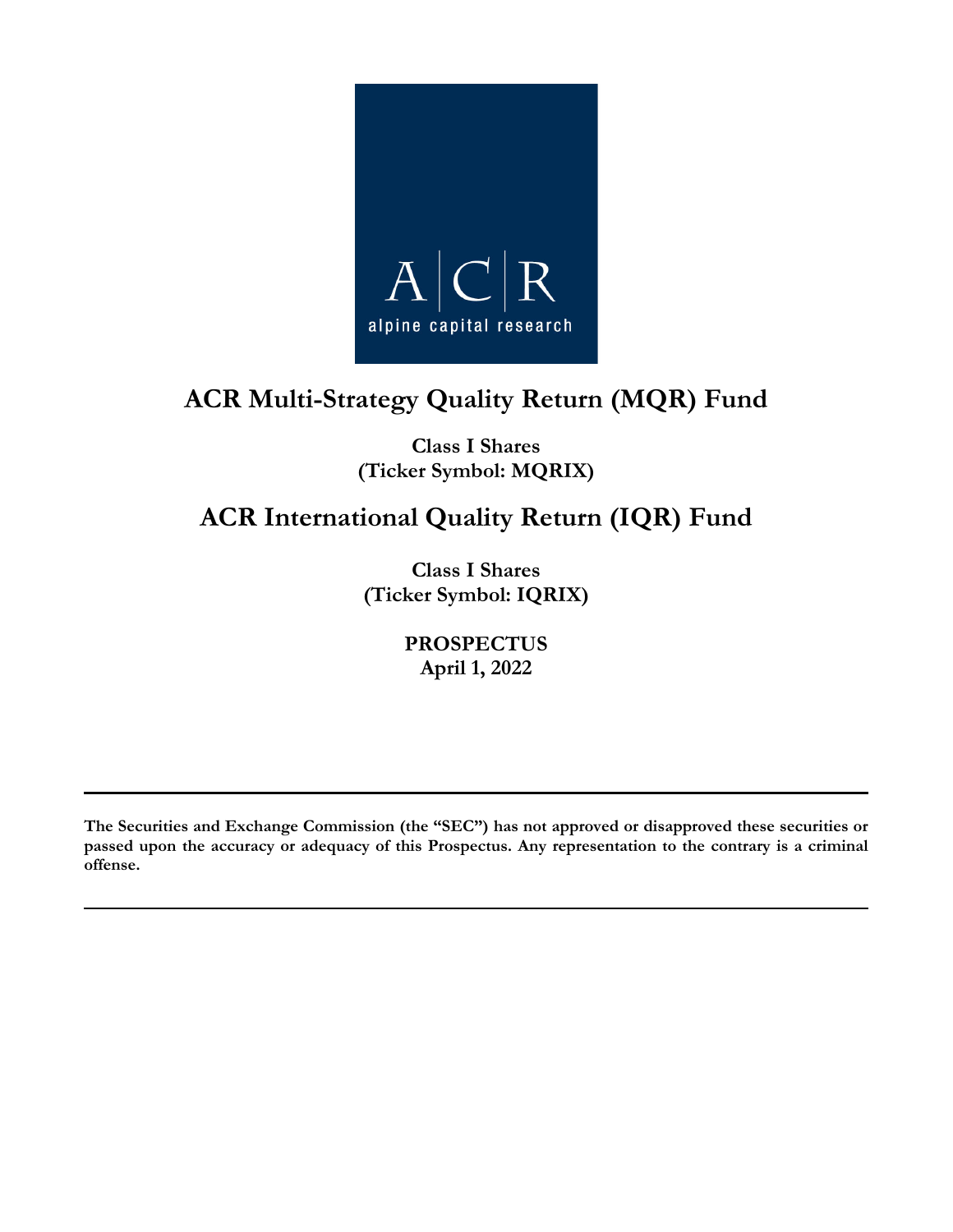# **ACR Multi-Strategy Quality Return (MQR) Fund ACR International Quality Return (IQR) Fund**

*Each a series of Investment Managers Series Trust II (the "Trust") Each of the funds described in this Prospectus is referred to as a "Fund" and collectively as the "Funds."*

# **TABLE OF CONTENTS**

| MORE ABOUT THE FUNDS' INVESTMENT OBJECTIVES, PRINCIPAL INVESTMENT |  |
|-------------------------------------------------------------------|--|
|                                                                   |  |
|                                                                   |  |
|                                                                   |  |
|                                                                   |  |
|                                                                   |  |
|                                                                   |  |

**This Prospectus sets forth basic information about the Funds that you should know before investing. It should be read and retained for future reference.**

**The date of this Prospectus is April 1, 2022.**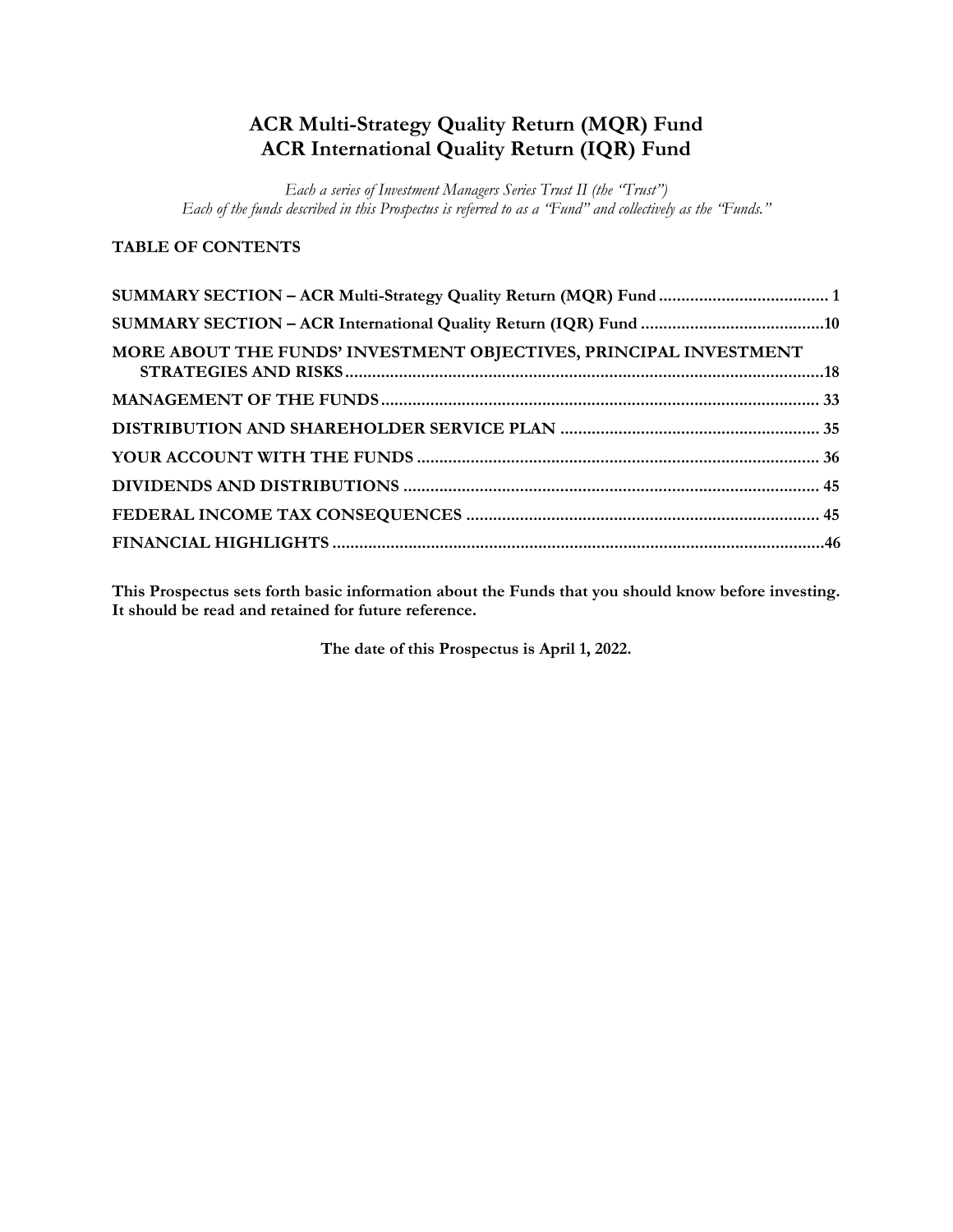# **ACR Multi-Strategy Quality Return (MQR) Fund**

#### **Investment Objectives**

The investment objectives of the ACR Multi-Strategy Quality Return (MQR) Fund (the "Fund" or "MQR Fund") are to preserve capital during periods of economic decline, and to provide above average absolute and relative returns in the long run. Return objectives are subordinate to the objective of preserving capital.

# **Fees and Expenses of the Fund**

This table describes the fees and expenses that you may pay if you buy, hold, and sell shares of the Fund. You may pay other fees, such as brokerage commissions and other fees to financial intermediaries, which are not reflected in the table and example below.

|                                                                                   |       | Class I       |
|-----------------------------------------------------------------------------------|-------|---------------|
| <b>Shareholder Fees</b>                                                           |       | <b>Shares</b> |
| (fees paid directly from your investment)                                         |       |               |
| Maximum sales charge (load) imposed on purchases (as a percentage of              |       |               |
| offering price)                                                                   |       | None          |
| Maximum deferred sales charge (load)                                              |       | None          |
| Redemption fee if redeemed within 90 days of purchase (as a percentage of         |       |               |
| amount redeemed)                                                                  |       | $2.00\%$      |
| Wire fee                                                                          |       | \$20          |
| Overnight check delivery fee                                                      |       | \$25          |
| Retirement account fees (annual maintenance fee)                                  |       | \$15          |
|                                                                                   |       |               |
| Annual Fund Operating Expenses <sup>1</sup>                                       |       |               |
| (expenses that you pay each year as a percentage of the value of your investment) |       |               |
| Management fees                                                                   |       | $1.00\%$      |
| Distribution and service (Rule 12b-1) fees                                        |       | None          |
| Other expenses                                                                    |       | 0.65%         |
| Shareholder service fee                                                           | 0.08% |               |
| Dividend and interest expense on short sales                                      | 0.03% |               |
| All other expenses                                                                | 0.54% |               |
| Acquired fund fees and expenses                                                   |       | 0.01%         |
| Total annual fund operating expenses <sup>2</sup>                                 |       | 1.66%         |
| Fees waived and/or expenses reimbursed <sup>3</sup>                               |       | $(0.37)\%$    |
| Total annual fund operating expenses after waiving fees and/or                    |       |               |
| reimbursing expenses <sup>2,3</sup>                                               |       | 1.29%         |
|                                                                                   |       |               |

1 The expense information in the table has been restated to reflect the current expense limitation agreement.

2 The total annual fund operating expenses and the total annual fund operating expenses after waiving fees and/or reimbursing expenses do not correlate to the ratio of expense to average net assets appearing in the financial highlights table, which reflects only the operating expenses of the Fund and does not include acquired fund fees and expenses.

3 The Fund's advisor has contractually agreed to waive its fees and/or pay for operating expenses of the Fund to ensure that total annual fund operating expenses (excluding any taxes, leverage interest, brokerage commissions, dividend and interest expenses on short sales, acquired fund fees and expenses (as determined in accordance with SEC Form N-1A), expenses incurred in connection with any merger or reorganization, and extraordinary expenses such as litigation expenses) do not exceed 1.25% of the Fund's average daily net assets. This agreement is in effect until March 31, 2023, and it may be terminated before that date only by the Trust's Board of Trustees. The Fund's advisor is permitted to seek reimbursement from the Fund, subject to certain limitations, of fees waived or payments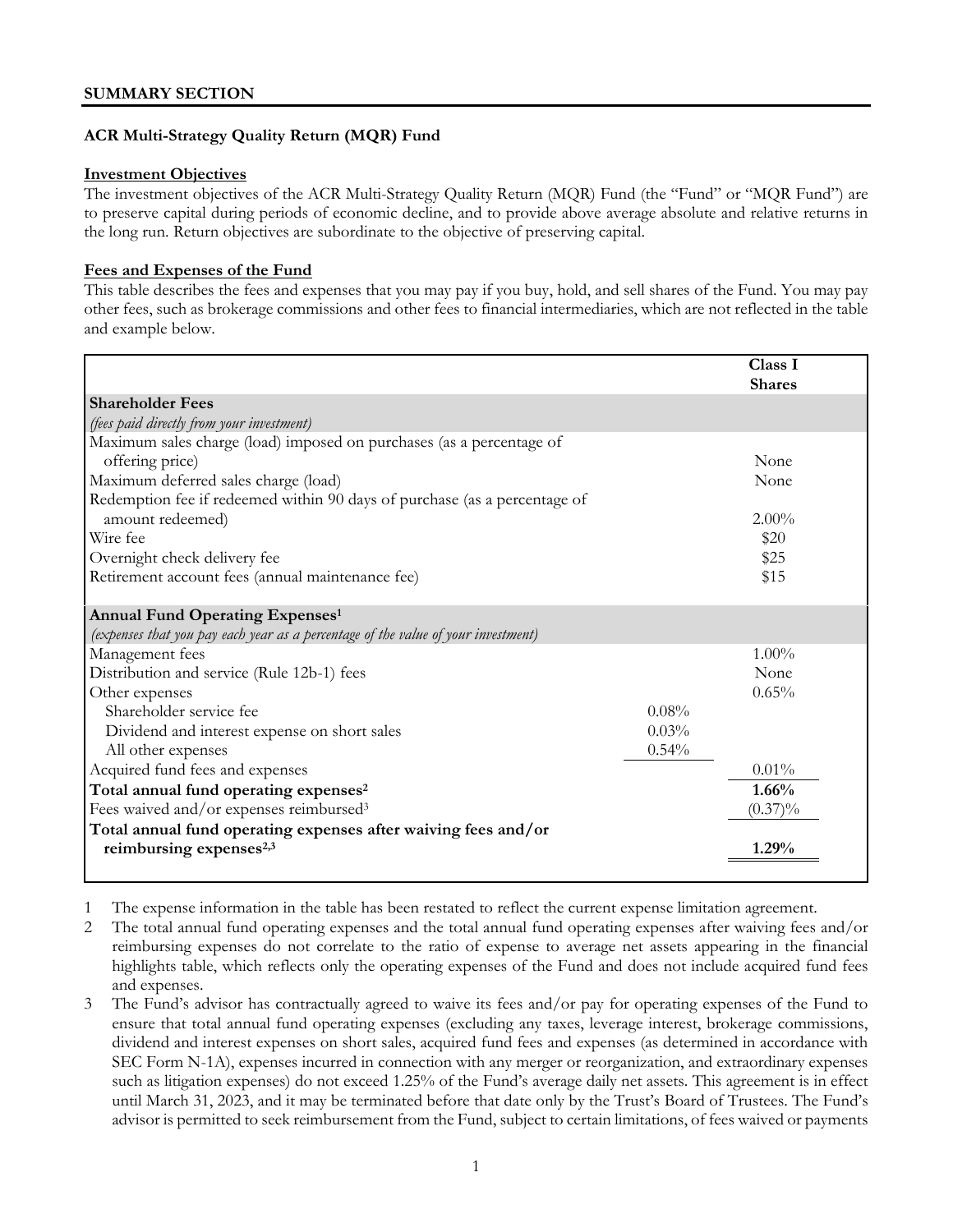made to the Fund for a period ending three full fiscal years after the date of the waiver or payment. This reimbursement may be requested from the Fund if the reimbursement will not cause the Fund's annual expense ratio to exceed the lesser of (a) the expense limitation in effect at the time such fees were waived or payments made, or (b) the expense limitation in effect at the time of the reimbursement.

# **Example**

This example is intended to help you compare the cost of investing in the Fund with the cost of investing in other mutual funds.

The example assumes that you invest \$10,000 in the Fund for the time periods indicated and then redeem all of your shares at the end of those periods. The example also assumes that your investment has a 5% return each year and that the Fund's operating expenses remain the same. The example reflects the Fund's contractual fee waiver and/or expense reimbursement only for the term of the contractual fee waiver and/or expense reimbursement.

Although your actual costs may be higher or lower, based on these assumptions your costs would be:

|                 | <b>One Year</b>            | Three Y<br>Years | $\mathbf{r}$<br><b>Five</b><br><b>Years</b> | Ten<br><b>Years</b> |
|-----------------|----------------------------|------------------|---------------------------------------------|---------------------|
| Class<br>Shares | $\cdot$ A $\sim$<br>ັນເປັນ | \$487            | \$867                                       | Q24<br>ッエ、ノフコ       |

# **Portfolio Turnover**

The Fund pays transaction costs, such as commissions, when it buys and sells securities (or "turns over" its portfolio). A higher portfolio turnover may indicate higher transaction costs and may result in higher taxes when Fund shares are held in a taxable account. These costs, which are not reflected in annual fund operating expenses or in the example, affect the Fund's performance. During the most recent fiscal year, the Fund's portfolio turnover rate was 17% of the average value of its portfolio.

# **Principal Investment Strategies**

The Fund seeks to preserve capital during periods of economic decline. In seeking to preserve capital, ACR Alpine Capital Research, LLC ("ACR Alpine Capital Research", "ACR" or the "Advisor") seeks to identify and avoid "permanent loss." The Advisor considers permanent loss to refer to two general types of economic losses through a full market cycle: (i) the impairment of the fundamental value of a security and (ii) the payment of a speculative (higher) price to acquire the fundamental value of a security. The Advisor considers the fundamental value of a security to be impaired when the earning power of an enterprise or security permanently declines, or the assets of an enterprise must be sold or written down for a loss. The Advisor considers a security's price to be speculative when it is inordinately high relative to the Advisor's estimated fundamental value of the security. In addition, the Advisor evaluates the financial condition of the enterprise or security in which the Fund invests to determine its ability to withstand difficult economic conditions.

The Fund also seeks to provide above average absolute and relative returns in the long run.

- "Above average absolute returns" means returns higher than a "fair" equity-like return (i.e. the stock market returns over a full market cycle) commensurate with the risk of investing in equities in the long run. There is no assurance the Fund will provide above average absolute returns in the long run. In seeking above average absolute returns, the Advisor assigns a required return to each of the securities it selects for investment based on the Advisor's assessment of the risk of the security. The weighted average required return of the portfolio becomes the absolute return expectation for the Fund. The Advisor then seeks to purchase each security at a discount to its estimated intrinsic value, to assure a margin of safety against a return below its assigned required absolute return expectation.
- "Above average relative returns" means returns higher than returns of an equity market benchmark in the long run. The Advisor has selected the MSCI All-Country World Index ("MSCI ACWI Index") as the Fund's benchmark because it is a broad proxy for the world equity market. In seeking above average relative returns, the Advisor engages in research to identify companies and securities which are undervalued by the securities markets.
- The Advisor defines "long run" as a period of time that includes both an up and down equity market. A down market is characterized with a peak to trough decline of 20% or greater, otherwise known as a "full market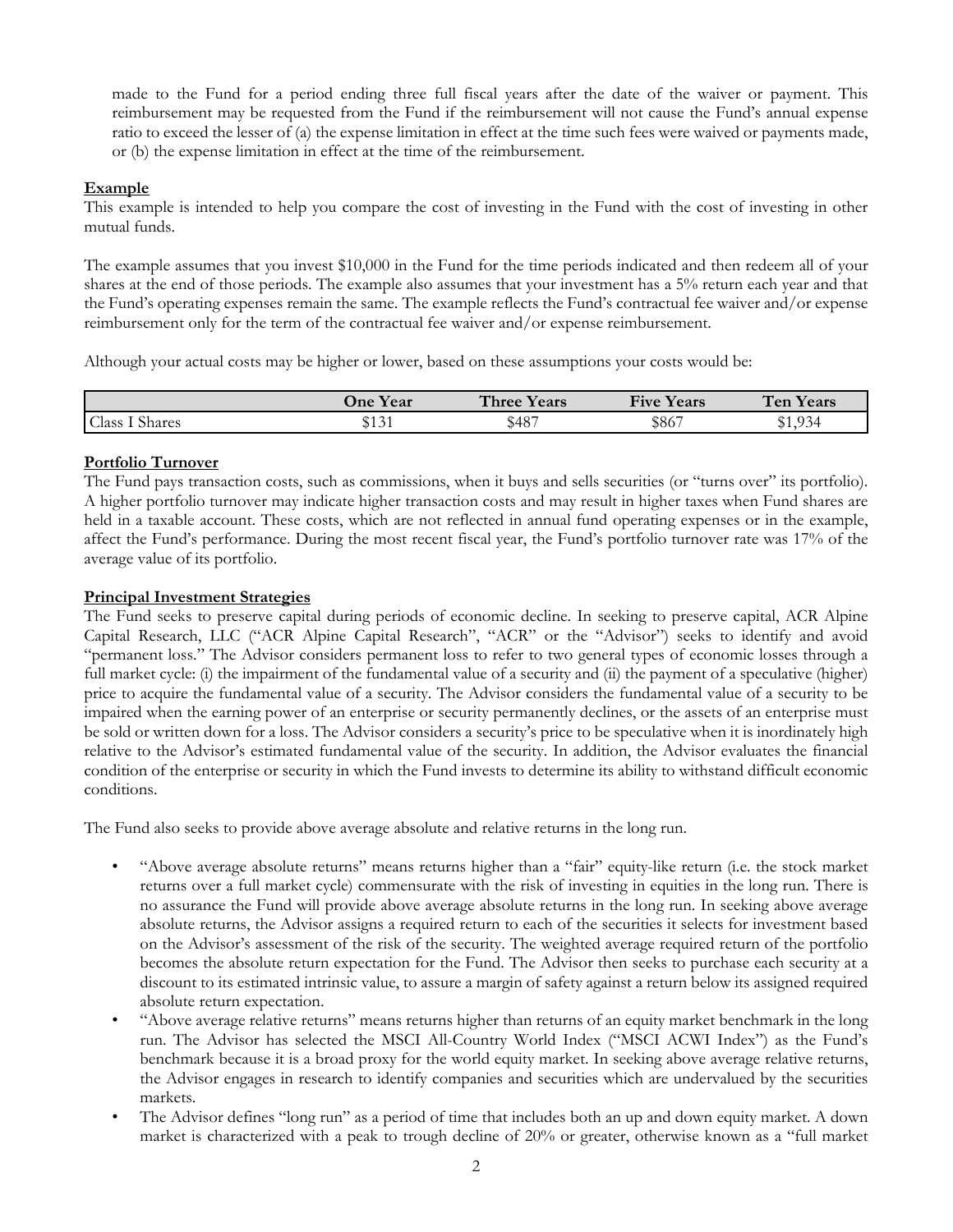cycle". A full market cycle can be measured from a prior equity market peak to the next equity market peak. Full market cycles are usually measured in years.

Under normal circumstances, the Fund pursues its investment objectives by investing its assets in equity securities, debt securities, derivative securities, cash and cash equivalents. The Fund is not limited by security type, issuer size or geographic location, and may invest in securities of issuers in emerging markets as well as developed markets. The Advisor seeks to identify companies and securities which are undervalued by the securities markets. The Advisor estimates the intrinsic value of companies and invests in securities across the capital structure, including related derivative securities, which the Advisor believes provide an optimal combination of return and risk. In selecting securities for the Fund, the Advisor engages in an extensive search process across global markets for companies with desirable investment characteristics. The Advisor also conducts research on the financial and business characteristics of potential and current investments. The Fund may hold a significant amount in cash or cash equivalents in markets where the Advisor cannot find enough securities that meet its risk and return thresholds.

Equity securities in which the Fund may invest include common stocks, convertible securities, rights and warrants. The Fund may invest in debt securities of any maturity and credit quality and the Fund may purchase high yield securities, commonly referred to as "junk bonds", that are rated below investment grade by at least one of Moody's Investors Service, Inc. ("Moody's"), Standard & Poor's, a division of McGraw Hill Companies Inc. ("S&P") or Fitch Ratings Ltd. ("Fitch") (or if unrated, determined by the Advisor to be of comparable credit quality). The Fund's investments in high yield securities may include mezzanine securities, which are subordinated debt securities generally issued in private placements in connection with issuance of equity securities (e.g., with attached warrants). The Fund may invest in bank loans and loan participations. The Advisor may also invest in derivative securities which include, but are not limited to, futures, options, swaps (including total return swaps) and forward contracts. The Advisor may utilize derivatives to profit from expected price appreciation or depreciation of an underlying security, to generate a desired return stream, to generate incremental income, or to create a desired excess return spread over a market average yield or estimated fair return.

The Fund may also invest in other types of financing instruments such as convertible bonds and preferred stocks, American Depository Receipts, European Depository Receipts, and real estate investment trusts ("REITs"). In addition, the Advisor may use a short selling strategy for a portion of the Fund. The Fund will engage in two general types of short positions: directional and arbitrage. Directional short selling refers to selling short securities or groups of securities based on the Advisor's assessment that the prices of the securities are significantly higher than their intrinsic values. Arbitrage short selling refers to selling short securities the Advisor considers to be overpriced in combination with related long positions in securities the Advisor considers to be underpriced, seeking to profit when the prices of the two securities converge. The Advisor may also invest in arbitrage or event-related securities, using fundamental analysis of the intrinsic values of companies to seek to profit from securities it deems to be relatively mispriced due to the market under or overestimating the successful completion of corporate events, including mergers, takeovers, tender offers, leveraged buyouts, spin-offs, liquidations and other corporate reorganizations.

The Advisor emphasizes "quality" when making investment decisions for the Fund. The Advisor defines the quality of a security by the reliability of the cash flows or assets which are the basis of the security's estimated intrinsic value. The Advisor defines the quality of an investment by the price paid for the estimated intrinsic value received. The Advisor believes a quantifiable margin of safety is the hallmark of a quality investment. For equity investments, the Advisor's estimated intrinsic value of a company must be significantly greater than its price. For higher rated fixed income investments, the Advisor believes an issuer's available resources must be significantly greater than the interest and principal due the investor. For lower rated fixed income investments selling below their principal value, the Advisor believes the value of the assets backing an issue must be significantly greater than its price. For other types of investments and as a general rule, the Advisor believes the probability of achieving a return commensurate with the risk taken must be very high.

The Fund is classified as "non-diversified" under the Investment Company Act of 1940 (the "1940 Act"), which means that it may invest more of its assets in a smaller number of issuers than "diversified" funds.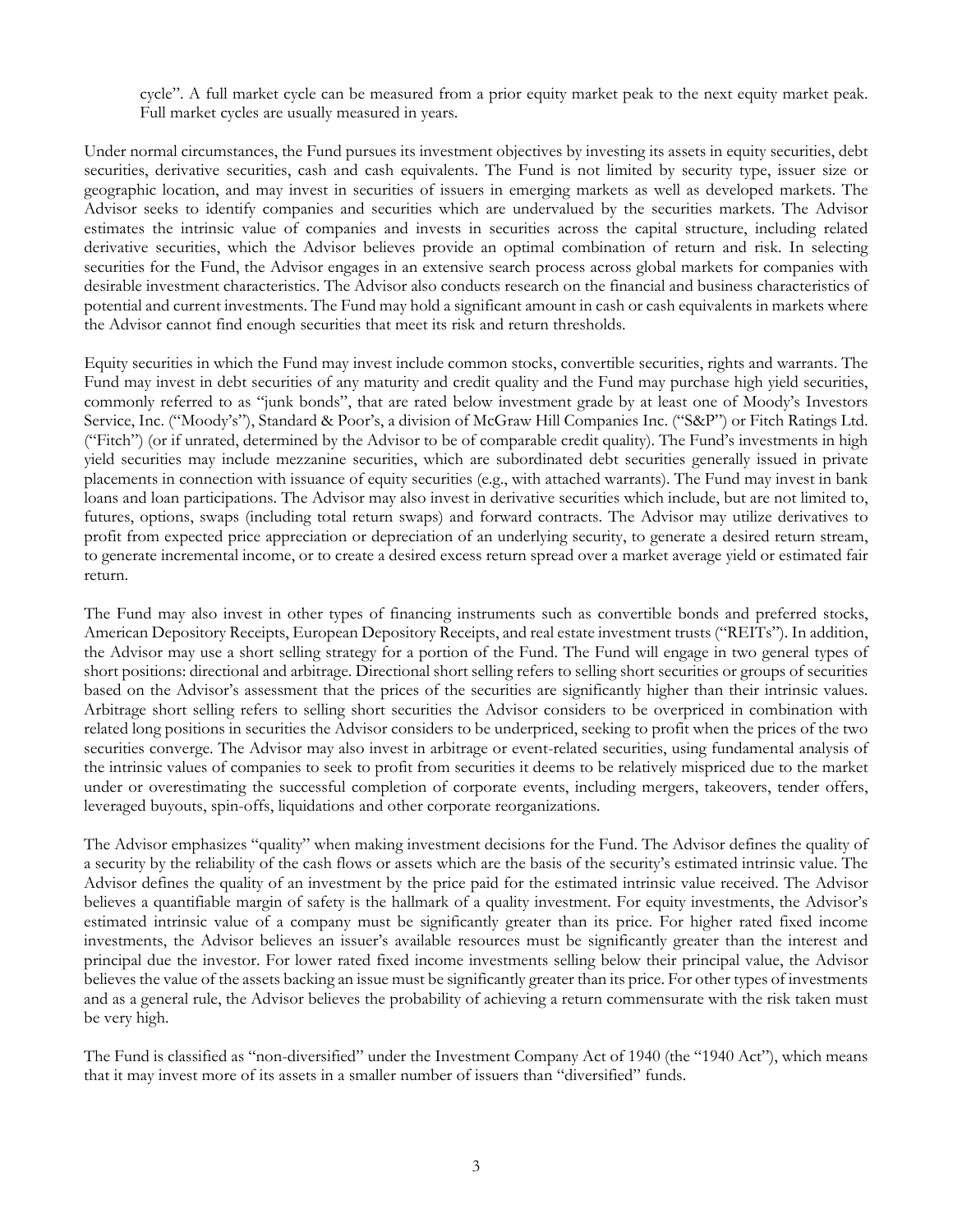#### **Principal Risks of Investing**

Risk is inherent in all investing and you could lose money by investing in the Fund. A summary description of certain principal risks of investing in the Fund is set forth below. Before you decide whether to invest in the Fund, carefully consider these risk factors associated with investing in the Fund, which may cause investors to lose money. There can be no assurance that the Fund will achieve its investment objectives.

**Market risk.** The market price of a security or instrument may decline, sometimes rapidly or unpredictably, due to general market conditions that are not specifically related to a particular company, such as real or perceived adverse economic or political conditions throughout the world, changes in the general outlook for corporate earnings, changes in interest or currency rates, or adverse investor sentiment generally. In addition, local, regional or global events such as war, acts of terrorism, the spread of infectious illness or other public health issues, or other events could have a significant impact on a security or instrument. The market value of a security or instrument also may decline because of factors that affect a particular industry or industries, such as labor shortages or increased production costs and competitive conditions within an industry.

**Equity risk.** The value of the equity securities held by the Fund may fall due to general market and economic conditions, perceptions regarding the industries in which the issuers of securities held by the Fund participate, or factors relating to specific companies in which the Fund invests.

Fixed income securities risk. The prices of fixed income securities respond to economic developments, particularly interest rate changes, as well as to changes in an issuer's credit rating or market perceptions about the creditworthiness of an issuer. Generally fixed income securities decrease in value if interest rates rise and increase in value if interest rates fall, and longer-term and lower rated securities are more volatile than shorterterm and higher rated securities.

**Private placements and restricted securities risk.** Private placements and other restricted securities may be considered illiquid securities. Private placements typically are subject to restrictions on resale as a matter of contract or under federal securities laws. Because there may be relatively few potential purchasers for such securities, especially under adverse market or economic conditions or in the event of adverse changes in the financial condition of the issuer, the Fund could find it more difficult to sell such securities when it may be advisable to do so or it may be able to sell such securities only at prices lower than if such securities were more widely held. The absence of a liquid trading market may also make it difficult to determine the fair value of such securities for purposes of computing the Fund's net asset value.

**Short sales risk.** In connection with a short sale of a security or other instrument, the Fund is subject to the risk that instead of declining, the price of the security or other instrument sold short will rise. If the price of the security or other instrument sold short increases between the date of the short sale and the date on which the Fund replaces the security or other instrument borrowed to make the short sale, the Fund will experience a loss, which is theoretically unlimited since there is a theoretically unlimited potential for the market price of a security or other instrument sold short to increase. Shorting options or futures may have an imperfect correlation to the assets held by the Fund and may not adequately protect against losses in or may result in greater losses for the Fund's portfolio.

**Foreign investment risk.** The prices of foreign securities may be more volatile than the prices of securities of U.S. issuers because of economic and social conditions abroad, political developments, and changes in the regulatory environments of foreign countries. Changes in exchange rates and interest rates, and the imposition of sanctions, confiscations, trade restrictions (including tariffs) and other government restrictions by the United States and/or other governments may adversely affect the values of the Fund's foreign investments. Foreign companies are generally subject to different legal and accounting standards than U.S. companies, and foreign financial intermediaries may be subject to less supervision and regulation than U.S. financial firms. Foreign securities include American Depository Receipts ("ADRs") and Global Depository Receipts ("GDRs"). Unsponsored ADRs and GDRs are organized independently and without the cooperation of the foreign issuer of the underlying securities, and involve additional risks because U.S. reporting requirements do not apply. In addition, the issuing bank may deduct shareholder distribution, custody, foreign currency exchange, and other fees from the payment of dividends.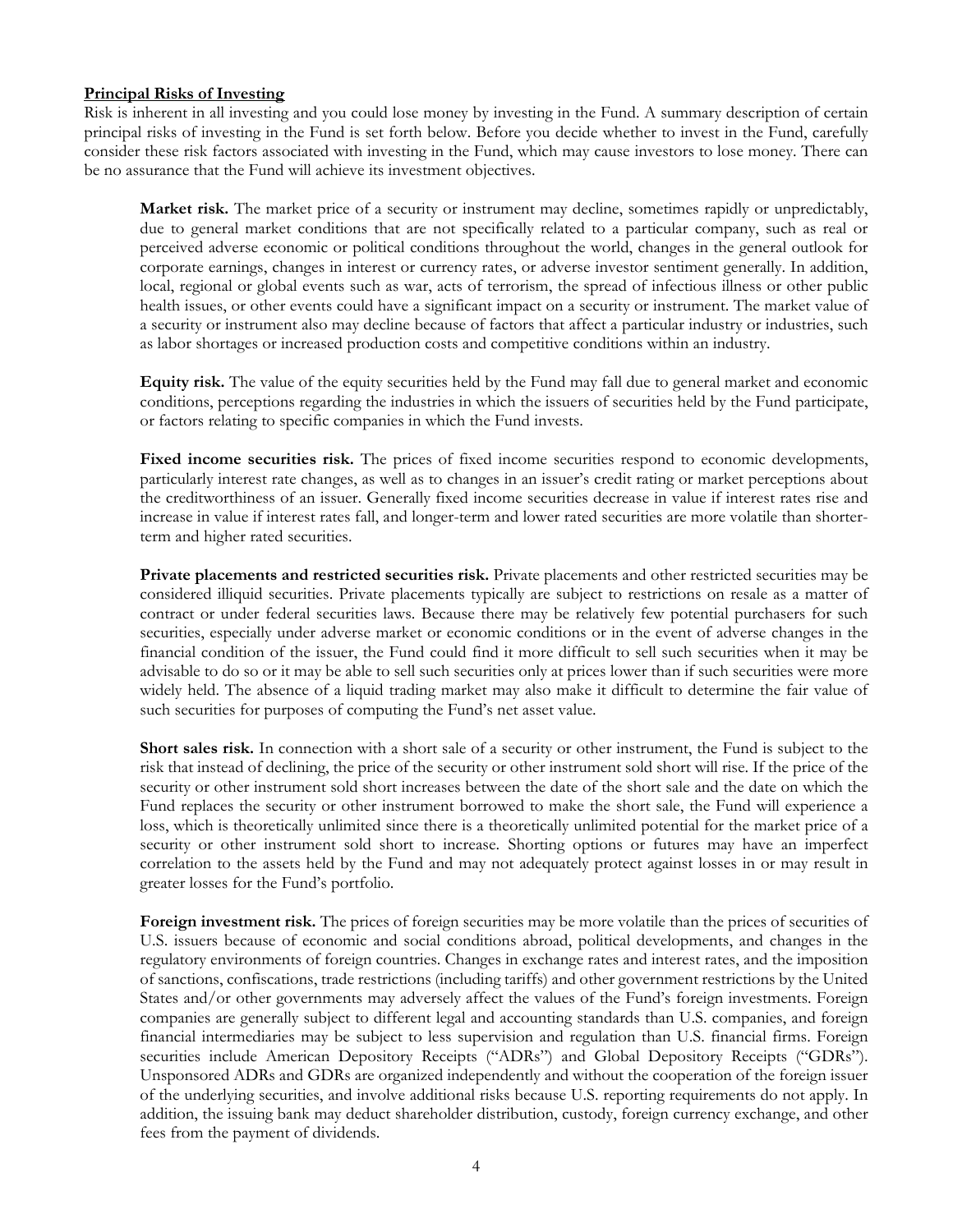**Emerging markets risk.** Many of the risks with respect to foreign investments are more pronounced for investments in issuers in developing or emerging market countries. Emerging market countries tend to have more government exchange controls, more volatile interest and currency exchange rates, less market regulation, and less developed and less stable economic, political and legal systems than those of more developed countries. There may be less publicly available and reliable information about issuers in emerging markets than is available about issuers in more developed markets. In addition, emerging market countries may experience high levels of inflation and may have less liquid securities markets and less efficient trading and settlement systems.

**Small-cap and mid-cap company risk.** The securities of small-capitalization and mid-capitalization companies may be subject to more abrupt or erratic market movements and may have lower trading volumes or more erratic trading than securities of larger, more established companies or market averages in general. In addition, such companies typically are more likely to be adversely affected than large capitalization companies by changes in earning results, business prospects, investor expectations or poor economic or market conditions.

**Management and strategy risk.** The value of your investment depends on the judgment of the Advisor about the quality, relative yield, value or market trends affecting a particular security, industry, sector or region, which may prove to be incorrect. Investment strategies employed by the Advisor in selecting investments for the Fund may not result in an increase in the value of your investment or in overall performance equal to other investments.

**Sector focus risk.** The Fund may invest a larger portion of its assets in one or more sectors than many other mutual funds, and thus will be more susceptible to negative events affecting those sectors. For example, as of November 30, 2021, 28.2% of the MQR Fund's net assets were invested in the financial sector. Performance of companies in the financial sector may be adversely impacted by many factors, including, among others: government regulation of, or related to, the sector; governmental monetary and fiscal policies; economic, business or political conditions; credit rating downgrades; changes in interest rates; price competition; and decreased liquidity in credit markets. This sector has experienced significant losses and a high degree of volatility in the recent past, and the impact of more stringent capital requirements and of recent or future regulation on any individual financial company or on the sector as a whole cannot be predicted.

**Arbitrage and event-driven risk.** Employing arbitrage strategies involves the risk that anticipated opportunities do not turn out as planned, resulting in potentially reduced returns or losses to the Fund. With respect to event-driven strategies, the Advisor's evaluation of the outcome of a proposed corporate event, whether it be a merger, reorganization, regulatory issue or other event, may prove incorrect and the Fund's return on the investment may be negative. If the proposed corporate event appears likely not to be consummated, in fact is not consummated, or is delayed, the market price of the security may decline sharply, resulting in a loss to the Fund. Even if the Advisor's judgment regarding the likelihood of a specific outcome proves correct, the expected event may be delayed or completed on terms other than those originally proposed, which may cause the Fund to lose money or fail to achieve a desired rate of return. These risks may be realized for a variety of reasons, such as the inability to finance a transaction, lack of regulatory approval from state, federal or international agencies or failure of shareholders to approve a transaction.

**Preferred stock risk.** Preferred stock represents an equity interest in a company that generally entitles the holder to receive, in preference to the holders of other stocks such as common stock, dividends and a fixed share of the proceeds resulting from a liquidation of the company. The market value of preferred stock is subject to company-specific and market risks applicable generally to equity securities and is also sensitive to changes in the company's creditworthiness, the ability of the company to make payments on the preferred stock, and changes in interest rates, typically declining in value if interest rates rise.

**Currency risk.** The values of investments in securities denominated in foreign currencies increase or decrease as the rates of exchange between those currencies and the U.S. dollar change. Currency conversion costs and currency fluctuations could erase investment gains or add to investment losses. Currency exchange rates can be volatile and are affected by factors such as general economic conditions, the actions of the United States and foreign governments or central banks, the imposition of currency controls, and speculation.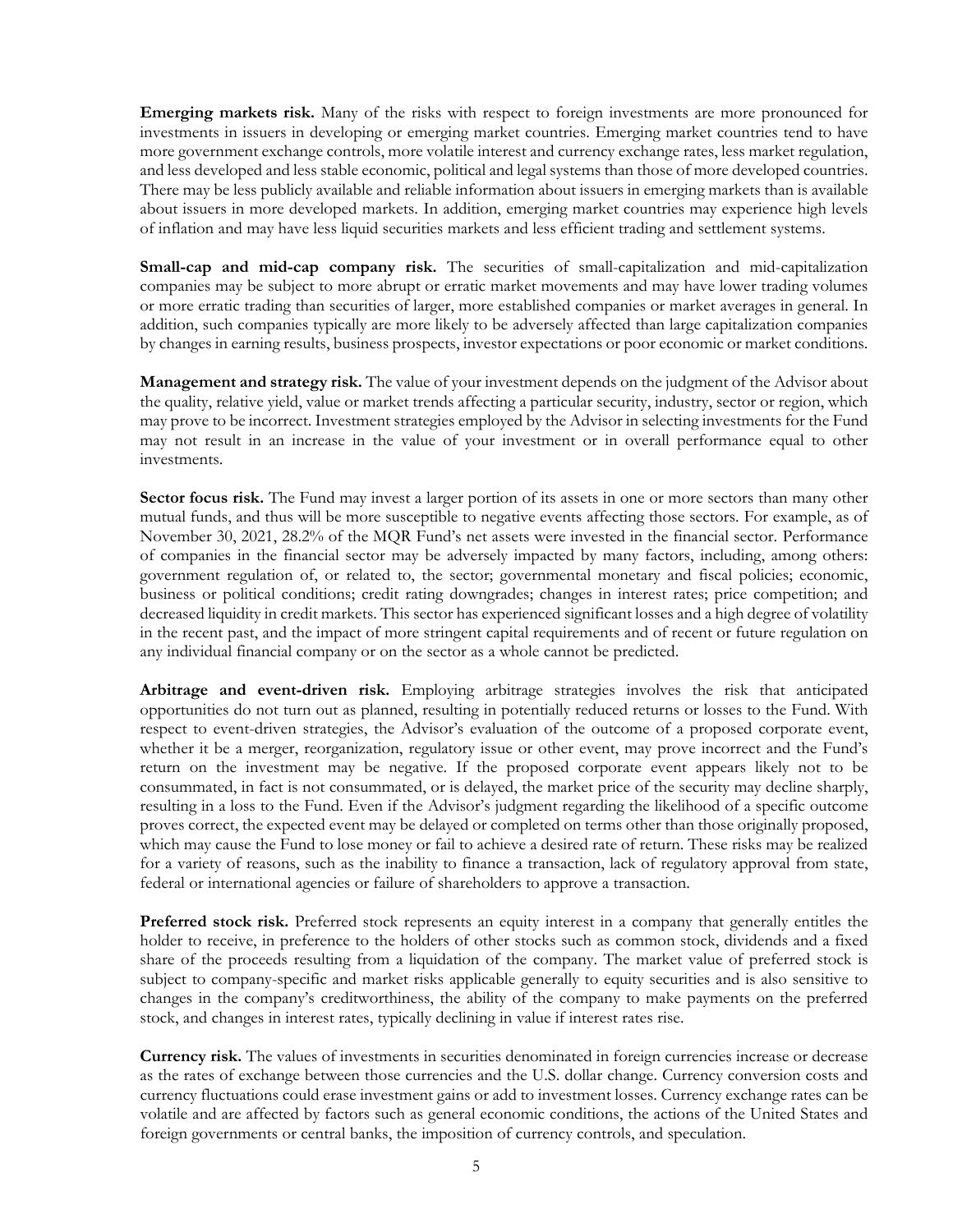**Valuation risk.** The sales price the Fund could receive for any particular portfolio investment may differ from the Fund's valuation of the investment, particularly for securities that trade in thin or volatile markets or that are valued by the Fund using a fair value methodology. Investors who purchase or redeem Fund shares on days when the Fund is holding fair-valued securities may receive fewer or more shares or lower or higher redemption proceeds than they would have received if the Fund had not fair-valued the security or had used a different valuation methodology.

**Derivatives risk.** Derivatives include instruments and contracts that are based on and valued in relation to one or more underlying securities, financial benchmarks, indices, or other reference obligations or measures of value. Major types of derivatives include futures, options, swaps and forward contracts. Using derivatives exposes the Fund to additional or heightened risks, including leverage risk, liquidity risk, valuation risk, market risk, counterparty risk, and credit risk. Derivatives transactions can be highly illiquid and difficult to unwind or value, they can increase Fund volatility, and changes in the value of a derivative held by the Fund may not correlate with the value of the underlying instrument or the Fund's other investments. Many of the risks applicable to trading the instruments underlying derivatives are also applicable to derivatives trading. However, derivatives are subject to additional risks, such as operational risk, including settlement issues, and legal risk, including that underlying documentation is incomplete or ambiguous. For derivatives that are required to be cleared by a regulated clearinghouse, other risks may arise from the Fund's relationship with a brokerage firm through which it submits derivatives trades for clearing, including in some cases from other clearing customers of the brokerage firm.

**High yield ("junk") bond risk.** High yield bonds are debt securities rated below investment grade (often called "junk bonds"). Junk bonds are speculative, involve greater risks of default, downgrade, or price declines and are more volatile and tend to be less liquid than investment-grade securities. Companies issuing high yield bonds are less financially strong, are more likely to encounter financial difficulties, and are more vulnerable to adverse market events and negative sentiments than companies with higher credit ratings.

**Liquidity risk.** The Fund may not be able to sell some or all of the investments that it holds due to a lack of demand in the marketplace or other factors such as market turmoil, or if the Fund is forced to sell an illiquid asset to meet redemption requests or other cash needs it may only be able to sell those investments at a loss. In addition, the reduction in dealer market-making capacity in the fixed income markets that has occurred in recent years has the potential to decrease the liquidity of the Fund's investments. Illiquid assets may also be difficult to value.

**COVID-19 related market events.** The pandemic of the novel coronavirus respiratory disease designated COVID-19 has resulted in extreme volatility in the financial markets, a domestic and global economic downturn, severe losses, particularly to some sectors of the economy and individual issuers, and reduced liquidity of many instruments. There have also been significant disruptions to business operations, including business closures; strained healthcare systems; disruptions to supply chains and employee availability; large fluctuations in consumer demand; and widespread uncertainty regarding the duration and long-term effects of the pandemic. The pandemic may result in domestic and foreign political and social instability, damage to diplomatic and international trade relations, and continued volatility and/or decreased liquidity in the securities markets. Some interest rates are very low and in some cases yields are negative. Governments and central banks, including the Federal Reserve in the United States, are taking extraordinary and unprecedented actions to support local and global economies and the financial markets. This and other government intervention into the economy and financial markets to address the pandemic may not work as intended, particularly if the efforts are perceived by investors as being unlikely to achieve the desired results. Rates of inflation have also recently risen, which could adversely affect economies and markets. In addition, the COVID-19 pandemic, and measures taken to mitigate its effects, could result in disruptions to the services provided to the Fund by its service providers. Other market events like the COVID-19 pandemic may cause similar disruptions and effects.

**Real estate investment trust (REIT) risk.** The Fund's investment in REITs will subject the Fund to risks similar to those associated with direct ownership of real estate, including losses from casualty or condemnation,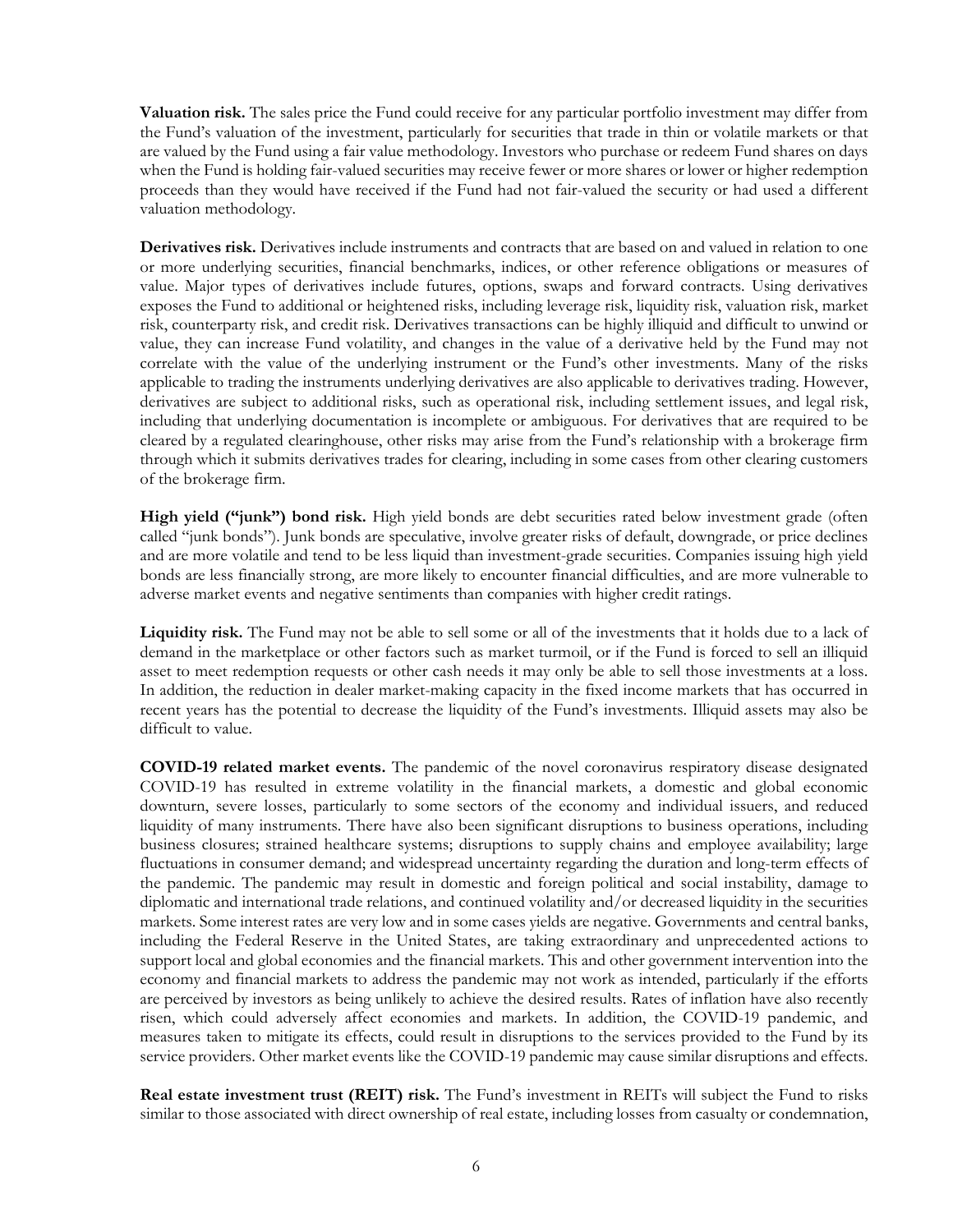and changes in local and general economic conditions, supply and demand, interest rates, zoning laws, regulatory limitations on rents, property taxes and operating expenses.

**Bank loans and loan participations risk.** Bank loans and loan participations are subject to credit risk, including the risk of nonpayment of principal or interest. Also, substantial increases in interest rates may cause an increase in loan defaults. Although the loans may be fully collateralized at the time of acquisition, the collateral may decline in value, be relatively illiquid, or lose all or substantially all of its value subsequent to investment. In addition, in the event an agent bank becomes insolvent, a bank loan could be subject to settlement risks or administrative disruptions that could adversely affect the Fund's investment. It may also be difficult to obtain reliable information about a bank loan or loan participation.

Many loans are relatively illiquid or subject to restrictions on resale and may be difficult to value, which will have an adverse impact on the Fund's ability to dispose of particular bank loans or loan participations when necessary to meet redemption requests or liquidity needs, or to respond to a specific economic event, such as deterioration in the creditworthiness of the borrower. Bank loans may also be subject to extension risk and prepayment risk.

**Convertible securities risk.** Convertible securities are subject to market and interest rate risk and credit risk. When the market price of the equity security underlying a convertible security decreases the convertible security tends to trade on the basis of its yield and other fixed income characteristics, and is more susceptible to credit and interest rate risks. When the market price of such equity security rises, the convertible security tends to trade on the basis of its equity conversion features and be more exposed to market risk. Convertible securities are typically issued by smaller capitalized companies with stock prices that may be more volatile than those of other companies.

**Mezzanine securities risk.** Mezzanine securities or mezzanine loans generally are rated below investment grade, and frequently are unrated. Mezzanine investments may be issued with or without registration rights. Mezzanine investments are usually unsecured and subordinate to other obligations of the issuer. Because mezzanine loans typically are the most subordinated debt obligation in an issuer's capital structure, they are subject to the additional risk that the cash flow of the related borrower and any property securing the loan may be insufficient to repay the loan after the related borrower pays off any senior obligations. Mezzanine loans, which are usually issued in private placement transactions, may be considered illiquid. In addition, they are often used by smaller companies that may be highly leveraged, and in turn may be subject to a higher risk of default. Investment in mezzanine loans is a specialized practice that depends more heavily on independent credit analysis than investments in other fixed-income securities.

**Non-diversification risk.** The Fund is classified as "non-diversified," which means the Fund may invest a larger percentage of its assets in the securities of a smaller number of issuers than a diversified fund. Investment in securities of a limited number of issuers exposes the Fund to greater market risk and potential losses than if its assets were diversified among the securities of a greater number of issuers.

**Value-oriented investment strategies risk.** Value stocks are those that are believed to be undervalued in comparison to their peers due to adverse business developments or other factors. Value investing is subject to the risk that the market will not recognize a security's inherent value for a long time or at all, or that a stock judged to be undervalued may actually be appropriately priced or overvalued. In addition, during some periods (which may be extensive) value stocks generally may be out of favor in the markets. Therefore, the Fund is most suitable for long-term investors who are willing to hold their shares for extended periods of time through market fluctuations and the accompanying changes in share prices.

**Warrants and rights risk.** Warrants and rights may lack a liquid secondary market for resale. The prices of warrants and rights may fluctuate as a result of speculation or other factors. Warrants and rights can provide a greater potential for profit or loss than an equivalent investment in the underlying security. Prices of warrants and rights do not necessarily move in tandem with the prices of their underlying securities and are highly volatile and speculative investments. If a warrant or right expires without being exercised, the Fund will lose any amount paid for the warrant or right.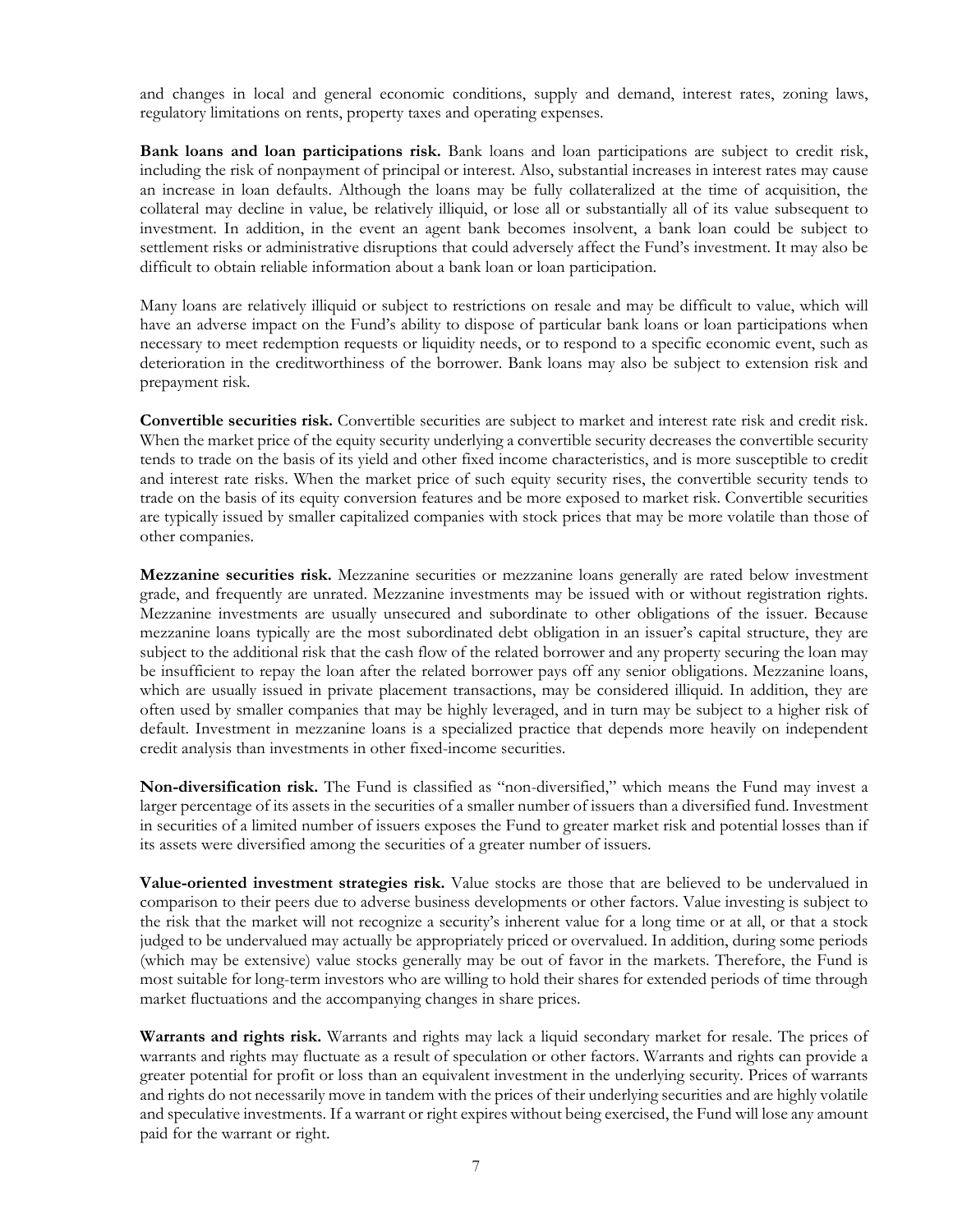**Cybersecurity risk.** Cybersecurity incidents may allow an unauthorized party to gain access to Fund assets, customer data (including private shareholder information), or proprietary information, or cause the Fund, the Advisor, and/or other service providers (including custodians, sub-custodians, transfer agents and financial intermediaries) to suffer data breaches, data corruption or loss of operational functionality. In an extreme case, a shareholder's ability to exchange or redeem Fund shares may be affected. Issuers of securities in which the Fund invests are also subject to cybersecurity risks, and the value of those securities could decline if the issuers experience cybersecurity incidents.

**IPO risk.** The market value of IPO shares will fluctuate considerably due to factors such as the absence of a prior public market, unseasoned trading, the small number of shares available for trading and limited information about the issuer. The purchase of IPO shares may involve high transaction costs. IPO shares are subject to market risk and liquidity risk.

#### **Performance**

The bar chart and table below provide some indication of the risks of investing in the Fund by showing changes in the Fund's performance from year to year for Class I shares and by showing how the average annual total returns of the Fund compare with the average annual total returns of a broad-based market index. Updated performance information is available at the Fund's website, [www.acr-investfunds.com,](http://www.acr-investfunds.com/) or by calling the Fund at 1-855-955-9552. The Fund's past performance, before and after taxes, is not necessarily an indication of how the Fund will perform in the future.

#### **Calendar-Year Total Return (before taxes) for Class I Shares**

For each calendar year at NAV



| <b>Class I Shares</b>                  |             |                          |
|----------------------------------------|-------------|--------------------------|
| Highest Calendar Quarter Return at NAV | 27.39%      | Quarter Ended 12/31/2020 |
| Lowest Calendar Quarter Return at NAV  | $(30.16)\%$ | Quarter Ended 03/31/2020 |

|                                                                              |           |           | <b>Since</b> |
|------------------------------------------------------------------------------|-----------|-----------|--------------|
|                                                                              |           |           | Inception    |
|                                                                              | One       | Five      | December     |
| Average Annual Total Returns for Periods Ended December 31, 2021             | Year      | Years     | 31, 2014     |
| <b>Class I Shares - Return Before Taxes</b>                                  | $27.54\%$ | $10.67\%$ | $8.07\%$     |
| <b>Class I Shares - Return After Taxes on Distributions*</b>                 | $27.29\%$ | $10.01\%$ | $7.55\%$     |
| <b>Class I Shares - Return After Taxes on Distributions and Sale of Fund</b> |           |           |              |
| $Shares*$                                                                    | $16.47\%$ | $8.29\%$  | $6.30\%$     |
| HFRI Equity Hedge (Total) Index (reflects no deduction for fees, expenses or |           |           |              |
| taxes)                                                                       | $11.96\%$ | $9.56\%$  | $7.41\%$     |
| MSCI ACWI (Gross) Index (reflects no deduction for fees, expenses or taxes)  | $19.04\%$ | $14.97\%$ | $11.48\%$    |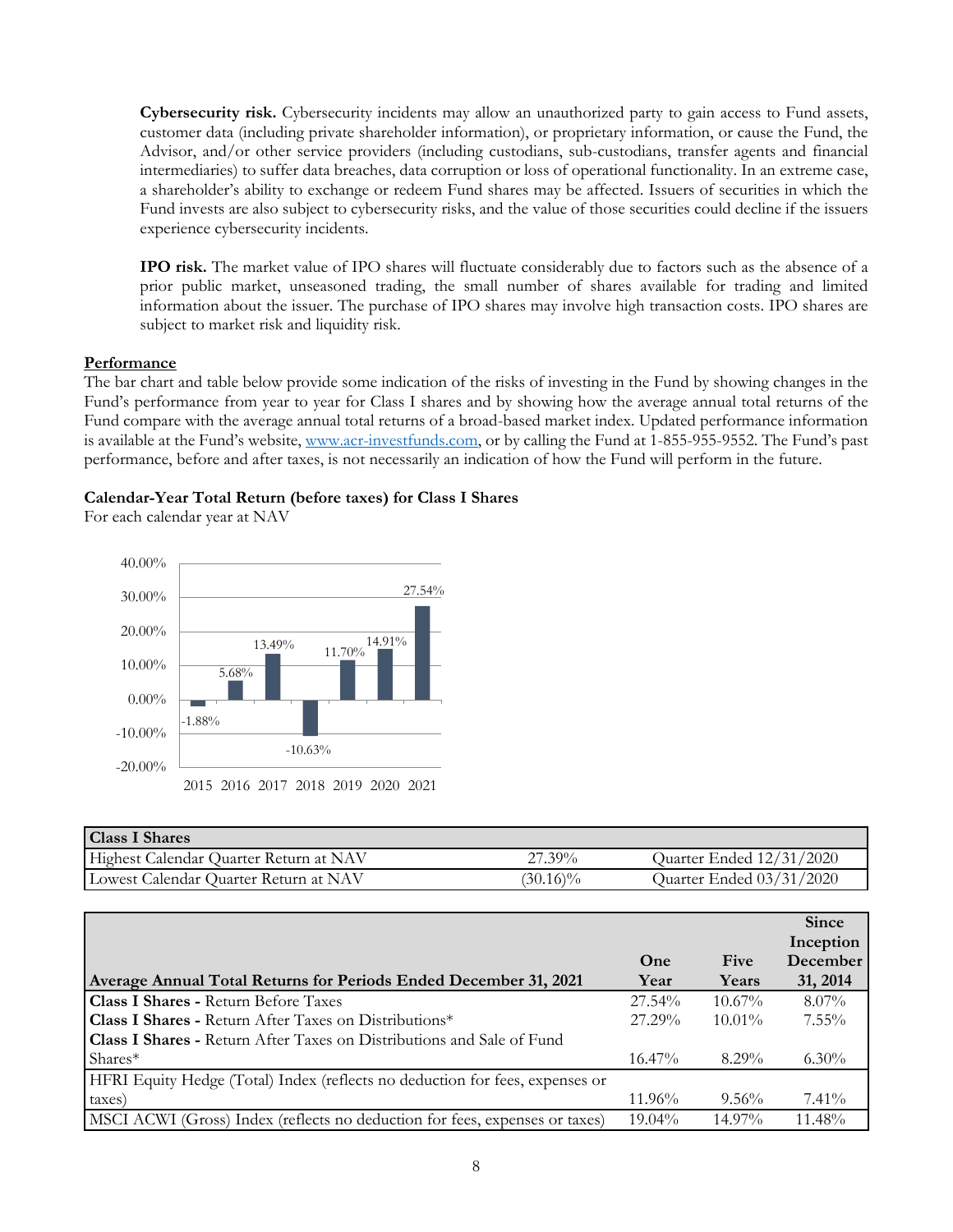After-tax returns are calculated using the historical highest individual federal marginal income tax rates and do not reflect the impact of state and local taxes. Actual after-tax returns depend on an investor's tax situation and may differ from those shown. After-tax returns shown are not relevant to investors who hold their Fund shares through tax-deferred arrangements, such as 401(k) plans or individual retirement accounts.

## **Investment Advisor**

ACR Alpine Capital Research, LLC

## **Portfolio Managers**

Nicholas Tompras, CFA, Chief Executive Officer and Chief Investment Officer, Willem Schilpzand, CFA, Portfolio Manager, Tim Piechowski, CFA, Portfolio Manager, and Mark Unferth, Portfolio Manager, are jointly and primarily responsible for the day-to-day management of the Fund. Mr. Tompras, Mr. Schilpzand and Mr. Piechowski have served as portfolio managers of the Fund since its inception in December 2014. Mr. Unferth has served as portfolio managers of the Fund since February 2017.

# **Purchase and Sale of Fund Shares**

To purchase shares of the Fund, you must invest at least the minimum amount.

|                            | To Open             | To Add to           |
|----------------------------|---------------------|---------------------|
| <b>Minimum Investments</b> | <b>Your Account</b> | <b>Your Account</b> |
| Class I                    |                     |                     |
| Direct Regular Accounts    | \$10,000            | \$100               |
| Direct Retirement Accounts | \$10,000            | \$100               |
| Automatic Investment Plan  | \$10,000            | \$100               |
| Gift Account For Minors    | \$10,000            | \$100               |

In addition, the Fund has set a minimum of \$1,500 for initial purchases of shares through certain approved financial intermediaries (*i.e.,* a supermarket, investment advisor, financial planner or consultant, broker, dealer or other investment professional and their agents) authorized by the Fund to receive purchase orders. Fund shares are redeemable on any business day the New York Stock Exchange (the "NYSE") is open for business, by written request or by telephone.

# **Tax Information**

The Fund's distributions are generally taxable, and will ordinarily be taxed as ordinary income, qualified dividend income or capital gains, unless you are investing through a tax-advantaged arrangement, such as a 401(k) plan or an individual retirement account. Shareholders investing through such tax-advantaged arrangements may be taxed later upon withdrawal of monies from those arrangements.

# **Payments to Broker-Dealers and Other Financial Intermediaries**

If you purchase shares of the Fund through a broker-dealer or other financial intermediary (such as a bank), the Fund and its related companies may pay the intermediary for the sale of Fund shares and related services. These payments may create a conflict of interest by influencing the broker-dealer or other intermediary and your salesperson to recommend the Fund over another investment. Ask your salesperson or visit your financial intermediary's website for more information.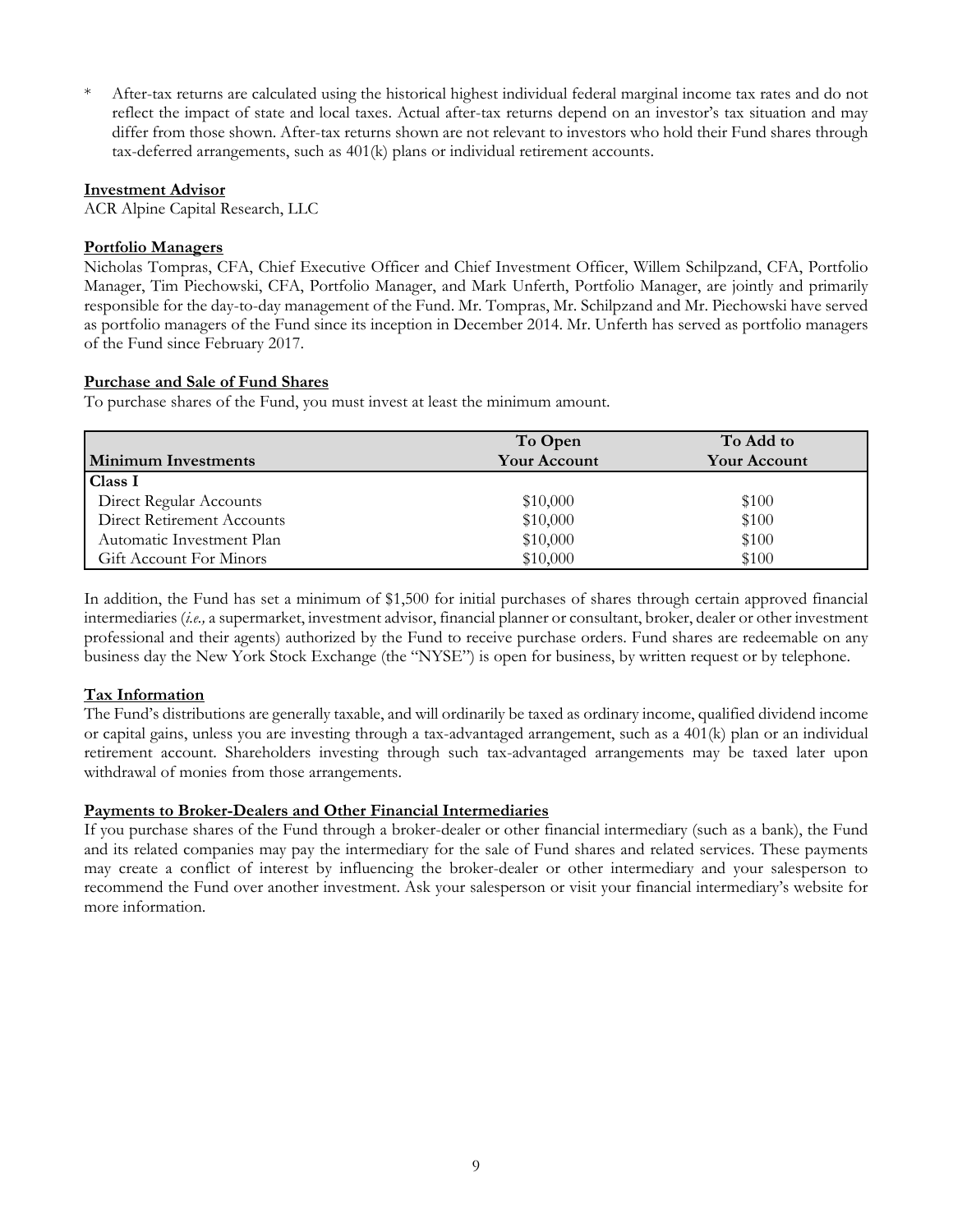# **ACR International Quality Return (IQR) Fund**

#### **Investment Objective**

The investment objective of the ACR International Quality Return (IQR) Fund (the "Fund" or "IQR Fund") is to protect capital from permanent impairment while providing a return above both the Fund's cost of capital and the Fund's benchmark over a full market cycle.

# **Fees and Expenses of the Fund**

This table describes the fees and expenses that you may pay if you buy, hold, and sell shares of the Fund. You may pay other fees, such as brokerage commissions and other fees to financial intermediaries, which are not reflected in the table and example below.

|                                                                                   |          | Class I<br><b>Shares</b> |
|-----------------------------------------------------------------------------------|----------|--------------------------|
| <b>Shareholder Fees</b>                                                           |          |                          |
| (fees paid directly from your investment)                                         |          |                          |
| Maximum sales charge (load) imposed on purchases (as a percentage of              |          |                          |
| offering price)                                                                   |          | None                     |
| Maximum deferred sales charge (load)                                              |          | None                     |
| Redemption fee if redeemed within 90 days of purchase (as a percentage            |          |                          |
| of amount redeemed)                                                               |          | $2.00\%$                 |
| Wire fee                                                                          |          | \$20                     |
| Overnight check delivery fee                                                      |          | \$25                     |
| Retirement account fees (annual maintenance fee)                                  |          | \$15                     |
| <b>Annual Fund Operating Expenses1</b>                                            |          |                          |
| (expenses that you pay each year as a percentage of the value of your investment) |          |                          |
| Management fees                                                                   |          | $1.00\%$                 |
| Distribution and service (Rule 12b-1) fees                                        |          | None                     |
| Other expenses                                                                    |          | 0.54%                    |
| Shareholder service fee                                                           | $0.09\%$ |                          |
| All other expenses                                                                | 0.45%    |                          |
| Acquired fund fees and expenses                                                   |          | 0.02%                    |
| Total annual fund operating expenses <sup>2</sup>                                 |          | 1.56%                    |
| Fees waived and/or expenses reimbursed <sup>3</sup>                               |          | $(0.44)\%$               |
| Total annual fund operating expenses after waiving fees and/or                    |          |                          |
| reimbursing expenses <sup>2,3</sup>                                               |          | 1.12%                    |
|                                                                                   |          |                          |

1 The expense information in the table has been restated to reflect the current expense limitation agreement.

2 The total annual fund operating expenses and the total annual fund operating expenses after waiving fees and/or reimbursing expenses do not correlate to the ratio of expense to average net assets appearing in the financial highlights table, which reflects only the operating expenses of the Fund and does not include acquired fund fees and expenses.

3 The Fund's advisor has contractually agreed to waive its fees and/or pay for operating expenses of the Fund to ensure that total annual fund operating expenses (excluding any taxes, leverage interest, brokerage commissions, dividend and interest expenses on short sales, acquired fund fees and expenses (as determined in accordance with SEC Form N-1A), expenses incurred in connection with any merger or reorganization, and extraordinary expenses such as litigation expenses) do not exceed 1.10% of the Fund's average daily net assets. This agreement is in effect until March 31, 2023, and it may be terminated before that date only by the Trust's Board of Trustees. The Fund's advisor is permitted to seek reimbursement from the Fund, subject to certain limitations, of fees waived or payments made to the Fund for a period ending three full fiscal years after the date of the waiver or payment. This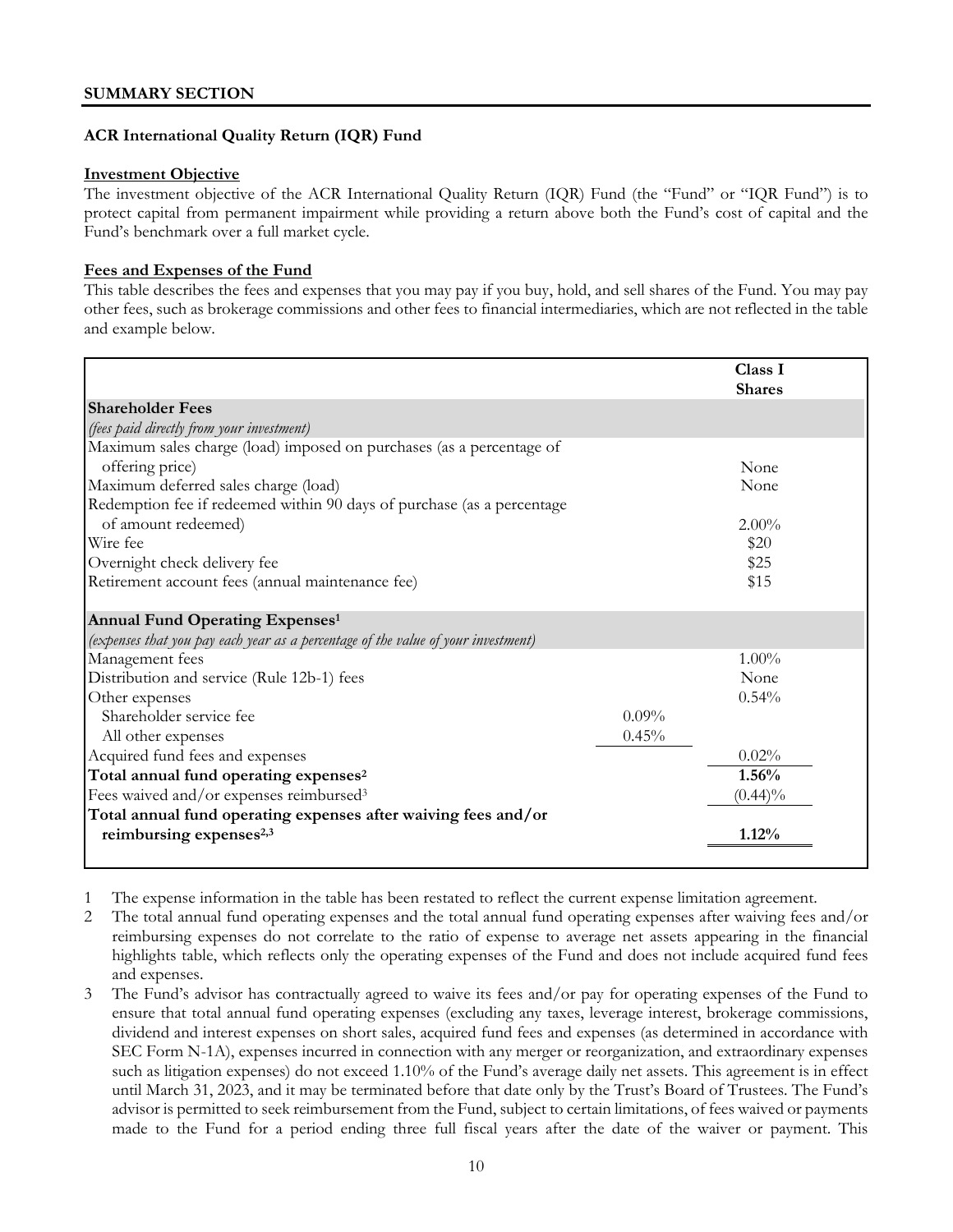reimbursement may be requested from the Fund if the reimbursement will not cause the Fund's annual expense ratio to exceed the lesser of (a) the expense limitation in effect at the time such fees were waived or payments made, or (b) the expense limitation in effect at the time of the reimbursement.

## **Example**

This example is intended to help you compare the cost of investing in the Fund with the cost of investing in other mutual funds.

The example assumes that you invest \$10,000 in the Fund for the time periods indicated and then redeem all of your shares at the end of those periods. The example also assumes that your investment has a 5% return each year and that the Fund's operating expenses remain the same. The example reflects the Fund's contractual fee waiver and/or expense reimbursement only for the term of the contractual fee waiver and/or expense reimbursement.

Although your actual costs may be higher or lower, based on these assumptions your costs would be:

|                 | $\mathbf{v}$<br><b>J</b> ne<br>Y ear | $ -$<br><b>nd</b><br>hree :<br>Years | $\mathbf{r}$<br>$ -$<br>ears)<br>Hve | $\mathbf{r}$<br>en<br>í ears |
|-----------------|--------------------------------------|--------------------------------------|--------------------------------------|------------------------------|
| Class<br>Shares | 114                                  | \$450                                | \$808                                | 01C                          |

#### **Portfolio Turnover**

The Fund pays transaction costs, such as commissions, when it buys and sells securities (or "turns over" its portfolio). A higher portfolio turnover may indicate higher transaction costs and may result in higher taxes when Fund shares are held in a taxable account. These costs, which are not reflected in annual fund operating expenses or in the example, affect the Fund's performance. During the most recent fiscal year, the Fund's portfolio turnover rate was 14% of the average value of its portfolio.

#### **Principal Investment Strategies**

To pursue the Fund's objectives, under normal market conditions, ACR Alpine Capital Research, LLC ("ACR Alpine Capital Research", "ACR" or the "Advisor") invests the Fund's assets primarily in equity securities of companies located outside of the U.S. The Fund will invest primarily in equity securities including common stock, preferred stock, American Depository Receipts ("ADRs"), European Depository Receipts ("EDRs") and Global Depository Receipts ("GDRs"). ADRs are receipts that represent interests in foreign securities held on deposit by U.S. banks. EDRs and GDRs are similar to ADRs, except that they may be traded in international trading markets. The Fund may invest in shares of other registered investment companies and exchange-traded funds ("ETFs") that invest substantially all of their assets in equity securities of companies located outside of the U.S. The Advisor considers a company to be located outside of the U.S. if: (i) it is organized under the laws of a foreign country or maintains its principal offices or headquarters in a foreign country; (ii) its securities are principally traded in a foreign country; or (iii) it derives at least 50% of its revenues or profits from goods produced or sold, investments made, or services performed in a foreign country, or has at least 50% of its assets in a foreign country. The Fund will allocate its assets among various regions and countries and will normally invest its assets in issuers representing at least three different countries. The Advisor does not expect, under normal circumstances, to invest more than 35% of the Fund's net assets in securities of companies located in emerging markets; however, the Fund's investments in emerging markets may exceed this amount from time to time depending on market opportunities. The Fund's investments may be denominated in foreign currencies.

The Advisor adheres to a bottom-up due diligence and a fundamental valuation process in which each prospective investment is analyzed from an operating quality perspective, a financial quality perspective and a valuation perspective. The Advisor considers a company with high operating quality to have an understandable business model, a solid competitive position, long term staying power, sufficient returns on capital, a management team that allocates capital appropriately, and competitive dynamics that can be reasonably forecasted and will not be significantly impacted by technological developments or foreign competition. The Advisor considers a company with high financial quality to have understandable financial statements, appropriate accounting judgment, a conservative balance sheet, an appropriate capital structure for the cyclicality and profit profile of the business, a sustainable debt maturity schedule, and understandable cash flow dynamics. The Advisor's fundamental valuation process considers the long term cash flows a company generates and the manners in which the company may distribute those cash flows. In seeking to generate "quality returns," the Fund will attempt to limit its investments to those with reasonable and sustainable returns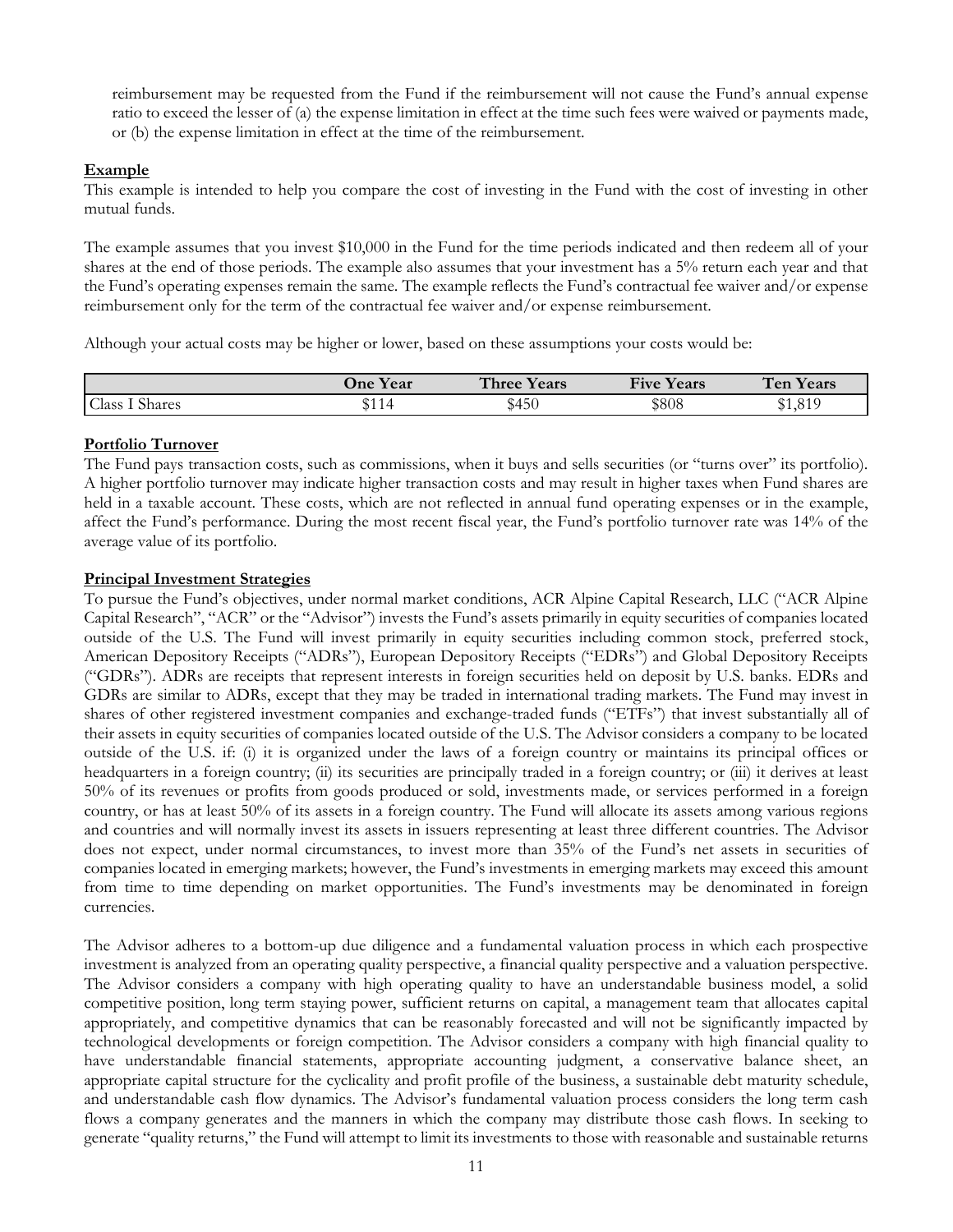for full market cycles – i.e., returns from companies that the Advisor believes are well positioned to be in business over the long term, have a high likelihood of generating sufficient returns on capital, and are capitalized conservatively so that the company should remain solvent during, and be able to overcome, any near to medium term recessions or market headwinds.

With respect to the Fund's objective, the Advisor defines certain terms as follows:

- "Permanent impairment" means a loss of value on the purchase price of an investment that the Advisor, believes will not be recovered together with a reasonable return on the purchase price.
- "Cost of capital" refers to the opportunity cost of making a specific investment. It is the rate of return that an investor believes, at the time of an investment, could have been earned by putting the same money into a different investment with equal risk. The Fund's cost of capital at any time is the weighted average of the cost of capital of the securities that comprise the Fund's portfolio, as estimated by the Advisor.
- "Fund's benchmark" means the MSCI All Country World Index Ex-U.S. The Advisor has selected the MSCI All Country World Index Ex-U.S. as the Fund's benchmark because it is a broad proxy for the world equity market excluding U.S.-based companies.
- "Full market cycle" means a period of time that includes both an up and down equity market. A down market is characterized with a peak to trough decline of 20% or greater. A full market cycle can be measured from a prior equity market peak to the next equity market peak. Full market cycles are usually measured in years.

When fully invested, the Fund's portfolio will generally consist of approximately 20 holdings and will not be limited by security type, issuer size or geographic location. The Fund may hold a significant amount in cash or cash equivalents in markets where the Advisor cannot find enough securities that meet its risk and return thresholds. For example, the cash allocation may be larger during times of high security prices with relatively few investment opportunities and may also be significantly lower, or zero, during periods of ample investment opportunities that adhere to the Fund's investment criteria. The Fund will generally invest 3-5% of its net assets in any new investment. The Advisor will consider specific risk factors of the individual companies that comprise the Fund's portfolio (e.g., currency exposure, interest rate sensitivity, end market exposure, customer concentration, commodity prices), in addition to the Fund's industry exposure, in an effort to prevent the Fund's portfolio from being overly exposed to a specific factor or industry that could impair the portfolio's return.

Investments are sold for five general reasons: (1) an unanticipated change at the company, (2) an error in the analysis of the company, (3) an ability to invest in a superior investment opportunity that requires the sale of a current portfolio holding that has a relatively inferior prospective return, (4) a share price approaching/reaching/exceeding the estimate of intrinsic value, or (5) the Fund requires cash to meet redemption requests.

The Fund is "non-diversified" under the Investment Company Act of 1940, as amended (the "1940 Act") which means that it may invest more of its assets in fewer issuers than "diversified" mutual funds.

# **Principal Risks of Investing**

Risk is inherent in all investing. A summary description of certain principal risks of investing in the Fund is set forth below. Before you decide whether to invest in the Fund, carefully consider these risk factors associated with investing in the Fund, which may cause investors to lose money. There can be no assurance that the Fund will achieve its investment objectives.

**Market risk.** The market price of a security or instrument may decline, sometimes rapidly or unpredictably, due to general market conditions that are not specifically related to a particular company, such as real or perceived adverse economic or political conditions throughout the world, changes in the general outlook for corporate earnings, changes in interest or currency rates, or adverse investor sentiment generally. In addition, local, regional or global events such as war, acts of terrorism, the spread of infectious illness or other public health issues, or other events could have a significant impact on a security or instrument. The market value of a security or instrument also may decline because of factors that affect a particular industry or industries, such as labor shortages or increased production costs and competitive conditions within an industry.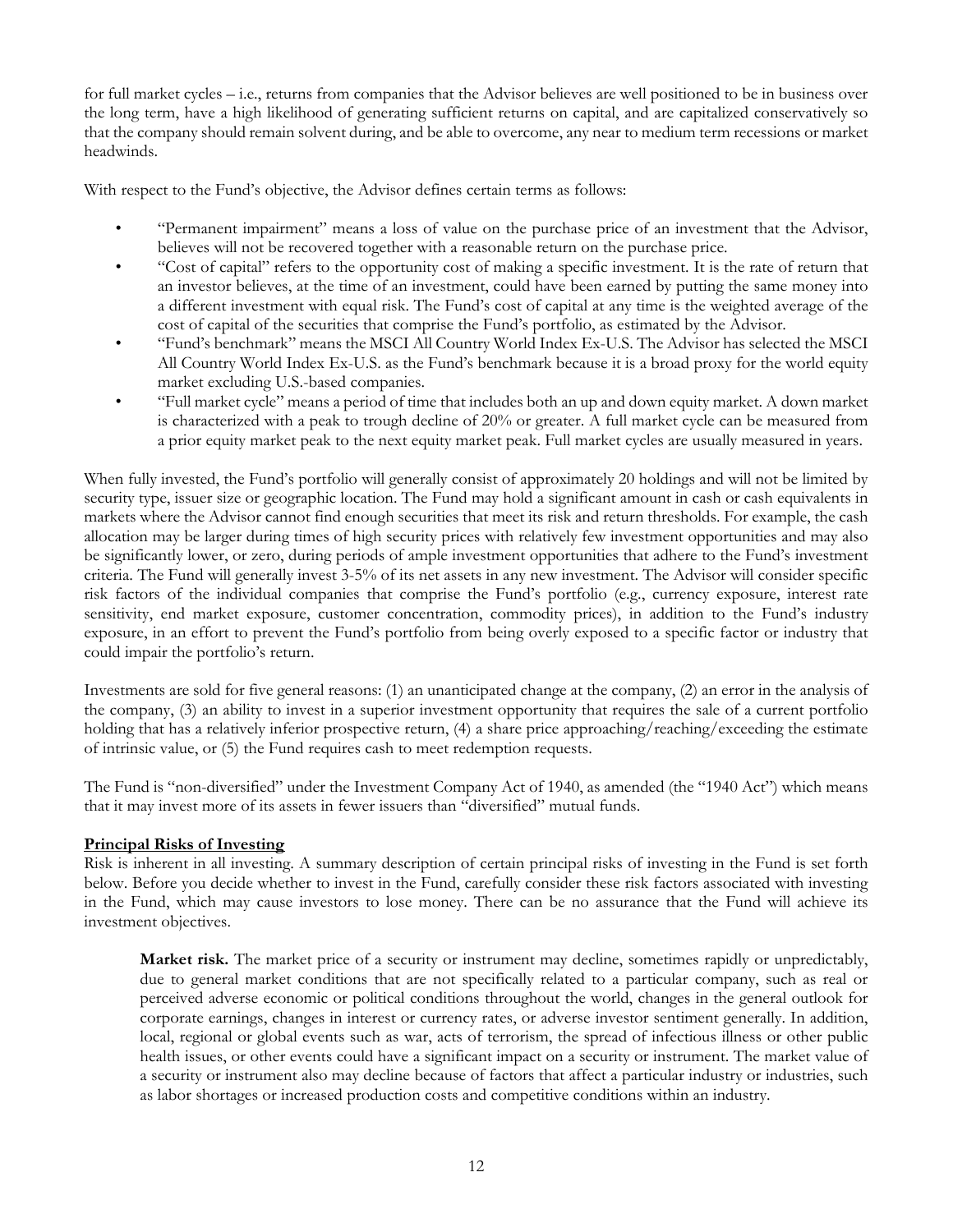**Foreign investment risk.** The prices of foreign securities may be more volatile than the prices of securities of U.S. issuers because of economic and social conditions abroad, political developments, and changes in the regulatory environments of foreign countries. Changes in exchange rates and interest rates, and the imposition of sanctions, confiscations, trade restrictions (including tariffs) and other government restrictions by the United States and/or other governments may adversely affect the values of the Fund's foreign investments. Foreign companies are generally subject to different legal and accounting standards than U.S. companies, and foreign financial intermediaries may be subject to less supervision and regulation than U.S. financial firms. Foreign securities include American Depository Receipts ("ADRs") and Global Depository Receipts ("GDRs"). Unsponsored ADRs and GDRs are organized independently and without the cooperation of the foreign issuer of the underlying securities, and involve additional risks because U.S. reporting requirements do not apply. In addition, the issuing bank may deduct shareholder distribution, custody, foreign currency exchange, and other fees from the payment of dividends.

**Equity risk.** The value of the equity securities held by the Fund may fall due to general market and economic conditions, perceptions regarding the industries in which the issuers of securities held by the Fund participate, or factors relating to specific companies in which the Fund invests.

**Emerging markets risk.** Many of the risks with respect to foreign investments are more pronounced for investments in issuers in developing or emerging market countries. Emerging market countries tend to have more government exchange controls, more volatile interest and currency exchange rates, less market regulation, and less developed and less stable economic, political and legal systems than those of more developed countries. There may be less publicly available and reliable information about issuers in emerging markets than is available about issuers in more developed markets. In addition, emerging market countries may experience high levels of inflation and may have less liquid securities markets and less efficient trading and settlement systems.

**Currency risk.** The values of investments in securities denominated in foreign currencies increase or decrease as the rates of exchange between those currencies and the U.S. dollar change. Currency conversion costs and currency fluctuations could erase investment gains or add to investment losses. Currency exchange rates can be volatile and are affected by factors such as general economic conditions, the actions of the United States and foreign governments or central banks, the imposition of currency controls, and speculation.

**ETF and mutual fund risk.** Investing in ETFs or mutual funds (including other funds managed by the Advisor) will provide the Fund with exposure to the risks of owning the underlying securities the ETFs or mutual funds hold. Shares of ETFs typically trade on securities exchanges and may at times trade at a premium or discount to their net asset values. In addition, an ETF or a mutual fund, if the mutual fund is an index fund, may not replicate exactly the performance of the benchmark index it seeks to track for a number of reasons, including transaction costs incurred by the ETF or mutual fund, the temporary unavailability of certain index securities in the secondary market, or discrepancies between the ETF or mutual fund and the index with respect to the weighting of securities or the number of securities held. It may be more expensive for the Fund to invest in an ETF or mutual fund than to own the portfolio securities of these investment vehicles directly. Investing in ETFs and mutual funds, which are investment companies, involves duplication of advisory fees and certain other expenses. The Fund will pay brokerage commissions in connection with the purchase and sale of shares of ETFs. In addition, the Fund may invest in underlying funds which invest a larger portion of their assets in one or more sectors than many other mutual funds, and thus will be more susceptible to negative events affecting those sectors.

**Market capitalization risk.** Larger, more established companies may be unable to attain the high growth rates of successful, smaller companies during periods of economic expansion. The securities of small-capitalization and mid-capitalization companies may be subject to more abrupt or erratic market movements and may have lower trading volumes or more erratic trading than securities of larger, more established companies or market averages in general. In addition, such companies typically are more likely to be adversely affected than large capitalization companies by changes in earning results, business prospects, investor expectations or poor economic or market conditions.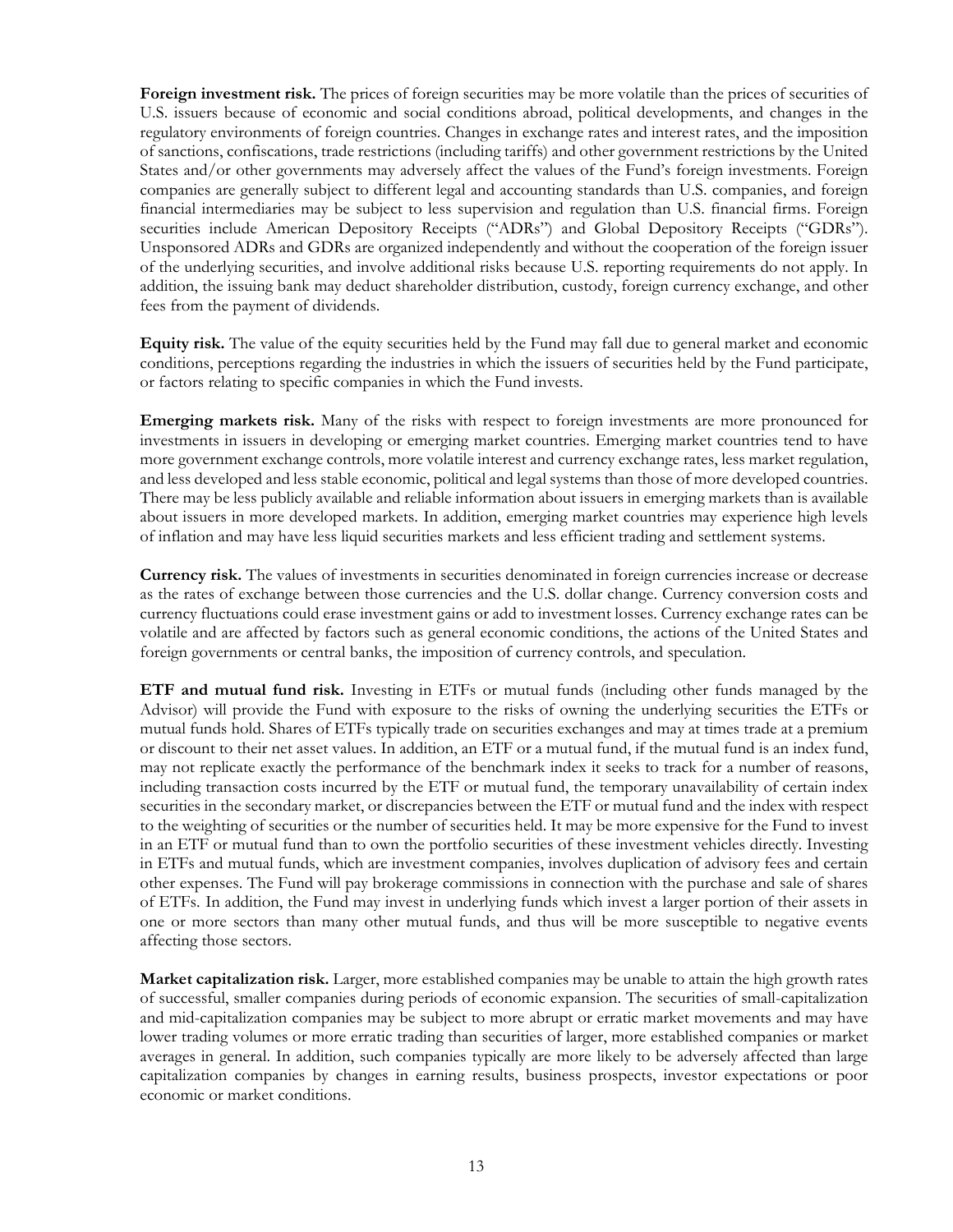**Value-oriented investment strategies risk.** Value stocks are those that are believed to be undervalued in comparison to their peers due to adverse business developments or other factors. Value investing is subject to the risk that the market will not recognize a security's inherent value for a long time or at all, or that a stock judged to be undervalued may actually be appropriately priced or overvalued. In addition, during some periods (which may be extensive) value stocks generally may be out of favor in the markets. Therefore, the Fund is most suitable for long-term investors who are willing to hold their shares for extended periods of time through market fluctuations and the accompanying changes in share prices.

**Management and strategy risk.** The value of your investment depends on the judgment of the Advisor about the quality, relative yield, value or market trends affecting a particular security, industry, sector or region, which may prove to be incorrect. Investment strategies employed by the Advisor in selecting investments for the Fund may not result in an increase in the value of your investment or in overall performance equal to other investments.

**Sector focus risk.** The Fund may invest a larger portion of its assets in one or more sectors than many other mutual funds, and thus will be more susceptible to negative events affecting those sectors.

**Geographic risk related to Europe.** Europe includes both developed and emerging markets. Most Western European countries are members of the European Union (the "EU"), which imposes restrictions on inflation rates, deficits and debt levels. Both developed and emerging market countries in Europe will be significantly affected by the fiscal and monetary controls of the European Monetary Union. Changes in regulations on trade, decreasing imports or exports, changes in the exchange rate of the euro, recessions among European countries and acts of war in the region may have a significant adverse effect on the economies of other European countries, including those of Eastern Europe. In particular, the extent and duration of Russia's large-scale invasion of Ukraine that began on February 24, 2022, the resulting sanctions on Russia, and the subsequent impact on global markets and trade remain unknown but could have a significant adverse impact on the European economy as well as the price and availability of certain commodities, including oil and natural gas. The markets in Eastern Europe remain relatively undeveloped and can be particularly sensitive to political and economic developments. The European financial markets have recently experienced volatility and adverse trends due to concerns about rising government debt levels of certain European countries, each of which may require external assistance to meet its obligations and run the risk of default on its debt, possible bail-out by the rest of the EU or debt restructuring. Assistance given to an EU member state may be dependent on a country's implementation of reforms in order to curb the risk of default on its debt, and a failure to implement these reforms or increase revenues could result in a deep economic downturn. These events have adversely affected the exchange rate of the euro and therefore may adversely affect the Fund and its investments.

**United Kingdom risk.** Investments in the securities of United Kingdom ("UK") issuers may subject the Fund to regulatory, political, currency, security, and economic risks specific to the UK. The UK trades heavily with other European countries, the United States and China, and it may be impacted by changes to the economic health of its key trading partners. The UK also relies heavily on the export of financial services. Accordingly, a downturn in the financial sector may have an adverse impact on the UK's economy. On January 31, 2020, the UK formally withdrew from the EU (commonly referred to as "Brexit") and entered an 11-month transition period during which the UK remained part of the EU single market and customs union, the laws of which governed the economic, trade, and security relations between the UK and EU. The transition period concluded on December 31, 2020, and the UK left the EU single market and customs union under the terms of a new trade agreement. The agreement governs the new relationship between the UK and EU with respect to trading goods and services, but critical aspects of the relationship remain unresolved and subject to further negotiation and agreement. The political, regulatory, and economic consequences of Brexit are uncertain, and the ultimate ramifications may not be known for some time.

**Liquidity risk.** The Fund may not be able to sell some or all of the investments that it holds due to a lack of demand in the marketplace or other factors such as market turmoil, or if the Fund is forced to sell an illiquid asset to meet redemption requests or other cash needs it may only be able to sell those investments at a loss. Illiquid assets may also be difficult to value.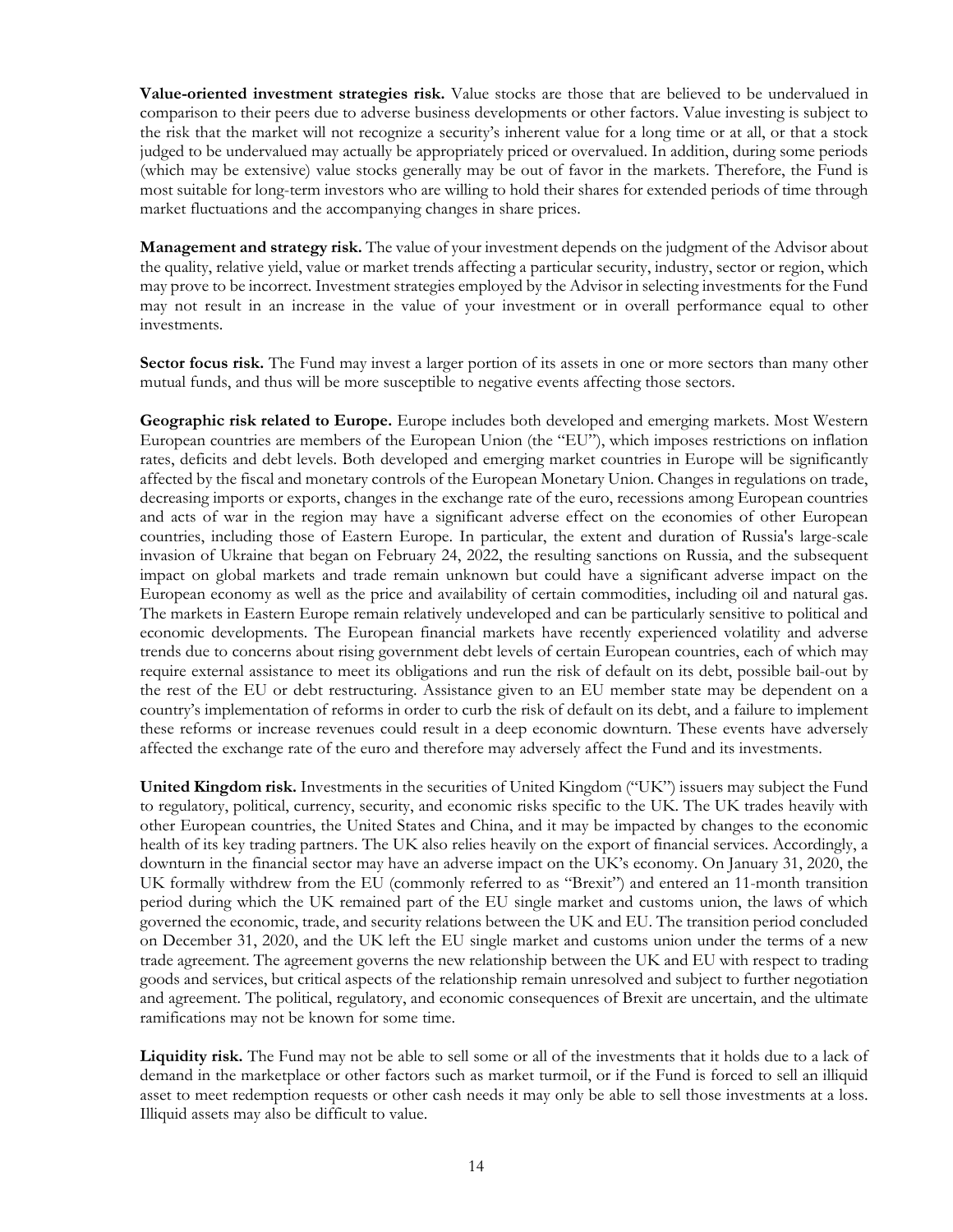**COVID-19 related market events.** The pandemic of the novel coronavirus respiratory disease designated COVID-19 has resulted in extreme volatility in the financial markets, a domestic and global economic downturn, severe losses, particularly to some sectors of the economy and individual issuers, and reduced liquidity of many instruments. There have also been significant disruptions to business operations, including business closures; strained healthcare systems; disruptions to supply chains and employee availability; large fluctuations in consumer demand; and widespread uncertainty regarding the duration and long-term effects of the pandemic. The pandemic may result in domestic and foreign political and social instability, damage to diplomatic and international trade relations, and continued volatility and/or decreased liquidity in the securities markets. Some interest rates are very low and in some cases yields are negative. Governments and central banks, including the Federal Reserve in the United States, are taking extraordinary and unprecedented actions to support local and global economies and the financial markets. This and other government intervention into the economy and financial markets to address the pandemic may not work as intended, particularly if the efforts are perceived by investors as being unlikely to achieve the desired results. Rates of inflation have also recently risen, which could adversely affect economies and markets. In addition, the COVID-19 pandemic, and measures taken to mitigate its effects, could result in disruptions to the services provided to the Fund by its service providers. Other market events like the COVID-19 pandemic may cause similar disruptions and effects.

**Non-diversification risk.** The Fund is classified as "non-diversified," which means the Fund may invest a larger percentage of its assets in the securities of a smaller number of issuers than a diversified fund. Investment in securities of a limited number of issuers exposes the Fund to greater market risk and potential losses than if its assets were diversified among the securities of a greater number of issuers.

**Valuation risk.** The sales price the Fund could receive for any particular portfolio investment may differ from the Fund's valuation of the investment, particularly for securities that trade in thin or volatile markets or that are valued by the Fund using a fair value methodology. Investors who purchase or redeem Fund shares on days when the Fund is holding fair-valued securities may receive fewer or more shares or lower or higher redemption proceeds than they would have received if the Fund had not fair-valued the security or had used a different valuation methodology.

**Preferred stock risk.** Preferred stock represents an equity interest in a company that generally entitles the holder to receive, in preference to the holders of other stocks such as common stock, dividends and a fixed share of the proceeds resulting from a liquidation of the company. The market value of preferred stock is subject to company-specific and market risks applicable generally to equity securities and is also sensitive to changes in the company's creditworthiness, the ability of the company to make payments on the preferred stock, and changes in interest rates, typically declining in value if interest rates rise.

**Cybersecurity risk.** Cybersecurity incidents may allow an unauthorized party to gain access to Fund assets, customer data (including private shareholder information), or proprietary information, or cause the Fund, the Advisor, and/or other service providers (including custodians, sub-custodians, transfer agents and financial intermediaries) to suffer data breaches, data corruption or loss of operational functionality. In an extreme case, a shareholder's ability to exchange or redeem Fund shares may be affected. Issuers of securities in which the Fund invests are also subject to cybersecurity risks, and the value of those securities could decline if the issuers experience cybersecurity incidents.

**IPO risk.** The market value of IPO shares will fluctuate considerably due to factors such as the absence of a prior public market, unseasoned trading, the small number of shares available for trading and limited information about the issuer. The purchase of IPO shares may involve high transaction costs. IPO shares are subject to market risk and liquidity risk.

# **Performance**

The bar chart and table below provide some indication of the risks of investing in the Fund by showing changes in the Fund's performance from year to year for Class I shares and by showing how the average annual total returns of the Fund compare with the average annual total returns of a broad-based market index. Updated performance information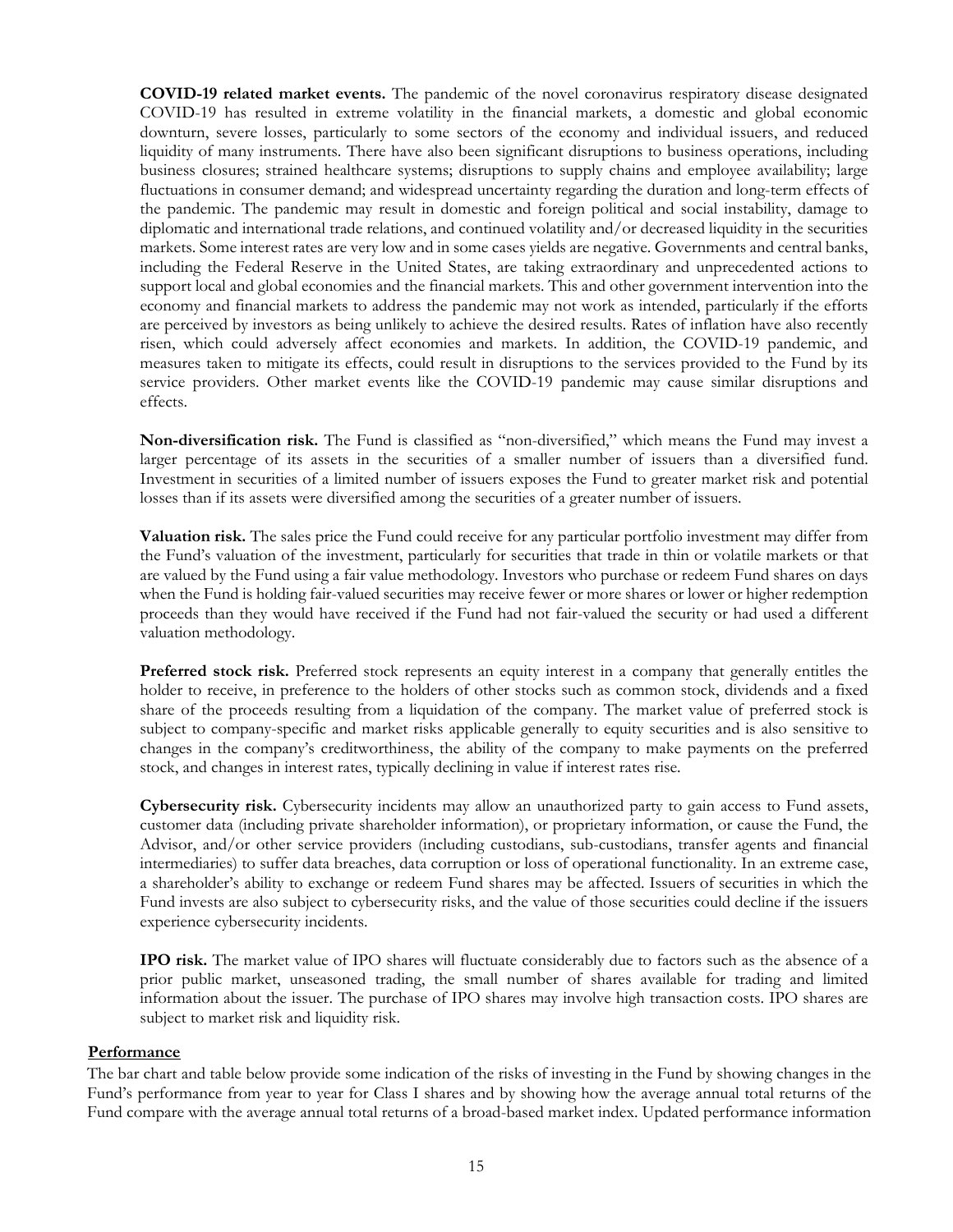is available at the Fund's website, [www.acr-investfunds.com,](http://www.acr-investfunds.com/) or by calling the Fund at 1-855-955-9552. The Fund's past performance, before and after taxes, is not necessarily an indication of how the Fund will perform in the future.

# **Calendar-Year Total Return (before taxes) for Class I Shares**

For each calendar year at NAV



| <b>Class I Shares</b>                  |             |                          |
|----------------------------------------|-------------|--------------------------|
| Highest Calendar Quarter Return at NAV | $27.47\%$   | Quarter Ended 12/31/2020 |
| Lowest Calendar Quarter Return at NAV  | $(28.75)\%$ | Quarter Ended 03/31/2020 |

|                                                                       |                 |                   | <b>Since</b> |
|-----------------------------------------------------------------------|-----------------|-------------------|--------------|
|                                                                       |                 |                   | Inception    |
| Average Annual Total Returns for Periods Ended December 31,           |                 |                   | December     |
| 2021                                                                  | <b>One Year</b> | <b>Five Years</b> | 30, 2016     |
| <b>Class I Shares - Return Before Taxes</b>                           | $12.69\%$       | $8.42\%$          | $8.41\%$     |
| <b>Class I Shares - Return After Taxes on Distributions*</b>          | $11.53\%$       | 7.98%             | $7.97\%$     |
| Class I Shares - Return After Taxes on Distributions and Sale of Fund |                 |                   |              |
| $Shares*$                                                             | $8.29\%$        | $6.57\%$          | $6.57\%$     |
| MSCI ACWI ex USA Index (reflects no deduction for fees, expenses or   |                 |                   |              |
| taxes)                                                                | $7.82\%$        | $9.61\%$          | $9.60\%$     |

\* After-tax returns are calculated using the historical highest individual federal marginal income tax rates and do not reflect the impact of state and local taxes. Actual after-tax returns depend on an investor's tax situation and may differ from those shown. After-tax returns shown are not relevant to investors who hold their Fund shares through tax-deferred arrangements, such as 401(k) plans or individual retirement accounts.

# **Investment Advisor**

ACR Alpine Capital Research, LLC

# **Portfolio Managers**

The portfolio management team is comprised of Willem Schilpzand, CFA, Portfolio Manager, Nicholas Tompras, CFA, Chief Executive Officer and Chief Investment Officer, and Tim Piechowski, CFA, Portfolio Manager. Mr. Schilpzand is the Lead Portfolio Manager and is primarily responsible for the day-to-day management of the Fund.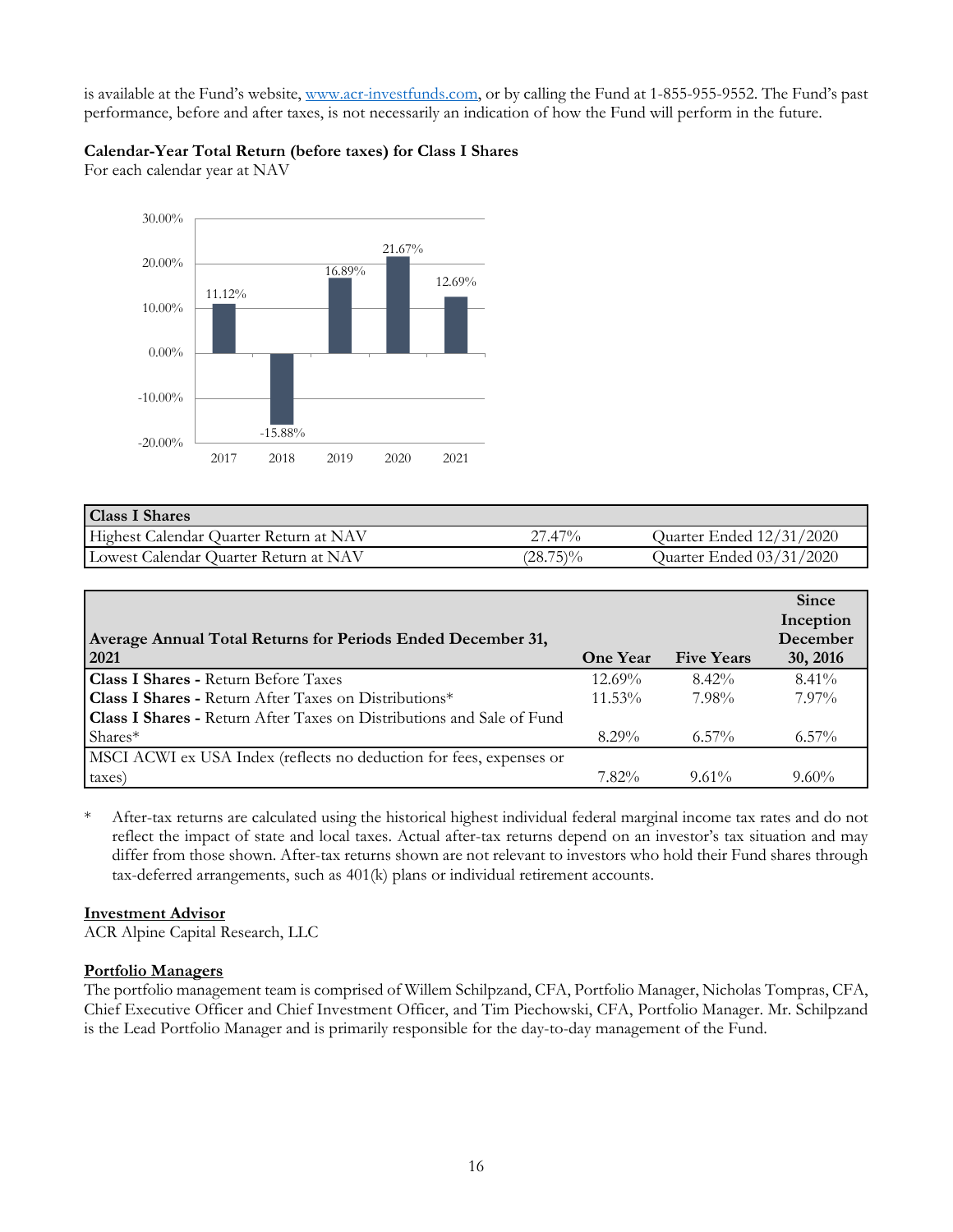# **Purchase and Sale of Fund Shares**

To purchase shares of the Fund, you must invest at least the minimum amount.

| <b>Minimum Investments</b>        | To Open<br><b>Your Account</b> | To Add to<br><b>Your Account</b> |
|-----------------------------------|--------------------------------|----------------------------------|
| Class I                           |                                |                                  |
| Direct Regular Accounts           | \$10,000                       | \$100                            |
| <b>Direct Retirement Accounts</b> | \$10,000                       | \$100                            |
| Automatic Investment Plan         | \$10,000                       | \$100                            |
| Gift Account For Minors           | \$10,000                       | \$100                            |

In addition, the Fund has set a minimum of \$1,500 for initial purchases of shares through certain approved financial intermediaries (*i.e.,* a supermarket, investment advisor, financial planner or consultant, broker, dealer or other investment professional and their agents) authorized by the Fund to receive purchase orders.

Fund shares are redeemable on any business day the New York Stock Exchange (the "NYSE") is open for business, by written request or by telephone.

#### **Tax Information**

The Fund's distributions are generally taxable, and will ordinarily be taxed as ordinary income, qualified dividend income or capital gains, unless you are investing through a tax-advantaged arrangement, such as a 401(k) plan or an individual retirement account. Shareholders investing through such tax-advantaged arrangements may be taxed later upon withdrawal of monies from those arrangements.

#### **Payments to Broker-Dealers and Other Financial Intermediaries**

If you purchase shares of the Fund through a broker-dealer or other financial intermediary (such as a bank), the Fund and its related companies may pay the intermediary for the sale of Fund shares and related services. These payments may create a conflict of interest by influencing the broker-dealer or other intermediary and your salesperson to recommend the Fund over another investment. Ask your salesperson or visit your financial intermediary's website for more information.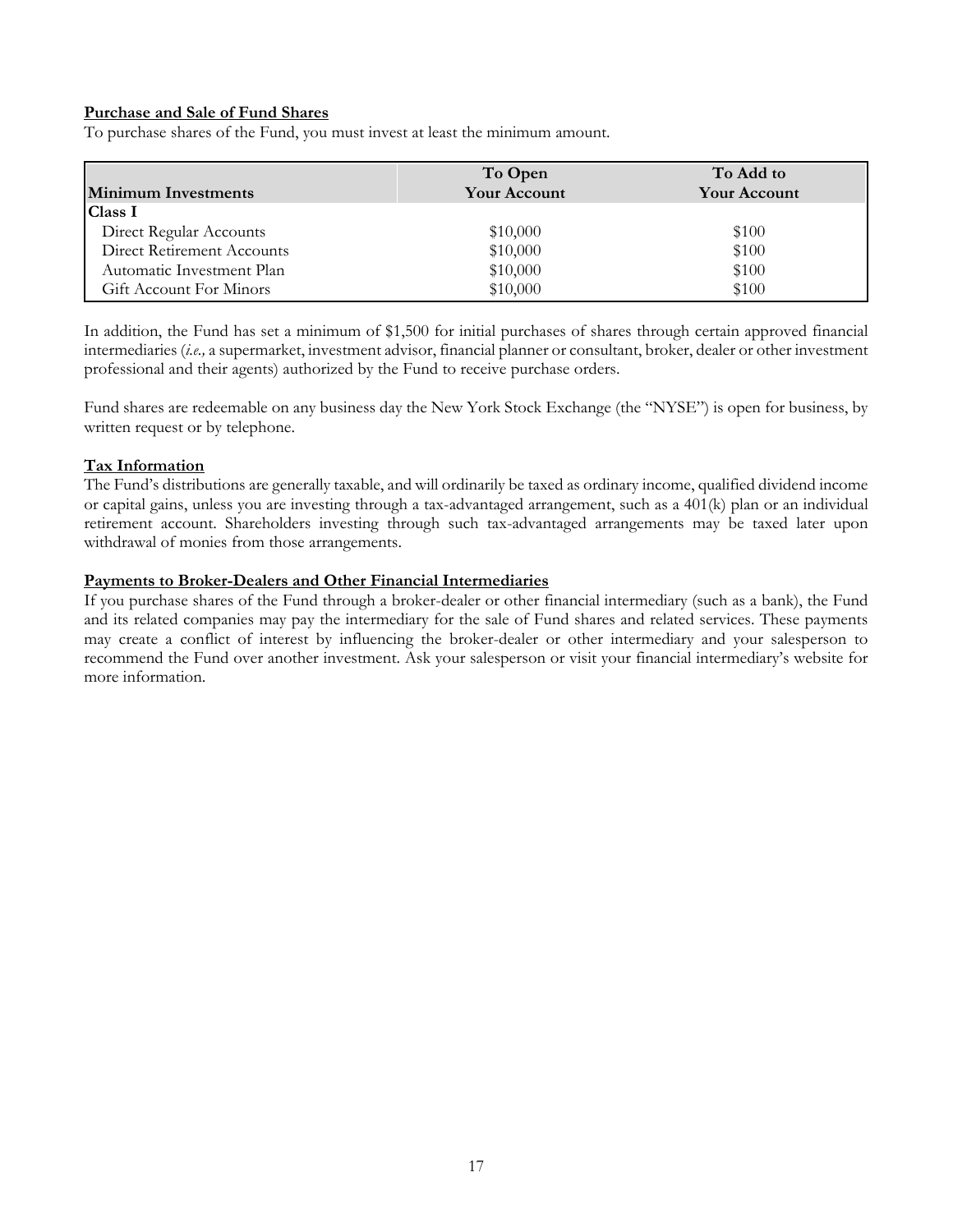# **ACR Multi-Strategy Quality Return (MQR) Fund**

#### **Investment Objectives**

The investment objectives of the Fund are to preserve capital during periods of economic decline, and provide aboveaverage absolute and relative returns in the long run. Return objectives are subordinate to the objective of preserving capital. There is no assurance that the Fund's objectives will be achieved.

The Fund's investment objectives are not fundamental and may be changed by the Board of Trustees without shareholder approval, upon at least 60 days' prior written notice to shareholders. The Fund's investment strategies and policies may be changed from time to time without shareholder approval or prior written notice, unless specifically stated otherwise in this Prospectus or the SAI.

#### **Principal Investment Strategies**

The Fund seeks to preserve capital during periods of economic decline. In seeking to preserve capital, the Advisor seeks to identify and avoid "permanent loss." The Advisor considers permanent loss to refer to two general types of economic losses through a full market cycle: (i) the impairment of the fundamental value of a security and (ii) the payment of a speculative (higher) price to acquire the fundamental value of a security. The Advisor considers the fundamental value of a security to be impaired when the earning power of an enterprise or security permanently declines, or the assets of an enterprise must be sold or written down for a loss. The Advisor considers a security's price to be speculative when it is inordinately high relative to the Advisor's estimated fundamental value of the security. In addition, the Advisor evaluates the financial condition of the enterprise or security in which the Fund invests to determine its ability to withstand difficult economic conditions.

The Fund also seeks to provide above-average absolute and relative returns in the long run.

- "Above-average absolute returns" means higher than a "fair" equity-like return (i.e. stock market returns over a full market cycle) commensurate with the risk of investing in equities in the long run. There is no assurance the Fund will provide above average absolute returns in the long run. In seeking above average absolute returns, the Advisor assigns a required return to each of the securities it selects for investment based on the Advisor's assessment of the risk of the security. The weighted average required return of the portfolio becomes the absolute return expectation for the Fund. The Advisor then seeks to purchase each security at a discount to its estimated intrinsic value, to assure a margin of safety against a return below its assigned required absolute return expectation. The term "absolute return" in no way implies there will be positive returns in any period other than in the "long run" as defined below. Market value fluctuations are expected to produce significant negative returns in certain short-term periods. Annual returns are expected to be both positive and negative.
- "Above average relative returns" mean returns higher than returns of an equity market benchmark in the long run. The Advisor has selected the MSCI ACWI Index as the Fund's benchmark because it is a broad proxy for the world equity market.
- The Advisor defines "long run" as a period of time that includes both an up and down equity market. A down market is characterized with a peak to trough decline of 20% or greater, otherwise known as a "full market cycle". A full market cycle can be measured from a prior equity market peak to the next equity market peak. Full market cycles are usually measured in years.

Under normal circumstances, the Fund pursues its investment objectives by investing in equity securities, debt securities, derivative securities, cash and cash equivalents. The Fund is not limited by security type, issuer size or geographic location, and may invest in securities of issuers in emerging markets as well as developed markets. The Advisor seeks to identify companies and securities which are undervalued by the securities markets. The Advisor estimates the intrinsic value of a company by assessing past corporate performance, identifying economic factors it believes are responsible for past performance, assessing the durability of these factors and then estimating future corporate performance and business value. The Fund will invest in securities across the capital structure, including related derivative securities, which the Advisor believes provide an optimal combination of return and risk.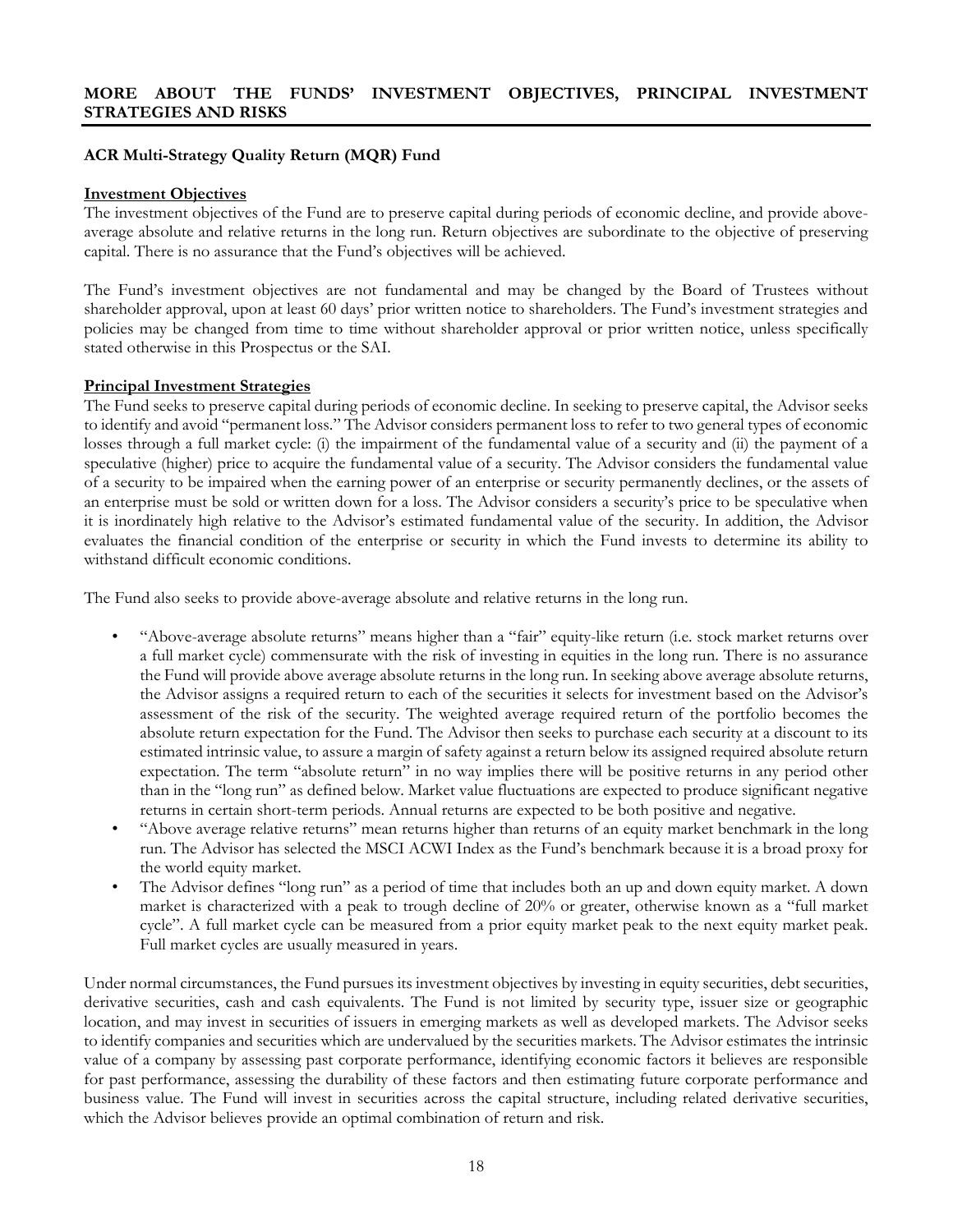In selecting securities for the Fund, the Advisor engages in an extensive search process across global markets for companies with desirable investment characteristics including strong cash flow generating ability, debt paying capacity, and valuation metrics. The Advisor conducts research on the financial and business characteristics of potential and current investments. Financial analysis consists generally of evaluating issuers' past and current financial statements. The objective of financial analysis is to determine an issuer's credit quality and accurately measure its historical performance. As part of that process, the Advisor adjusts the issuer's financial statements and evaluates its earnings quality and financial condition. Business analysis consists generally of evaluating business lines, products, markets, management teams, and competitive conditions. The objective of business analysis is to determine why the company performed as it did and to establish the relative stability of the factors of performance and the likelihood of worse, similar, or better future performance.

Equity securities represent an ownership interest, or the right to acquire an ownership interest, in an issuer. Different types of equity securities provide different voting and dividend rights and priority in the event of the issuer undergoing bankruptcy. Equity securities include common stocks, convertible securities, rights and warrants. The Advisor generally seeks equity securities which sell at a significant discount to the Advisor's conclusion regarding the fundamental or intrinsic value of the company.

The Fund may invest its assets in foreign securities or the securities of companies organized, headquartered or doing a substantial amount of business outside the United States, including in emerging market countries. Foreign securities may include ADRs and European Depository Receipts. The Fund may also invest in REITs. Foreign securities and REITs are analyzed using the same general financial and business methods previously described.

A debt security is an interest-bearing security that companies and governments use to borrow money from investors. The issuer of a debt security promises to pay interest at a stated rate, which may be variable or fixed, and to repay the amount borrowed at maturity, which is the date that the debt securities are due and payable. The Fund may invest in debt securities of any maturity and credit quality, and the Fund may purchase high yield securities, commonly referred to as "junk bonds", that are rated below investment grade by at least one of Moody's, S&P or Fitch (or if unrated, are determined by the Advisor to be of comparable credit quality). The Fund's investments in high yield securities may include mezzanine securities, which are subordinated debt securities generally issued in private placements in connection with issuance of equity securities (e.g., with attached warrants). The Fund may also invest in other types of financing instruments such as bank loans and loan participations risk, convertible bonds and preferred stocks. The Advisor performs detailed credit analysis to determine the debt paying capacity of a company or other enterprise. In addition to the analysis of general financial and business characteristics described previously, the Advisor analyses the capital structure of the enterprise to assess the priority of claims, and assesses credit agreements and other documents as necessary to determine the specific characteristics of the security evaluated for investment.

The Advisor may also engage in a strategy known as selling short. Selling a security short is when the Fund sells a security the Fund does not own. To sell a security short, the Fund must borrow the security from someone else to deliver it to the buyer. The Fund then replaces the security it borrowed by purchasing it at the market price at, or before, the time of replacement. Until it replaces the security, the Fund repays the person lending the security for any interest or dividends that may have accrued during the period of the loan. The Fund will engage in two general types of short positions: directional and arbitrage. Directional short selling refers to selling short securities or groups of securities based on the Advisor's assessment that the prices of the securities are significantly higher than their intrinsic values. Arbitrage short selling refers to selling short securities the Advisor considers to be overpriced in combination with related long positions in securities the Advisor considers to be underpriced, seeking to profit when the prices of the two securities converge.

The Fund may also invest in arbitrage or event-related securities. Arbitrage and event-related investments include, but are not limited to, capital structure arbitrage, pairs arbitrage, merger arbitrage, and convertible arbitrage. Capital structure arbitrage seeks to profit from relative pricing discrepancies between related debt and/or equity securities. Pairs arbitrage seeks to profit from the mispricing of two securities with exposure to common economic factors such as a related entity or industry. Merger arbitrage (or "risk arbitrage") is designed to profit from the successful completion of mergers, takeovers, tender offers, leveraged buyouts, spin-offs, liquidations and other corporate reorganizations. Convertible arbitrage is designed to profit from mispricing between a company's convertible securities and its underlying equity.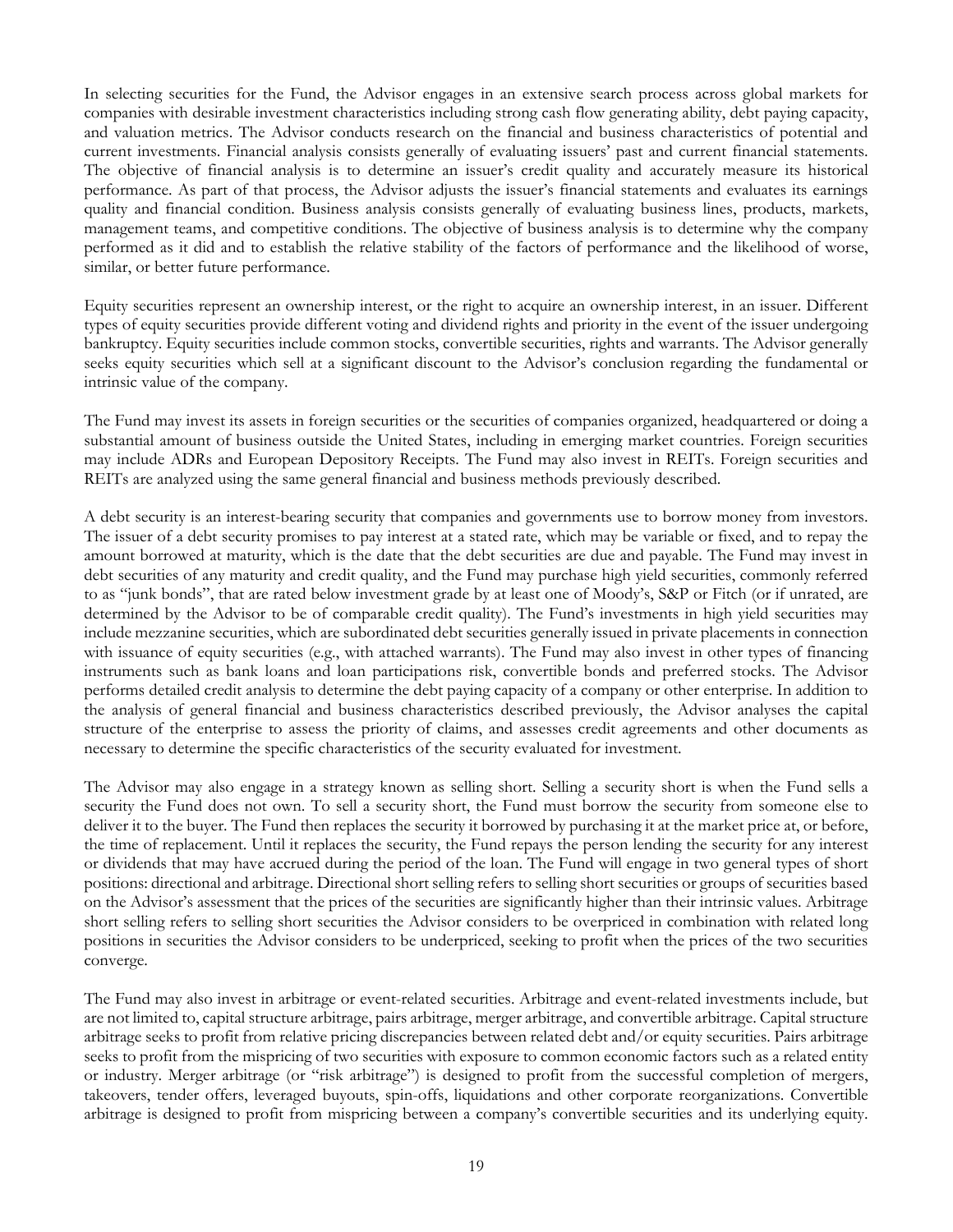The Advisor generally relies on fundamental analysis or probabilistic assessments of events to determine whether or not to establish an arbitrage or event-related position.

The Fund may utilize derivatives to accomplish its objectives. For example, derivatives may be used to profit from the expected price appreciation or depreciation of an underlying security; to generate a desired return stream; to generate incremental income; or to create a desired excess return spread over a market average yield or estimated fair return. Derivative securities in which the Fund may invest include, but are not limited to, futures, options, swaps (including total return swaps) and forward contracts.

The Advisor emphasizes "quality" when making investment decisions for the Fund. The Advisor defines the quality of a security by the reliability of the cash flows or assets which are the basis of the security's estimated intrinsic value. The Advisor defines the quality of an investment by the price paid for the estimated intrinsic value received. The Advisor believes a quantifiable margin of safety is the hallmark of a quality investment. For equity investments, the Advisor's estimated intrinsic value of a company must be significantly greater than its price. For higher rated fixed income investments, the Advisor believes an issuer's available resources must be significantly greater than the interest and principal due the investor. For lower rated fixed income investments selling below their principal value, the Advisor believes the value of the assets backing an issue must be significantly greater than its price. For other types of investments and as a general rule, the Advisor believes the probability of achieving a return commensurate with the risk taken must be very high.

The Advisor may sell all or a portion of a position of the Fund's portfolio holdings when in its opinion one or more of the following occurs, among other reasons: (1) an unanticipated change in the characteristics of the investment; (2) an error in the analysis of the investment; (3) a price increase of the holding which exceeds the Advisor's estimate of its intrinsic value; (4) the purchase of a security with a significantly lower price-to-estimated value ratio, or (5) the Fund requires cash to meet redemption requests. While the Fund maintains a long-term equity investment horizon, the Advisor will act upon the opportunity to profit from unexpected price increases when available. The Advisor applies a "margin of safety" principle on all sales -- *i.e.,* an investment's current price must be higher than the Advisor's assessment of its current value to help assure that selling is more profitable than holding. The margin of safety requirement for both sales and purchases generally slows purchase and sale activity since significant margins on both sides are less frequent.

Although the Fund's strategy is to remain fully invested, when the Advisor believes that current market, economic, political, or other conditions are unsuitable and would impair the pursuit of the Fund's investment objective, the Fund may invest up to 100% of its assets in cash or cash equivalents. When the Fund takes a temporary defensive position, the Fund may not achieve its investment objective. Cash or cash equivalents may also be held on a more regular basis for three general reasons: (a) "frictional cash" which is held after one position is sold and before another is acquired; (b) "tactical cash" which is held in markets where the Advisor has not identified securities that meet its risk and return thresholds; or (c) "hedged cash" which is held to mitigate a potential negative outcome or to fund a potential or known future liability.

# **ACR International Quality Return (IQR) Fund**

# **Investment Objective**

The Fund's investment objective is to protect capital from permanent impairment while providing a return above both the Fund's cost of capital and above the Fund's benchmark over a full market cycle. There is no assurance that the Fund's objective will be achieved.

The Fund's investment objective is not fundamental and may be changed by the Board of Trustees without shareholder approval, upon at least 60 days' prior written notice to shareholders. The Fund's investment strategies and policies may be changed from time to time without shareholder approval or prior written notice, unless specifically stated otherwise in this Prospectus or the SAI.

# **Principal Investment Strategies**

To pursue the Fund's objectives, under normal market conditions, the Advisor invests the Fund's assets primarily in equity securities of companies located outside of the U.S. The Fund will invest primarily in equity securities including common stock, preferred stock, ADRs, EDRs and GDRs. ADRs are receipts that represent interests in foreign securities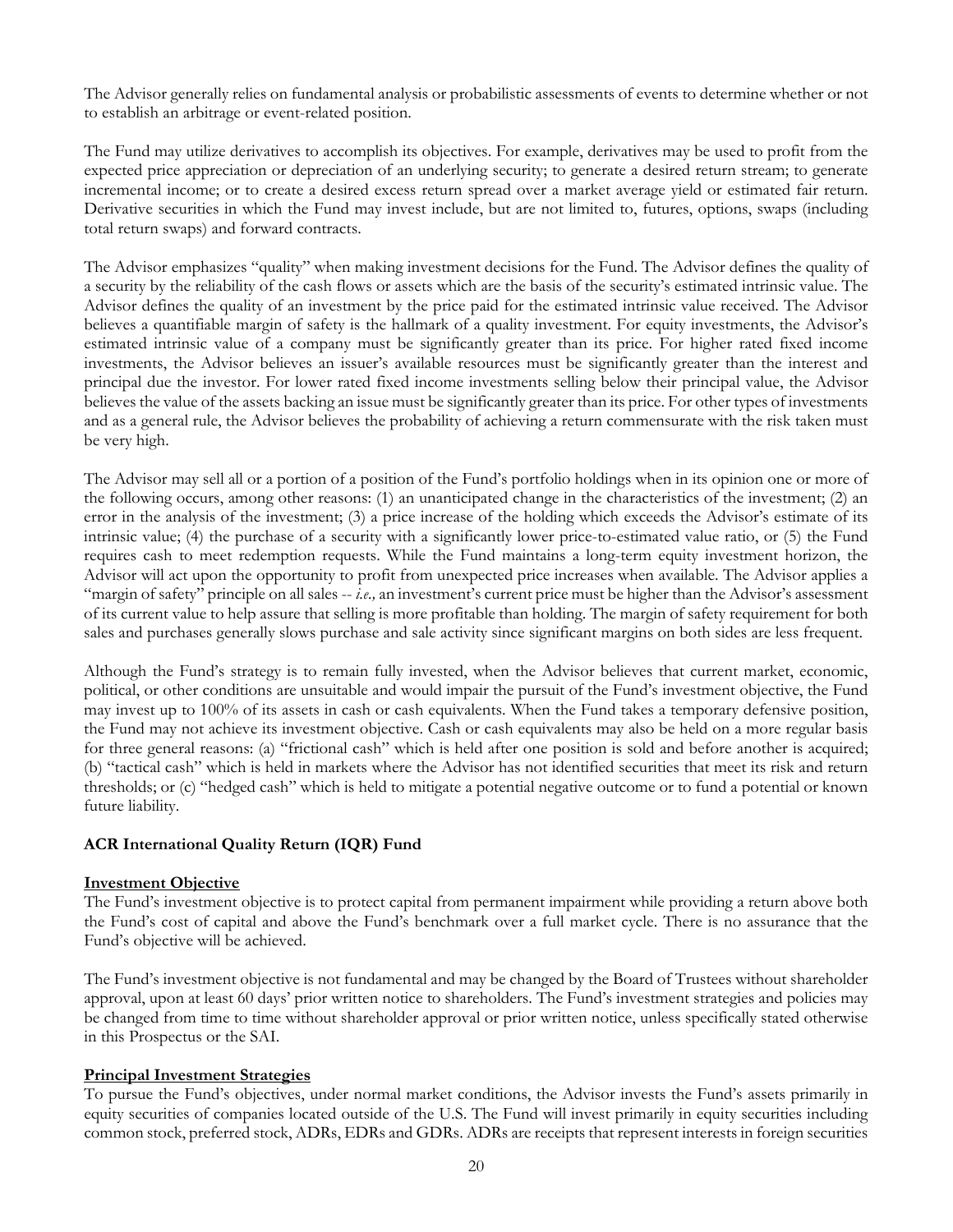held on deposit by U.S. banks. EDRs and GDRs are similar to ADRs, except that they may be traded in international trading markets. The Fund may invest in shares of other registered investment companies and exchange-traded funds ("ETFs") that invest substantially all of their assets in equity securities of companies located outside of the U.S. The Advisor considers a company to be located outside of the U.S. if: (i) it is organized under the laws of a foreign country or maintains its principal offices or headquarters in a foreign country; (ii) its securities are principally traded in a foreign country; or (iii) it derives at least 50% of its revenues or profits from goods produced or sold, investments made, or services performed in a foreign country, or has at least 50% of its assets in a foreign country. The Fund will allocate its assets among various regions and countries and will normally invest its assets in issuers representing at least three different countries. The Advisor does not expect, under normal circumstances, to invest more than 35% of the Fund's net assets in securities of companies located in emerging markets; however, the Fund's investments in emerging markets may exceed this amount from time to time depending on market opportunities. The Fund's investments may be denominated in foreign currencies.

The Advisor adheres to a bottom-up due diligence and a fundamental valuation process in which each prospective investment is analyzed from an operating quality perspective, a financial quality perspective and a valuation perspective. The Advisor considers a company with high operating quality to have an understandable business model, a solid competitive position, long term staying power, sufficient returns on capital, a management team that allocates capital appropriately, and competitive dynamics that can be reasonably forecasted and will not be significantly impacted by technological developments or foreign competition. The Advisor considers a company with high financial quality to have understandable financial statements, appropriate accounting judgment, a conservative balance sheet, an appropriate capital structure for the cyclicality and profit profile of the business, a sustainable debt maturity schedule, and understandable cash flow dynamics. The Advisor's fundamental valuation process considers the long term cash flows a company generates and the manners in which the company may distribute those cash flows. In seeking to generate "quality returns," the Fund will attempt to limit its investments to those with reasonable and sustainable returns over full market cycles – i.e., returns from companies that the Advisor believes are well positioned to be in business over the long term, have a high likelihood of generating sufficient returns on capital, and are capitalized conservatively so that the company should remain solvent during, and be able to overcome, any near to medium term recessions or market headwinds.

With respect to the Fund's objective, the Advisor defines certain terms as follows:

- "Permanent impairment" means a loss of value on the purchase price of an investment that the Fund's investment advisor, ACR Alpine Capital Research, LLC, believes will not be recovered together with a reasonable return on the purchase price.
- "Cost of capital" refers to the opportunity cost of making a specific investment. It is the rate of return that an investor believes, at the time of an investment, could have been earned by putting the same money into a different investment with equal risk. The Fund's cost of capital at any time is the weighted average of the cost of capital of the securities that comprise the Fund's portfolio, as estimated by the Advisor.
- "Fund benchmark" means the MSCI All Country World Index Ex-U.S. The Advisor has selected the MSCI All Country World Index Ex-U.S. as the Fund's benchmark because it is a broad proxy for the world equity market excluding U.S.-based companies.
- "Full market cycle" means a period of time that includes both an up and down equity market. A down market is characterized with a peak to trough decline of 20% or greater. A full market cycle can be measured from a prior equity market peak to the next equity market peak. Full market cycles are usually measured in years.

In seeking to protect capital from permanent impairment the Advisor attempts, among other items, to:

- Invest in companies the Advisor understands and from which it can reasonably estimate the future cash in order to protect against unexpected negative outcomes;
- Invest in quality businesses that have a strong competitive position within their industry and are financed conservatively or appropriately to attempt to prevent impairment to the company's long-run cash flow generating capability;
- Invest in companies domiciled in geographies with satisfactory protections of shareholder rights and rules of law;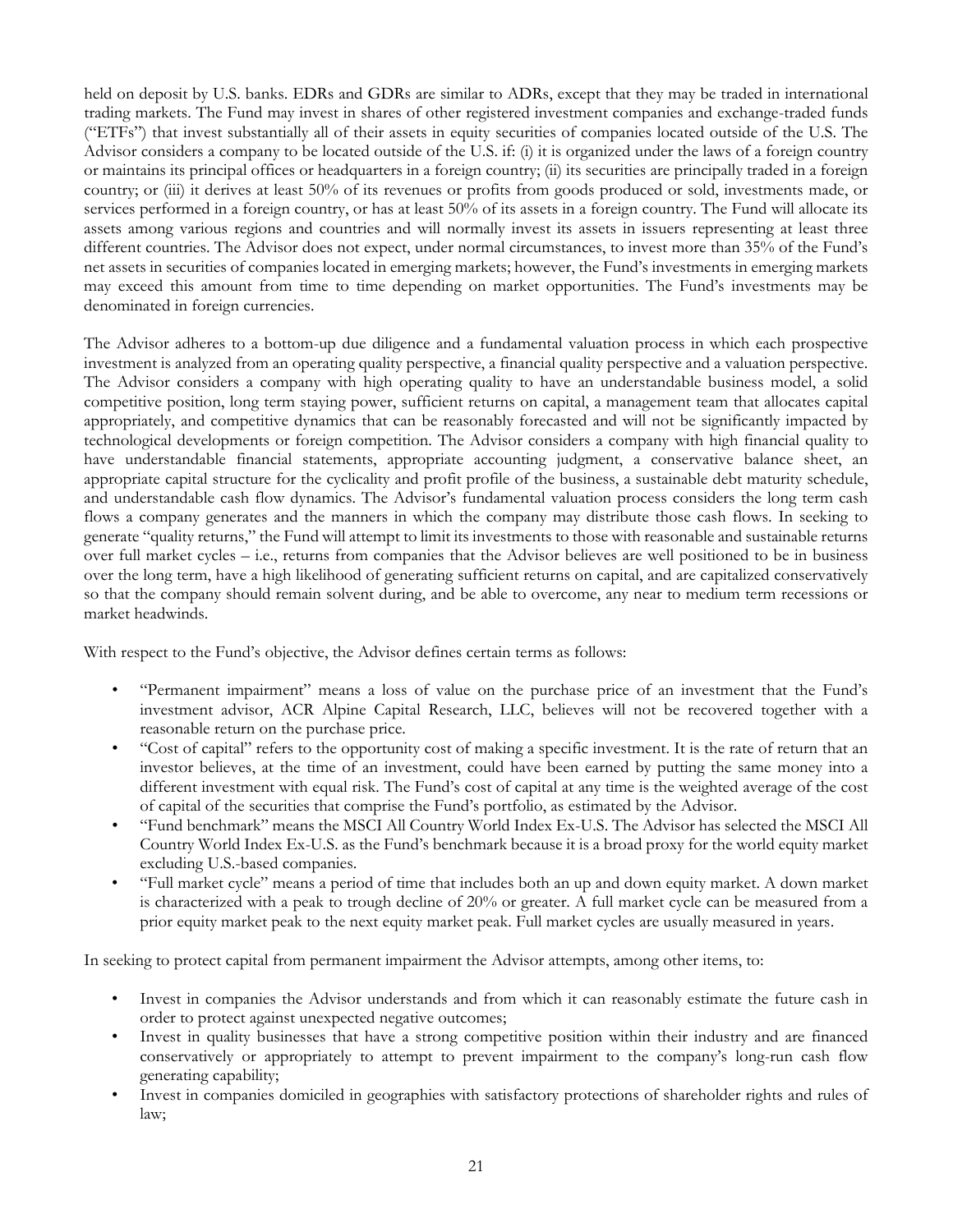- Invest in companies at a sufficient discount to the Advisor's estimate of fundamental value to compensate for potential errors in the fundamental value evaluation or unexpected negative outcomes; and
- Refrain from putting capital at risk and hold cash if investment opportunities adhering to the above investment criteria are unavailable to prevent deploying capital at prices the Advisor believes are speculative (too high) or in companies that have insufficient quality and will fail to generate a sufficient investment return.

In seeking to generate a return above both the Fund's cost of capital and the Fund's benchmark over a full market cycle the Advisor attempts, among other items, to:

- Perform thorough bottom-up fundamental research on prospective investments;
- Invest only in a select group of companies in order to attempt to increase the probability of favorable outcomes;
- Apply an extended investment time horizon (3-7 years) to allow the Advisor to take advantage of shorter term company specific dislocations and allow the cash flow generating power of the company's business to be recognized;
- Adhere to a diligent investment process with strict guidelines for entering a new investment at a sufficient discount to the Advisor's estimate of fundamental value; and
- Increase the Fund's investment opportunity set by employing a mandate that spans across the entire international (ex-US) market and allows investment across the entire market capitalization range (small to large cap), thereby potentially increasing the probability of favorable outcomes.

When fully invested, the Fund's portfolio will generally consist of approximately 20 holdings and will not be limited by security type, issuer size or geographic location. The Fund, however, may hold fewer than 20 securities during periods associated with a lack of investment opportunities that meet the Advisor's investment criteria and the Fund may hold more than 20 holdings during periods where investment opportunities are more abundant. The Fund may hold a significant amount in cash or cash equivalents in markets where the Advisor cannot find enough securities that meet its risk and return thresholds. For example, the cash allocation may be larger during times of high security prices with relatively few investment opportunities and may also be significantly lower, or zero, during periods of ample investment opportunities that adhere to the Fund's investment criteria.

The Fund's maximum individual security position is 10% of the Fund's net asset value at the time of purchase, although this maximum level is rarely expected to be reached. The Fund will generally invest 3-5% of its net assets in any new investment. The Fund may invest up to 25% of its total assets in any one industry. The Advisor will consider specific risk factors of the individual companies that comprise the Fund's portfolio (e.g., currency exposure, interest rate sensitivity, end market exposure, customer concentration, commodity prices), in addition to the Fund's industry exposure, in an effort to prevent the Fund's portfolio from being overly exposed to a specific factor or industry that could impair the portfolio's return.

Investments are sold for five general reasons: (1) an unanticipated change at the company, (2) an error in the analysis of the company, (3) an ability to invest in a superior investment opportunity that requires the sale of a current portfolio holding that has a relatively inferior prospective return, (4) a share price approaching/reaching/exceeding the estimate of intrinsic value, or (5) the Fund requires cash to meet redemption requests.

The Fund is "non-diversified" under the 1940 Act which means that it may invest more of its assets in fewer issuers than "diversified" mutual funds.

When adverse market, economic, political or other conditions dictate a more defensive investment strategy, the Fund may, on a temporary basis, hold cash or invest a portion or all of its assets in money market instruments including obligations of the U.S. government, its agencies or instrumentalities, obligations of foreign sovereignties, or other highquality debt securities, including prime commercial paper, repurchase agreements and bank obligations, such as bankers' acceptances and certificates of deposit. Under normal market conditions, the potential for capital appreciation on these securities will tend to be lower than the potential for capital appreciation on other securities that may be owned by the Fund. In taking such a temporary short term defensive position, the Fund's investment returns may be lower in the shorter term than would be expected under normal market conditions.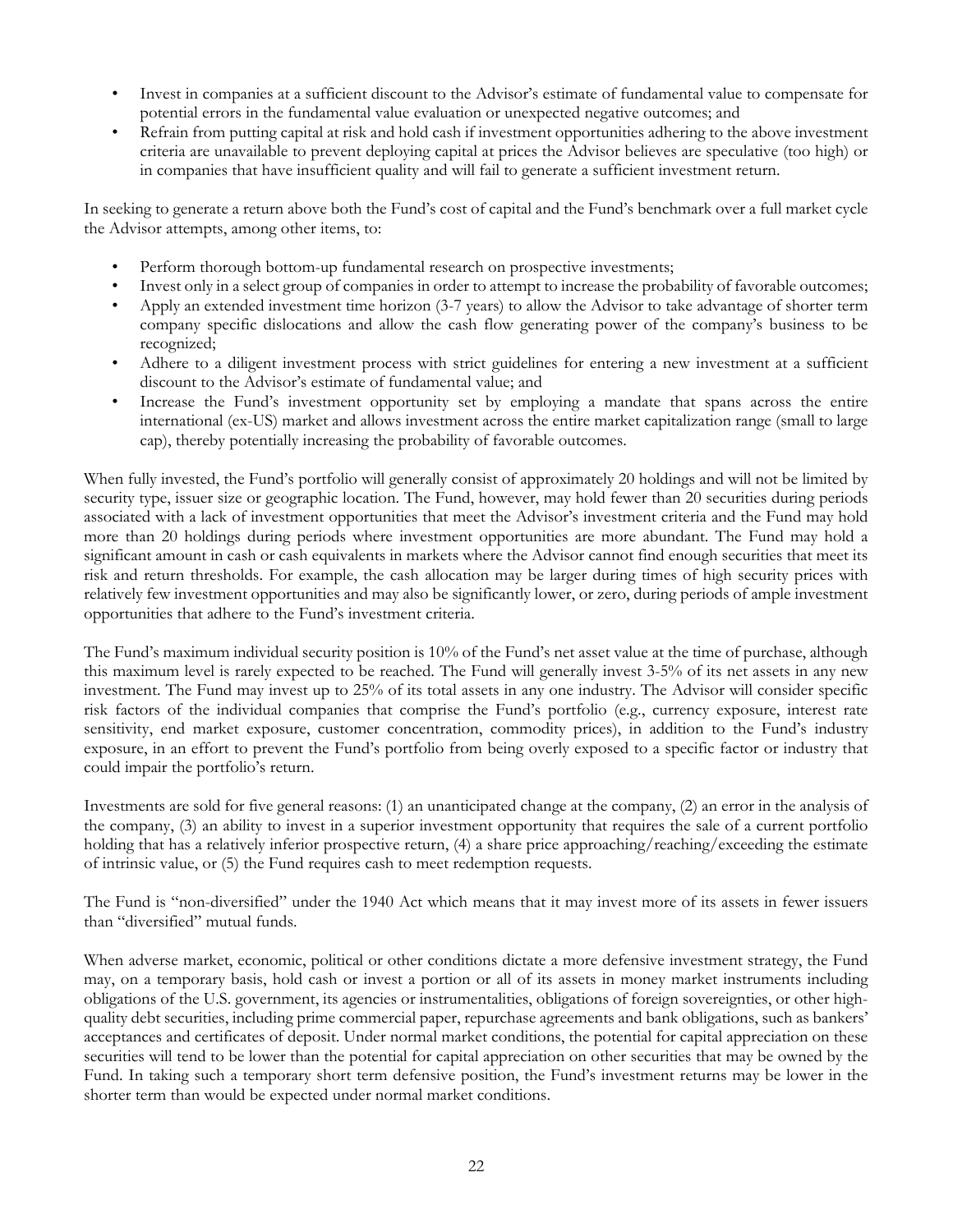# **Principal Risks of Investing in the Funds**

The Funds' principal risks are set forth below. Before you decide whether to invest in a Fund, carefully consider these risk factors and special considerations associated with investing in the Funds, which may cause you to lose money.

- **Market risk.** The market price of a security or instrument may decline, sometimes rapidly or unpredictably, due to general market conditions that are not specifically related to a particular company, such as real or perceived adverse economic or political conditions throughout the world, changes in the general outlook for corporate earnings, changes in interest or currency rates, or adverse investor sentiment generally. The market value of a security or instrument also may decline because of factors that affect a particular industry or industries, such as labor shortages or increased production costs and competitive conditions within an industry. In addition, local, regional or global events such as war, acts of terrorism, the spread of infectious illness or other public health issues, or other events could have a significant impact on a security or instrument. For example, the financial crisis that began in 2007 caused a significant decline in the value and liquidity of many securities; in particular, the values of some sovereign debt and of securities of issuers that invest in sovereign debt and related investments fell, credit became more scarce worldwide and there was significant uncertainty in the markets. More recently, Russia's invasion of Ukraine and the COVID-19 pandemic have negatively affected the worldwide economy, as well as the economies of individual countries, the financial health of individual companies and the market in general in significant and unforeseen ways. Such environments could make identifying investment risks and opportunities especially difficult for the Advisor. In response to the crises, the United States and other governments have taken steps to support financial markets. The withdrawal of this support or failure of efforts in response to a crisis could negatively affect financial markets generally as well as the value and liquidity of certain securities. In addition, policy and legislative changes in the United States and in other countries are changing many aspects of financial regulation. The impact of these changes on the markets, and the practical implications for market participants, may not be fully known for some time.
- **Equity risk.** The value of equity securities held by the Fund may fall due to general market and economic conditions, perceptions regarding the industries in which the issuers of securities held by the Fund participate, or factors relating to specific companies in which the Fund invests. The price of common stock of an issuer in the Fund's portfolio may decline if the issuer fails to make anticipated dividend payments because, among other reasons, the financial condition of the issuer declines. Common stock is subordinated to preferred stocks, bonds and other debt instruments in a company's capital structure in terms of priority with respect to corporate income, and therefore will be subject to greater dividend risk than preferred stocks or debt instruments of such issuers. In addition, while broad market measures of common stocks have historically generated higher average returns than fixed income securities, common stocks have also experienced significantly more volatility in those returns.
- **Foreign investment risk.** Investments in foreign securities are affected by risk factors generally not thought to be present in the United States. The prices of foreign securities may be more volatile than the prices of securities of U.S. issuers because of economic and social conditions abroad, political developments, and changes in the regulatory environments of foreign countries. Special risks associated with investments in foreign markets include less liquidity, less developed or less efficient trading markets, lack of comprehensive company information, less government supervision of exchanges, brokers and issuers, greater risks associated with counterparties and settlement, and difficulty in enforcing contractual obligations. Changes in exchange rates and interest rates, and the imposition of foreign taxes, sanctions, confiscations, trade restrictions (including tariffs) and other government restrictions by the United States and/or other governments may adversely affect the values of the Fund's foreign investments. Foreign companies are generally subject to different legal and accounting standards than U.S. companies, and foreign financial intermediaries may be subject to less supervision and regulation than U.S. financial firms. The Fund's investments in depository receipts (including ADRs) are subject to these risks, even if denominated in U.S. dollars, because changes in currency and exchange rates affect the values of the issuers of depository receipts. In addition, the underlying issuers of certain depository receipts, particularly unsponsored or unregistered depository receipts, are under no obligation to distribute shareholder communications to the holders of such receipts, or to pass through to them any voting rights with respect to the deposited securities.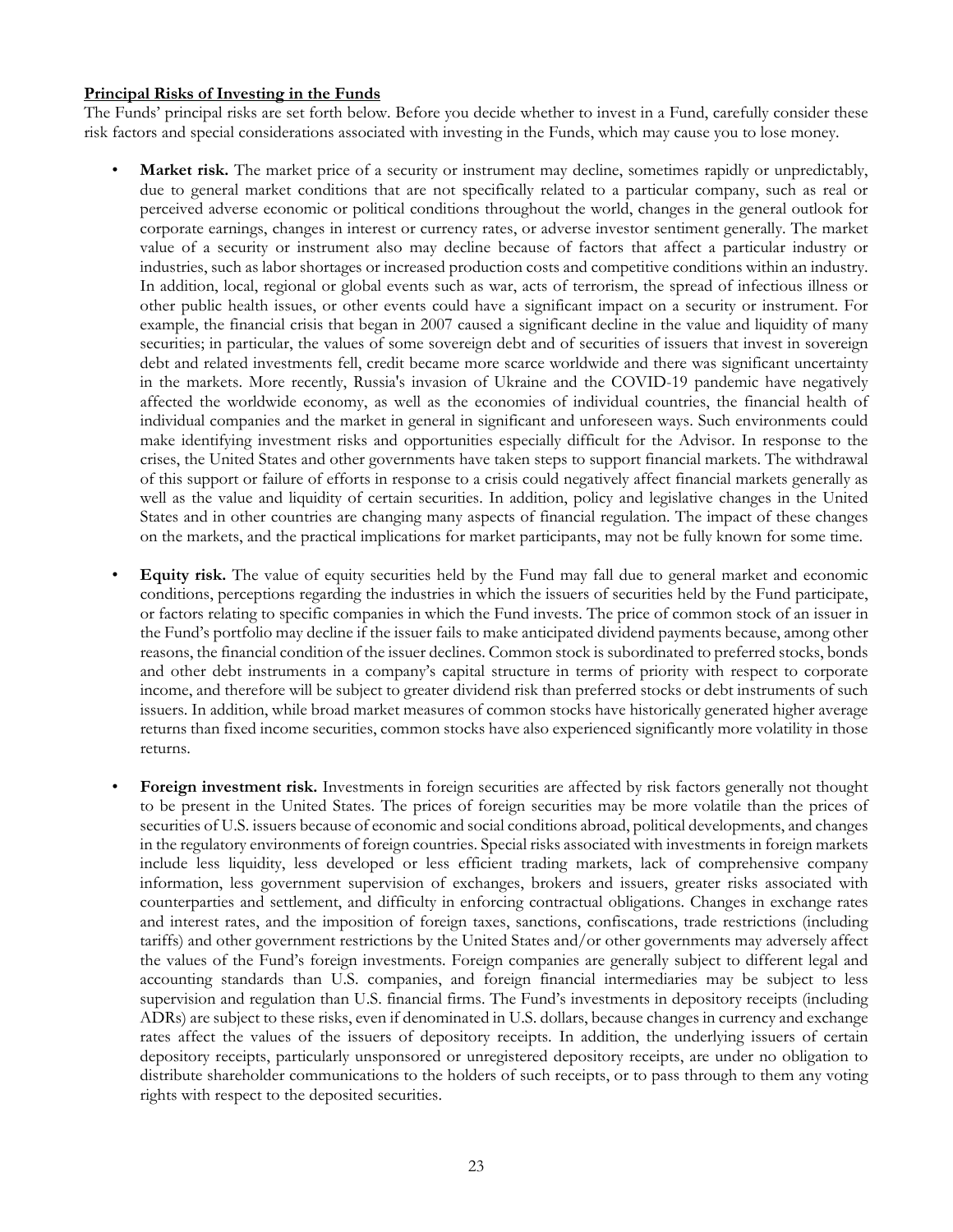- **Emerging markets risk.** Many of the risks with respect to foreign investments are more pronounced for investments in issuers in developing or emerging market countries. Emerging market countries tend to have more government exchange controls, more volatile interest and currency exchange rates, less market regulation, and less developed and less stable economic, political and legal systems than those of more developed countries. There may be less publicly available and reliable information about issuers in emerging markets than is available about issuers in more developed capital markets, and such issuers may not be subject to regulatory, accounting, auditing, and financial reporting and recordkeeping standards comparable to those to which U.S. companies are subject. The Public Company Accounting Oversight Board, which regulates auditors of U.S. public companies, for example, is unable to inspect audit work and practices in certain countries, such as China. In addition, emerging market countries may experience high levels of inflation and may have less liquid securities markets and less efficient trading and settlement systems. Their economies also depend heavily upon international trade and may be adversely affected by protective trade barriers and the economic conditions of their trading partners. Emerging market countries may have fixed or managed currencies that are not freefloating against the U.S. dollar and may not be traded internationally. Some countries with emerging securities markets have experienced high rates of inflation for many years. Inflation and rapid fluctuations in inflation rates have had and may continue to have negative effects on the economies and securities markets of certain countries. Emerging markets typically have substantially less volume than U.S. markets, securities in these markets are less liquid, and their prices often are more volatile than those of comparable U.S. companies. Securities markets in emerging markets may also be susceptible to manipulation or other fraudulent trade practices, which could disrupt the functioning of these markets or adversely affect the value of investments traded in these markets, including investments of a Fund. A Fund's rights with respect to its investments in emerging markets, if any, will generally be governed by local law, which may make it difficult or impossible for the Fund to pursue legal remedies or to obtain and enforce judgments in local courts. Delays may occur in settling securities transactions in emerging market countries, which could adversely affect a Fund's ability to make or liquidate investments in those markets in a timely fashion. In addition, it may not be possible for a Fund to find satisfactory custodial services in an emerging market country, which could increase the Fund's costs and cause delays in the transportation and custody of its investments. There may also be restrictions on imports from certain countries, such as Russia, and dealings with certain state-sponsored entities. For example, following Russia's large-scale invasion of Ukraine, the President of the United States signed an Executive Order in February 2022 prohibiting U.S. persons from entering transactions with the Central Bank of Russia and Executive Orders in March 2022 prohibiting U.S. persons from importing oil and gas from Russia as well as other popular Russian exports, such as diamonds, seafood and vodka. There may also be restrictions on investments in Chinese companies. For example, the President of the United States signed an Executive Order in June 2021 affirming and expanding the U.S. policy prohibiting U.S. persons from purchasing or investing in publicly-traded securities of companies identified by the U.S. Government as "Chinese Military-Industrial Complex Companies." The list of such companies can change from time to time, and as a result of forced selling or an inability to participate in an investment the Advisor otherwise believes is attractive, a Fund may incur losses. Any of these factors may adversely affect a Fund's performance or the Fund's ability to pursue its investment objective.
- **Fixed income securities risk (with respect to MQR Fund).** The prices of fixed income securities respond to economic developments, particularly interest rate changes, as well as to changes in an issuer's credit rating or market perceptions about the creditworthiness of an issuer. Prices of fixed income securities tend to move inversely with changes in interest rates. Generally fixed income securities decrease in value if interest rates rise and increase in value if interest rates fall, with lower rated securities more volatile than higher rated securities. The longer the effective maturity and duration of the Fund's portfolio, the more the Fund's share price is likely to react to changes in interest rates. (Duration is a weighted measure of the length of time required to receive the present value of future payments, both interest and principal, from a fixed income security.) Some fixed income securities give the issuer the option to call, or redeem, the securities before their maturity dates. If an issuer calls its security during a time of declining interest rates, the Fund might have to reinvest the proceeds in an investment offering a lower yield, and therefore might not benefit from any increase in value of the security as a result of declining interest rates. During periods of market illiquidity or rising interest rates, prices of callable issues are subject to increased price fluctuation. In addition, the Fund may be subject to extension risk, which occurs during a rising interest rate environment because certain obligations may be paid off by an issuer more slowly than anticipated, causing the value of those securities held by the Fund to fall.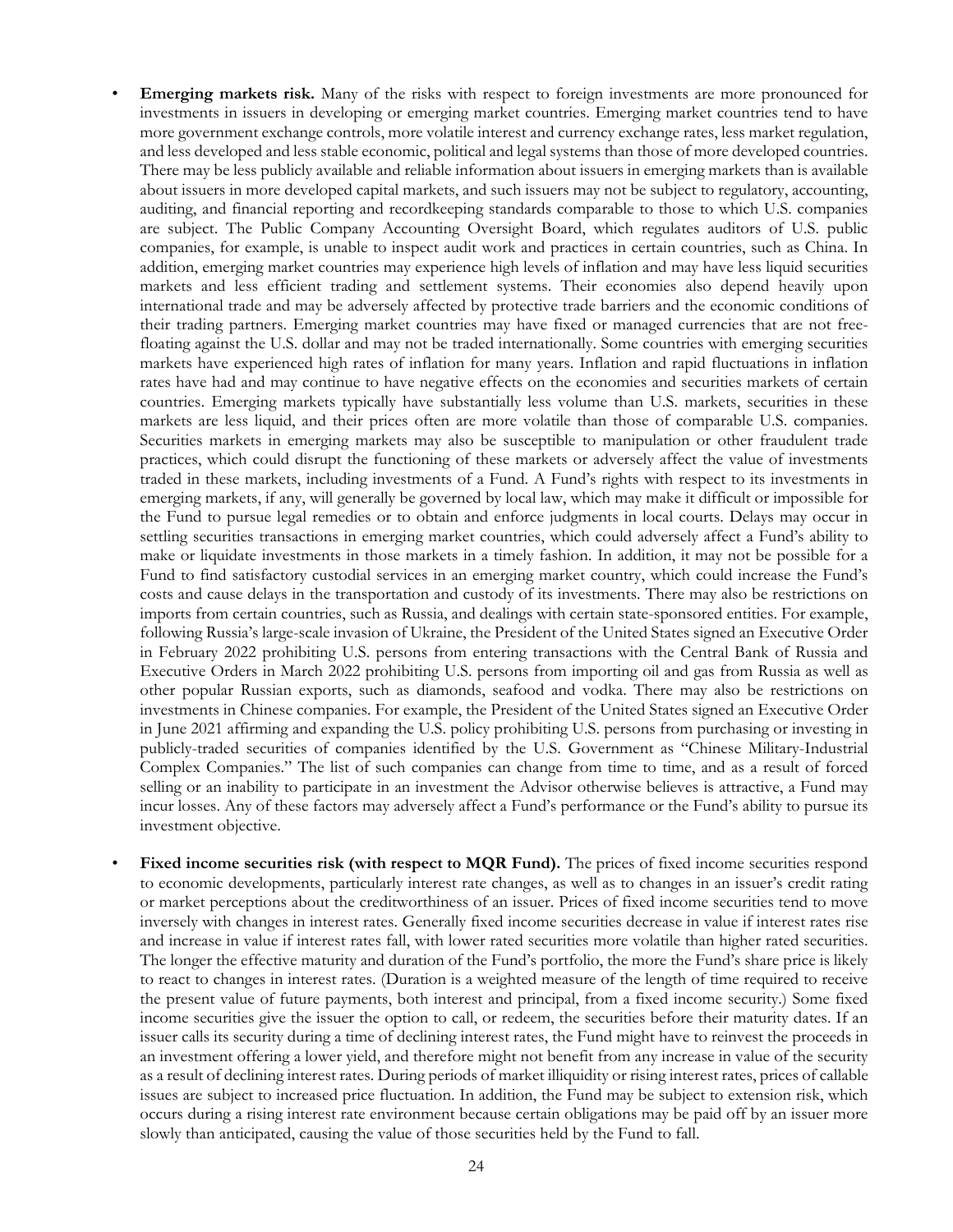**Private placements and restricted securities risks (with respect to MQR Fund).** Private placement securities are securities that have been privately placed and are not registered under the Securities Act of 1933, as amended (the "Securities Act"). They are eligible for sale only to certain eligible investors. Private placements often may offer attractive opportunities for investment not otherwise available on the open market. Private placement and other "restricted" securities often cannot be sold to the public without registration under the Securities Act or an exemption from registration (such as Rules 144 or 144A).

Investing in private placements and other restricted securities is subject to certain risks. Private placements may be considered illiquid securities. Private placements typically are subject to restrictions on resale as a matter of contract or under federal securities laws. Because there may be relatively few potential purchasers for such securities, especially under adverse market or economic conditions or in the event of adverse changes in the financial condition of the issuer, the Fund could find it more difficult to sell such securities when it may be advisable to do so or it may be able to sell such securities only at prices lower than if such securities were more widely held. At times, it also may be more difficult to determine the fair value of such securities for purposes of computing the Fund's net asset value due to the absence of a trading market. Also, the Fund may get only limited information about the issuer of a restricted security, so it may be less able to predict a loss.

- **Short sales risk (with respect to MQR Fund).** In connection with a short sale of a security or other instrument, the Fund is subject to the risk that instead of declining, the price of the security or other instrument sold short will rise. If the price of the security or other instrument sold short increases between the date of the short sale and the date on which the Fund replaces the security or other instrument borrowed to make the short sale, the Fund will experience a loss, which is theoretically unlimited since there is a theoretically unlimited potential for the market price of a security or other instrument sold short to increase. Shorting options or futures may have an imperfect correlation to the assets held by the Fund and may not adequately protect against losses in or may result in greater losses for the Fund's portfolio. By investing the proceeds received from selling securities short, the Fund is employing leverage, which creates special risks. Furthermore, until the Fund replaces a security borrowed, or sold short, it must pay to the lender amounts equal to any dividends that accrue during the period of the short sale. In addition, the Fund will incur certain transaction fees associated with short selling.
- **Currency risk.** The values of investments in securities denominated in foreign currencies increase or decrease as the rates of exchange between those currencies and the U.S. dollar change. Currency conversion costs and currency fluctuations could erase investment gains or add to investment losses. Currency exchange rates can be volatile and are affected by factors such as general economic conditions, the actions of the United States and foreign governments or central banks, the imposition of currency controls, and speculation.
- **Small-cap and mid-cap company risk (with respect to MQR Fund).** Investing in small-capitalization and mid-capitalization companies generally involves greater risks than investing in large-capitalization companies. Small- or mid-cap companies may have limited product lines, markets or financial resources or may depend on the expertise of a few people and may be subject to more abrupt or erratic market movements than securities of larger, more established companies or market averages in general. Many small capitalization companies may be in the early stages of development. Since equity securities of smaller companies may lack sufficient market liquidity and may not be regularly traded, it may be difficult or impossible to sell securities at an advantageous time or a desirable price.
- **Management and strategy risk.** The value of your investment depends on the judgment of the Advisor about the quality, relative yield, value or market trends affecting a particular security, industry, sector or region, which may prove to be incorrect. Investment strategies employed by the Advisor in selecting investments for the Fund may not result in an increase in the value of your investment or in overall performance equal to other investments.
- **Sector focus risk.** Each Fund may invest a larger portion of its assets in one or more sectors than many other mutual funds and thus will be more susceptible to negative events affecting those sectors. For example, as of November 30, 2021, 28.2% of the MQR Fund's net assets were invested in the financial sector. Performance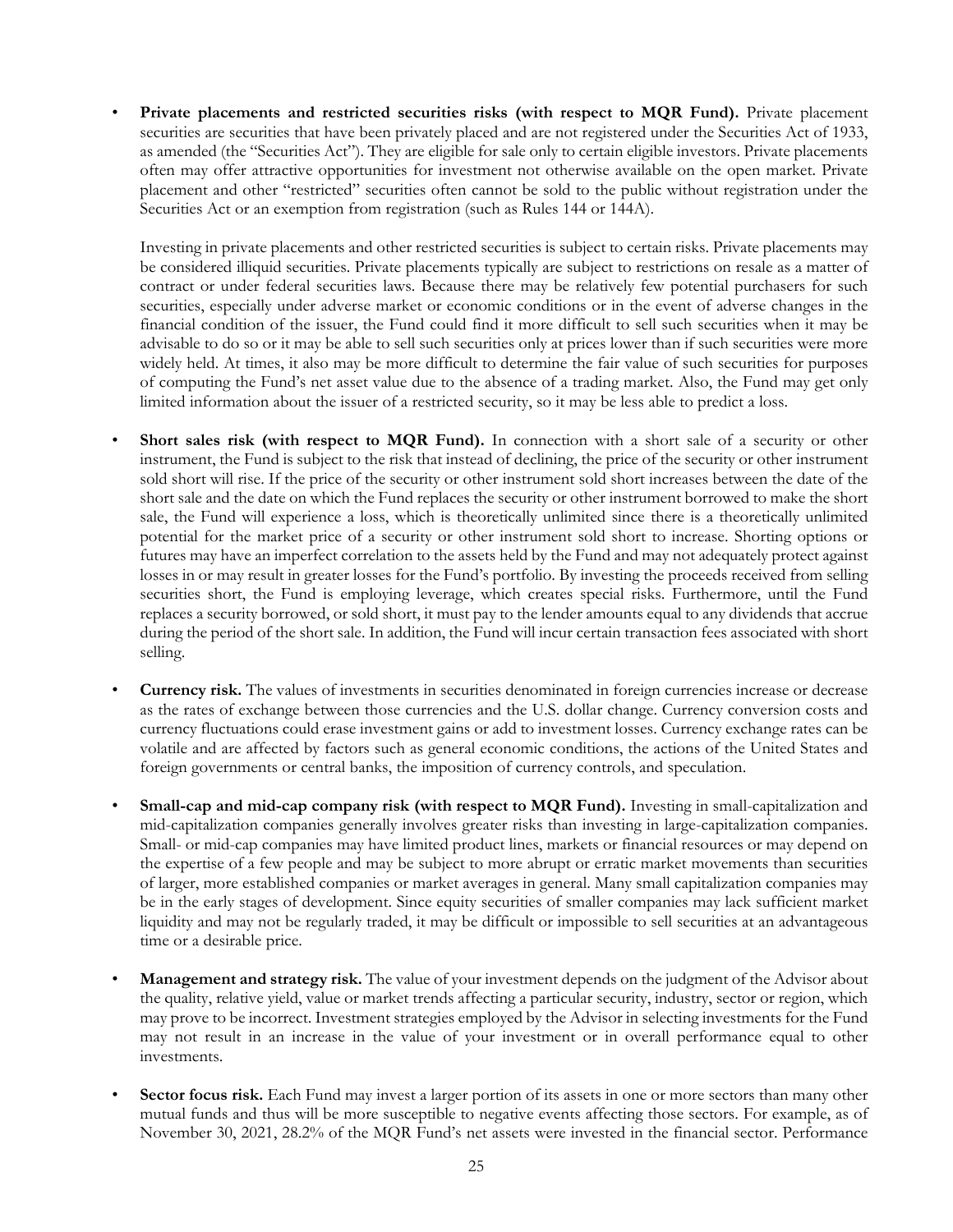of companies in the financial sector may be adversely impacted by many factors, including, among others: government regulation of, or related to, the sector; governmental monetary and fiscal policies; economic, business or political conditions; credit rating downgrades; changes in interest rates; price competition; and decreased liquidity in credit markets. This sector has experienced significant losses and a high degree of volatility in the past, and the impact of more stringent capital requirements and of recent or future regulation on any individual financial company or on the sector as a whole cannot be predicted. At times the performance of a Fund's investments may lag the performance of other sectors or the broader market as a whole. Such underperformance may continue for extended periods of time.

- **Geographic risk related to Europe (with respect to IQR Fund).** Europe includes both developed and emerging markets. Most Western European countries are members of the EU, which imposes restrictions on inflation rates, deficits and debt levels. Both developed and emerging market countries in Europe will be significantly affected by the fiscal and monetary controls of the European Monetary Union. Changes in regulations on trade, decreasing imports or exports, changes in the exchange rate of the euro, recessions among European countries and acts of war in the region may have a significant adverse effect on the economies of other European countries, including those of Eastern Europe. In particular, the extent and duration of Russia's large-scale invasion of Ukraine that began on February 24, 2022, the resulting sanctions on Russia, and the subsequent impact on global markets and trade remain unknown but could have a significant adverse impact on the European economy as well as the price and availability of certain commodities, including oil and natural gas. The markets in Eastern Europe remain relatively undeveloped and can be particularly sensitive to political and economic developments. The European financial markets have recently experienced volatility and adverse trends due to concerns about rising government debt levels of certain European countries, each of which may require external assistance to meet its obligations and run the risk of default on its debt, possible bail-out by the rest of the EU or debt restructuring. Assistance given to an EU member state may be dependent on a country's implementation of reforms in order to curb the risk of default on its debt, and a failure to implement these reforms or increase revenues could result in a deep economic downturn. These events have adversely affected the exchange rate of the euro and therefore may adversely affect the Fund and its investments.
- **United Kingdom risk (with respect to IQR Fund).** Investments in the securities of UK issuers may subject the Fund to regulatory, political, currency, security, and economic risks specific to the UK. The UK trades heavily with other European countries, the United States and China, and it may be impacted by changes to the economic health of its key trading partners. The UK also relies heavily on the export of financial services. Accordingly, a downturn in the financial sector may have an adverse impact on the UK's economy. On January 31, 2020, the UK formally withdrew from the EU (commonly referred to as "Brexit") and entered an 11-month transition period during which the UK remained part of the EU single market and customs union, the laws of which governed the economic, trade, and security relations between the UK and EU. The transition period concluded on December 31, 2020, and the UK left the EU single market and customs union under the terms of a new trade agreement. The agreement governs the new relationship between the UK and EU with respect to trading goods and services, but critical aspects of the relationship remain unresolved and subject to further negotiation and agreement. The political, regulatory, and economic consequences of Brexit are uncertain, and the ultimate ramifications may not be known for some time. The effects of Brexit on the UK and EU economies and the broader global economy could be significant, resulting in negative impacts, such as business and trade disruptions, increased volatility and illiquidity, and potentially lower economic growth of markets in the UK, EU, and globally, which could negatively impact the value of the Fund's investments. Brexit could also lead to legal uncertainty and politically divergent national laws and regulations while the new relationship between the UK and EU is further defined and the UK determines which EU laws to replace or replicate. Additionally, depreciation of the British pound sterling and/or the euro in relation to the U.S. dollar following Brexit could adversely affect Fund investments denominated in the British pound sterling and/or the euro, regardless of the performance of the investment.
- **Arbitrage and event-driven risk (with respect to MQR Fund).** Employing arbitrage strategies involves the risk that anticipated opportunities do not turn out as planned, resulting in potentially reduced returns or losses to the Fund. With respect to event-driven strategies, the Advisor's evaluation of the outcome of a proposed corporate event, whether it be a merger, reorganization, regulatory issue or other event, may prove incorrect and the Fund's return on the investment may be negative. If the proposed corporate event appears likely not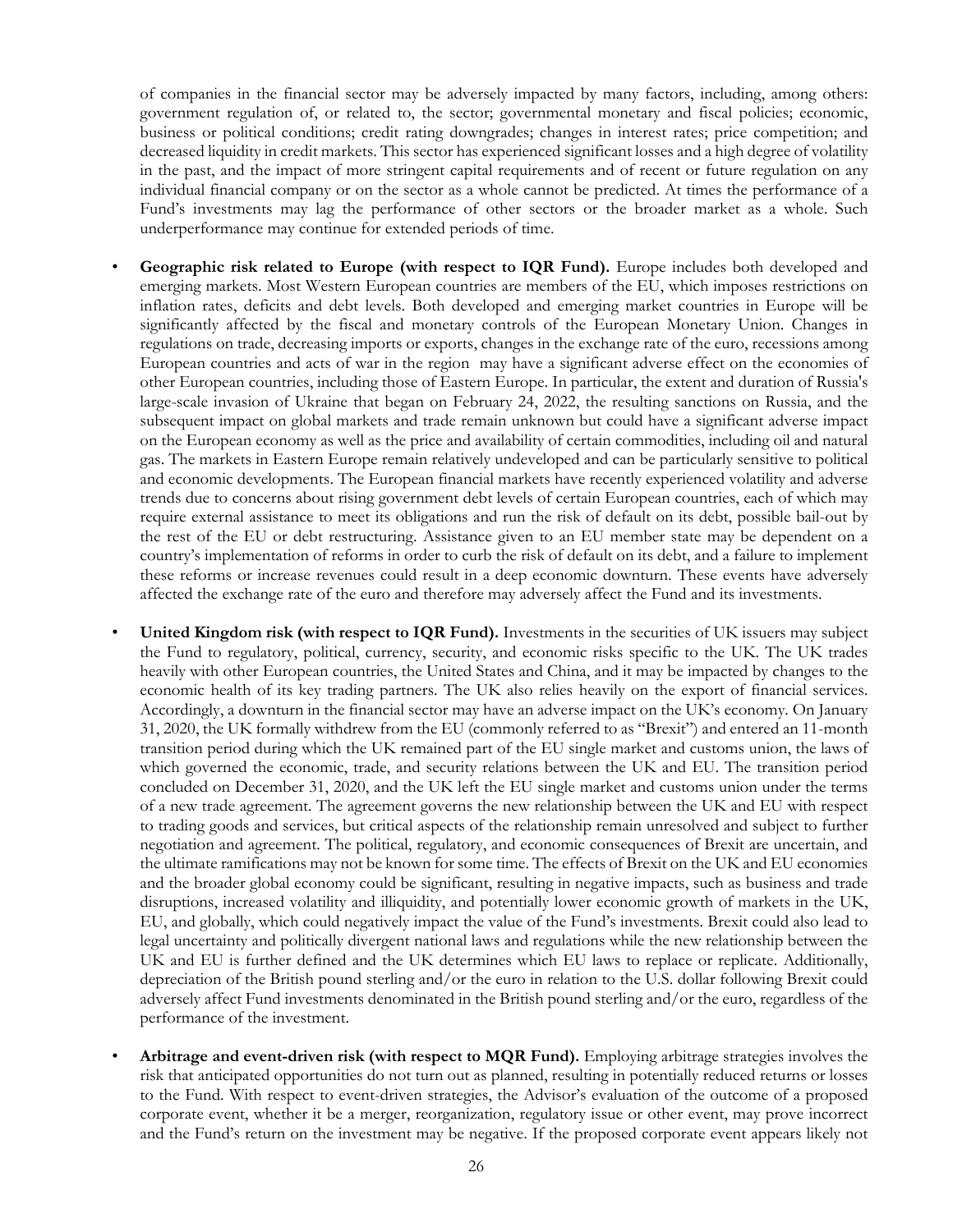to be consummated, in fact is not consummated, or is delayed, the market price of the security may decline sharply, resulting in a loss to the Fund. Even if the Advisor's judgment regarding the likelihood of a specific outcome proves correct, the expected event may be delayed or completed on terms other than those originally proposed, which may cause the Fund to lose money or fail to achieve a desired rate of return. The consummation of corporate events may be prevented or delayed by a variety of factors, including: (i) regulatory and antitrust restrictions; (ii) political motivations; (iii) industry weakness; (iv) stock specific events; (v) failed financings and (vi) general market declines. The losses that can occur in the event of deal break-ups can far exceed the gains to be had if deals close successfully.

- **Preferred stock risk.** Preferred stock represents an equity interest in a company that generally entitles the holder to receive, in preference to the holders of other stocks such as common stocks, dividends and a fixed share of the proceeds resulting from a liquidation of the company. Preferred stocks may pay fixed or adjustable rates of return. The market value of preferred stock is subject to issuer-specific and market risks applicable generally to equity securities and is sensitive to changes in the issuer's creditworthiness, the ability of the issuer to make payments on the preferred stock and changes in interest rates, typically declining in value if interest rates rise. In addition, a company's preferred stock generally pays dividends only after the company makes required payments to holders of its bonds and other debt. Therefore, the value of preferred stock will usually react more strongly than bonds and other debt to actual or perceived changes in the company's financial condition or prospects.
- **Valuation risk.** Many factors may influence the price at which the Fund could sell any particular portfolio investment. The sales price may well differ—higher or lower—from the Fund's last valuation, and such differences could be significant, particularly for illiquid securities and securities that trade in relatively thin markets and/or markets that experience extreme volatility. If market conditions make it difficult to value some investments, the Fund may value these investments using more subjective methods, such as fair value methodologies. Investors who purchase or redeem Fund shares on days when the Fund is holding fair-valued securities may receive fewer or more shares, or lower or higher redemption proceeds, than they would have received if the Fund had not fair-valued the securities or had used a different valuation methodology. The value of foreign securities, certain fixed income securities, and currencies may be materially affected by events after the close of the market on which they are valued but before the Fund determines its net asset value.
- **ETF and mutual fund risk (with respect to IQR Fund).** Investing in ETFs or mutual funds (including other funds managed by the Advisor) will provide the Fund with exposure to the risks of owning the underlying securities the ETFs or mutual funds hold. Shares of ETFs typically trade on securities exchanges and may at times trade at a premium or discount to their net asset values. In addition, an ETF or a mutual fund, if the mutual fund is an index fund, may not replicate exactly the performance of the benchmark index it seeks to track for a number of reasons, including transaction costs incurred by the ETF or mutual fund, the temporary unavailability of certain index securities in the secondary market, or discrepancies between the ETF or mutual fund and the index with respect to the weighting of securities or the number of securities held. It may be more expensive for the Fund to invest in an ETF or mutual fund than to own the portfolio securities of these investment vehicles directly. Investing in ETFs and mutual funds, which are investment companies, involves duplication of advisory fees and certain other expenses. The Fund will pay brokerage commissions in connection with the purchase and sale of shares of ETFs. In addition, the Fund may invest in underlying funds which invest a larger portion of their assets in one or more sectors than many other mutual funds, and thus will be more susceptible to negative events affecting those sectors.
- **Market capitalization risk (with respect to IQR Fund).** Larger, more established companies may be unable to attain the high growth rates of successful, smaller companies during periods of economic expansion. In addition, large-capitalization companies may be unable to respond quickly to new competitive challenges, such as changes in technology and consumer tastes, and may be more prone to global economic risks. Investing in small-capitalization and mid-capitalization companies generally involves greater risks than investing in largecapitalization companies. Small- or mid-cap companies may have limited product lines, markets or financial resources or may depend on the expertise of a few people and may be subject to more abrupt or erratic market movements than securities of larger, more established companies or market averages in general. Many small capitalization companies may be in the early stages of development. Since equity securities of smaller companies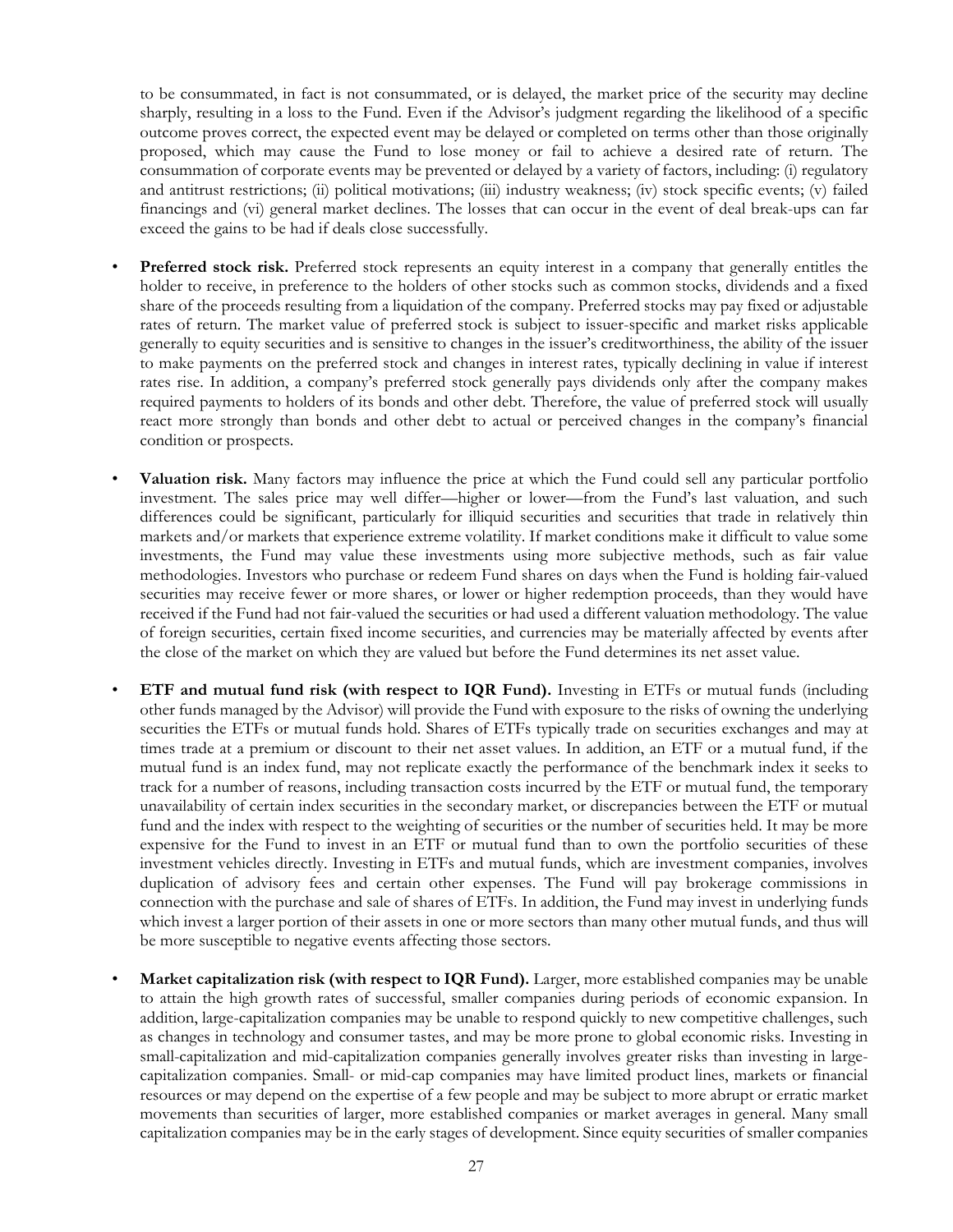may lack sufficient market liquidity and may not be regularly traded, it may be difficult or impossible to sell securities at an advantageous time or a desirable price.

- **Liquidity risk.** Due to a lack of demand in the marketplace or other factors, such as market turmoil, a Fund may not be able to sell some or all of the investments that it holds, or if the Fund is forced to sell an illiquid asset to meet redemption requests or other cash needs, it may only be able to sell those investments at a loss. Liquidity risk arises, for example, from small average trading volumes, trading restrictions, or temporary suspensions of trading. In addition, when the market for certain investments is illiquid, the Fund may be unable to achieve its desired level of exposure to a certain sector. Liquid investments may become illiquid or less liquid after purchase by the Fund, particularly during periods of market turmoil. Illiquid and relatively less liquid investments may be harder to value, especially in changing markets. Moreover, the reduction in dealer marketmaking capacity in the fixed income markets that has occurred in recent years has the potential to decrease the liquidity of the Fund's investments. Liquidity risk may be more pronounced for the Fund's investments in developing countries.
- **COVID-19 related market events.** The pandemic of the novel coronavirus respiratory disease designated COVID-19 has resulted in extreme volatility in the financial markets, a domestic and global economic downturn, severe losses, particularly to some sectors of the economy and individual issuers, and reduced liquidity of many instruments. There have also been significant disruptions to business operations, including business closures; strained healthcare systems; disruptions to supply chains and employee availability; large fluctuations in consumer demand; restrictions on travel; and widespread uncertainty regarding the duration and long-term effects of the pandemic. The pandemic may result in domestic and foreign political and social instability, damage to diplomatic and international trade relations, and continued volatility and/or decreased liquidity in the securities markets. These conditions may continue for an extended period of time, or worsen. The pandemic may result in a sustained domestic or global economic downturn or recession. Health crises such as the COVID-19 pandemic may exacerbate other pre-existing political, social, and economic risks. Developing or emerging market countries may be more adversely impacted. The ultimate economic fallout from the pandemic, and the long-term impact on economies, markets, industries and individual issuers, are not yet fully known. Governments and central banks, including the Federal Reserve in the United States, are taking extraordinary and unprecedented actions to support local and global economies and the financial markets in response to the COVID-19 pandemic, including by pushing interest rates to very low levels. This and other government intervention into the economy and financial markets to address the pandemic may not work as intended, particularly if the efforts are perceived by investors as being unlikely to achieve the desired results. Government actions to mitigate the economic impact of the pandemic have resulted in large expansion of government deficits and debt, the long-term consequences of which are not known. Rates of inflation have also recently risen, which could adversely affect economies and markets. The COVID-19 pandemic could continue to adversely affect the value and liquidity of the Fund's investments, impair the Fund's ability to satisfy redemption requests, and negatively impact the Fund's performance. In addition, the COVID-19 pandemic, and measures taken to mitigate its effects, could result in disruptions to the services provided to the Fund by its service providers. Other market events like the COVID-19 pandemic may cause similar disruptions and effects.
- **Derivatives risk (with respect to MQR Fund).** Derivatives include instruments and contracts that are based on and valued in relation to, one or more underlying securities, financial benchmarks, indices, or other reference obligations or measures of value. Major types of derivatives include futures, options, swaps and forward contracts. Depending on how the Fund uses derivatives and the relationship between the market value of the derivative and the underlying instrument, the use of derivatives could increase or decrease the Fund's exposure to the risks of the underlying instrument. Using derivatives exposes the Fund to additional or heightened risks, including leverage risk, liquidity risk, valuation risk, market risk, counterparty risk, and credit risk. A small investment in derivatives could have a potentially large impact on the Fund's performance. Derivatives transactions can be highly illiquid and difficult to unwind or value, they can increase Fund volatility, and changes in the value of a derivative held by the Fund may not correlate with the value of the underlying instrument or the Fund's other investments. Many of the risks applicable to trading the instruments underlying derivatives are also applicable to derivatives trading. However, derivatives are subject to additional risks such as operational risk (such as documentation issues and settlement issues) and legal risk (such as insufficient documentation,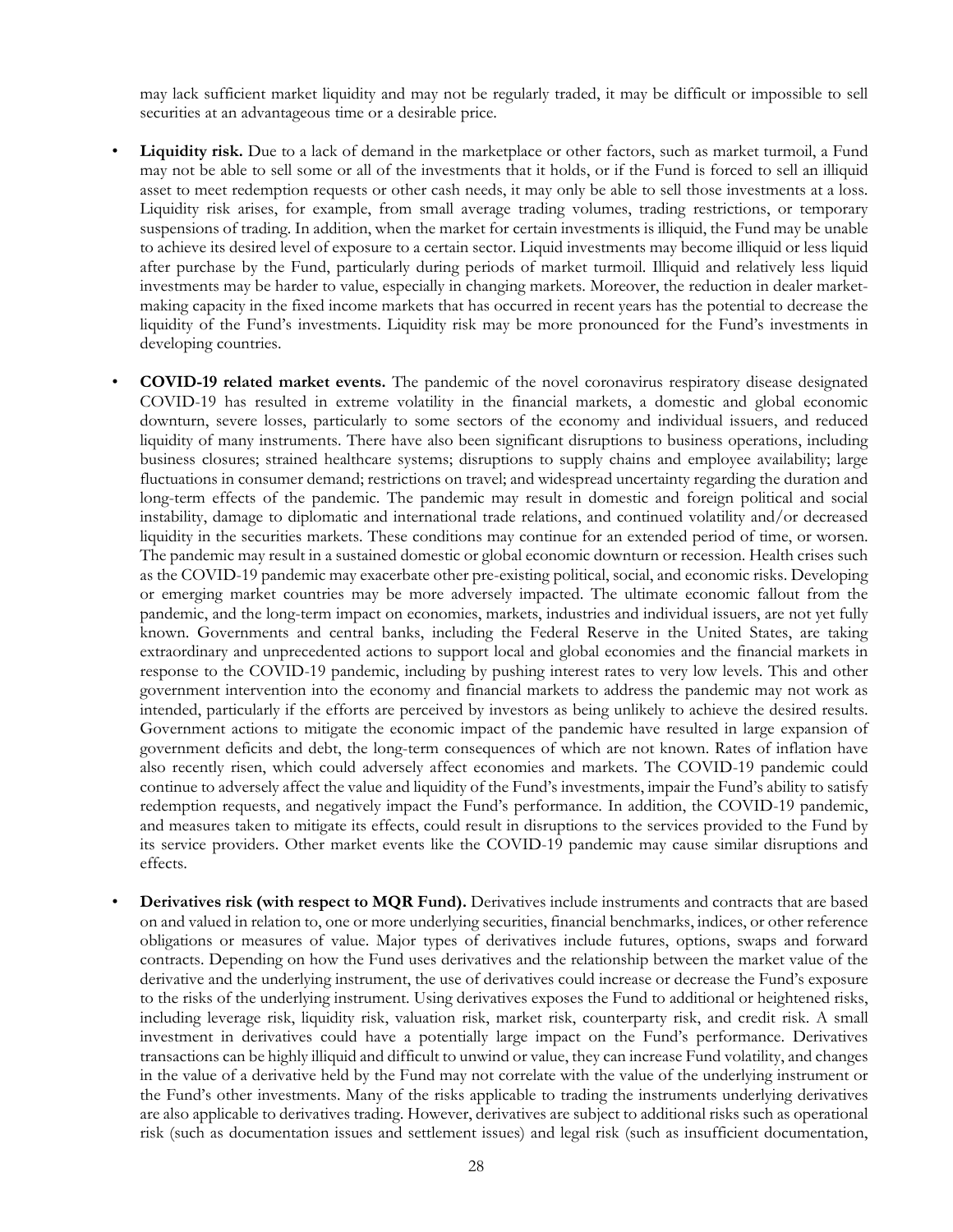insufficient capacity or authority of a counterparty, and issues with the legality or enforceability of a contract). For derivatives that are required to be cleared by a regulated clearinghouse, other risks may arise from the Fund's relationship with a brokerage firm through which it submits derivatives trades for clearing, including in some cases from other clearing customers of the brokerage firm. The Fund would also be exposed to counterparty risk with respect to the clearinghouse. Financial reform laws have changed many aspects of financial regulation applicable to derivatives. Once implemented, new regulations, including margin, clearing, and trade execution requirements, may make derivatives more costly, may limit their availability, may present different risks or may otherwise adversely affect the value or performance of these instruments. The extent and impact of these regulations are not yet fully known and may not be known for some time. Certain risks relating to various types of derivatives in which the Fund may invest are described below.

Forward Contracts. The Fund may enter into forward contracts that are not traded on exchanges and may not be regulated. There are no limitations on daily price moves of forward contracts. Banks and other dealers with which the Fund maintains accounts may require that the Fund deposit margin with respect to such trading. The Fund's counterparties are not required to continue making markets in such contracts. There have been periods during which certain counterparties have refused to continue to quote prices for forward contracts or have quoted prices with an unusually wide spread (the difference between the price at which the counterparty is prepared to buy and that at which it is prepared to sell). Arrangements to trade forward contracts may be made with only one or a few counterparties, and liquidity problems therefore might be greater than if such arrangements were made with numerous counterparties. The imposition of credit controls by governmental authorities might limit such forward trading to less than the amount that the Advisor would otherwise recommend, to the possible detriment of the Fund.

Swap Transactions. The Fund may enter into swap transactions. A swap contract is a commitment between two parties to make or receive payments based on agreed upon terms, and whose value and payments are derived by changes in the value of an underlying financial instrument. Swap transactions can take many different forms and are known by a variety of names. Depending on their structure, swap transactions may increase or decrease the Fund's exposure to long-term or short-term interest rates, foreign currency values, corporate borrowing rates, or other factors such as security prices, values of baskets of securities, or inflation rates. Interest rate swaps are contracts involving the exchange between two contracting parties of their respective commitments to pay or receive interest (e.g., an exchange of floating rate payments for fixed rate payments). Credit default swaps are contracts whereby one party makes periodic payments to a counterparty in exchange for the right to receive from the counterparty a payment equal to the par (or other agreed-upon) value of an underlying debt obligation in the event of default by the issuer of the debt security. Total return swaps are contracts in which one party agrees to make periodic payments based on the change in market value of the underlying assets, which may include a specified security, basket of securities or security indexes during the specified period, in return for periodic payments based on a fixed or variable interest rate of the total return from other underlying assets. Depending on how they are used, swap transactions may increase or decrease the overall volatility of the Fund's portfolio. The most significant factor in the performance of a swap transaction is the change in the specific interest rate, currency, individual equity values or other factors that determine the amounts of payments due to and from the Fund.

Call Options. The seller (writer) of a call option which is covered (e.g., for which the writer holds the underlying security) assumes the risk of a decline in the market price of the underlying security below the purchase price of the underlying security less the premium received, and gives up the opportunity for gain on the underlying security above the exercise price of the option. The seller of an uncovered call option assumes the risk of a theoretically unlimited increase in the market price of the underlying security above the exercise price of the option. The buyer of a call option assumes the risk of losing its entire investment in the call option. However, if the buyer of the call sells short the underlying security, the loss on the call will be offset in whole or in part by gain on the short sale of the underlying security.

Put Options. The seller (writer) of a put option which is covered (e.g., the writer holds or has a short position in the underlying security) assumes the risk of an increase in the market price of the underlying security above the exercise price of the option plus the premium received, and gives up the opportunity for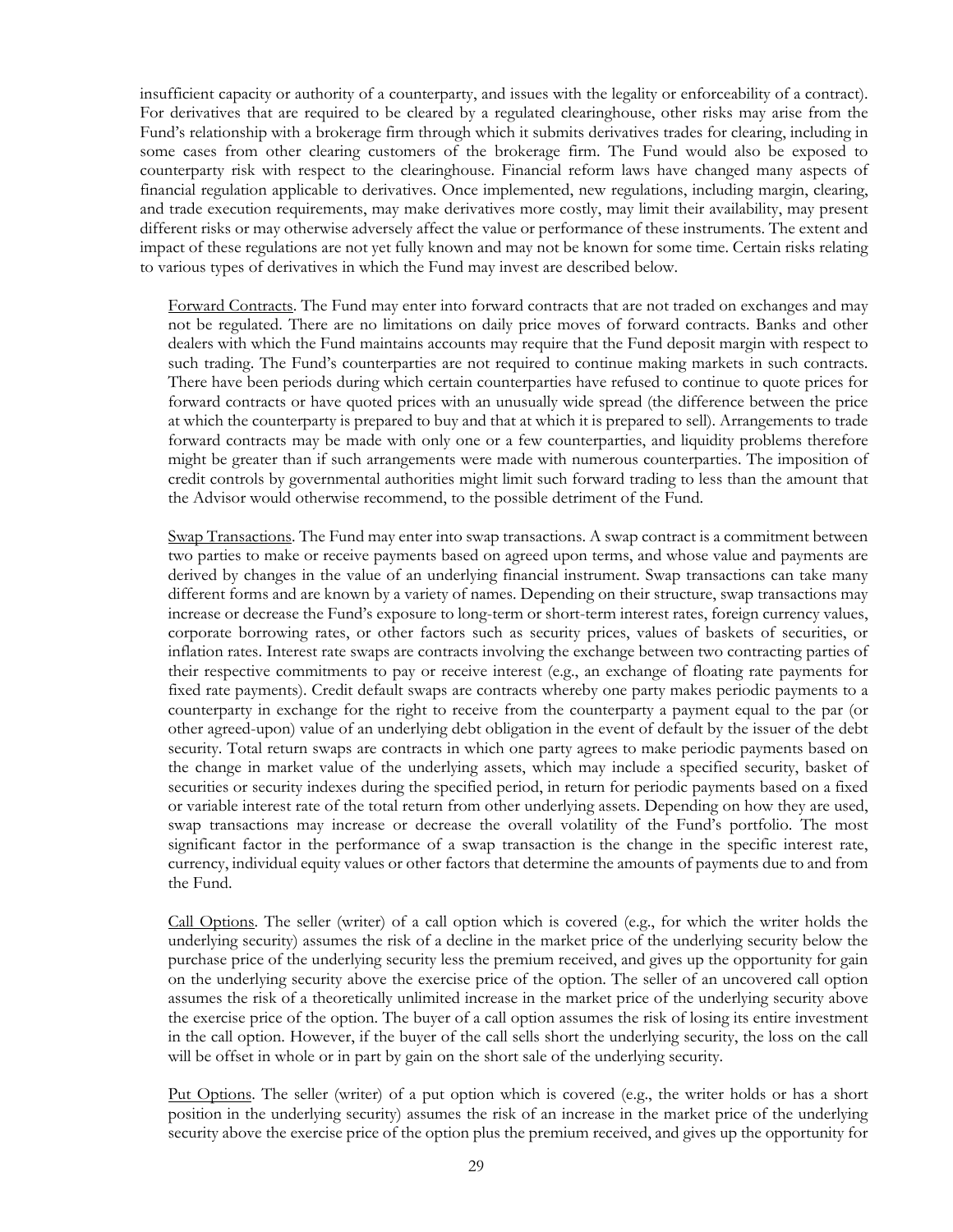gain on the underlying security above the exercise price of the option. The seller of an uncovered put option assumes the risk of an increase in the market price of the underlying security above the exercise price of the option plus the premium received. The buyer of a put option assumes the risk of losing its entire investment in the put option.

Over-the-Counter, Non-Cleared Derivatives Transactions. The Fund may enter into derivatives that are not traded on an exchange or other organized facility or contract market. Many of these instruments are also not required to be cleared or are not cleared on a voluntary basis. The risk of nonperformance by the obligor on such an instrument may be greater than the risk associated with an instrument traded on an exchange or other organized trading facility and centrally cleared. In addition, the Fund may not be able to dispose of, or enter into a closing transaction with respect to, such an instrument as easily as in the case of an instrument traded on an exchange or other organized trading facility. Significant disparities may exist between "bid" and "asked" prices for derivative instruments that are not traded on an exchange or other organized facility. Derivatives not traded on exchanges or other organized facilities may be subject to less regulation than exchange-traded and on-facility instruments, and many of the protections afforded to participants on an exchange or other organized facility may not be available with respect to these instruments. In situations where the Fund is required to post margin or other collateral with a counterparty, the counterparty may fail to segregate the collateral or may commingle the collateral with the counterparty's own assets. As a result, in the event of the counterparty's bankruptcy or insolvency, the Fund's collateral may be subject to the conflicting claims of the counterparty's creditors and the Fund may be exposed to the risk of being treated as a general unsecured creditor of the counterparty, rather than as the owner of the collateral.

Bilateral derivatives trading has become subject to increased regulation under recent financial reform laws, and further proposed measures – such as margin requirements for non-cleared transactions – may offer market participants additional protections once implemented. Nonetheless, the Fund will not be fully protected from risks that are present in an over-the-counter, non-cleared trading environment.

Cleared Derivatives Transactions. Transactions in certain derivatives, including some classes of swaps, that are traded on exchanges or other organized regulated trading facilities must be settled ("cleared") by a regulated clearinghouse. For cleared derivatives transactions, the Fund will be subject to risks that may arise from its relationship with a brokerage firm through which it submits derivatives trades for clearing, including counterparty risk. A brokerage firm typically imposes margin requirements with respect to open derivatives positions, and it is generally able to require termination of those positions in specified circumstances. These margin requirements and termination provisions may adversely affect the Fund's ability to trade derivatives. The Fund may not be able to recover the full amount of its margin from a brokerage firm if the firm were to go into bankruptcy. The Fund would also be exposed to the credit risk of the clearinghouse. In addition, it is possible that the Fund would not be able to enter into a swap transaction that is required to be cleared if no clearinghouse will accept the swap for clearing.

On-Facility Trading of Swaps. Swaps that are required to be cleared must be traded on a regulated swap execution facility or contract market that makes them available for trading. Other swaps may be traded through such a facility or contact market on a voluntarily basis. The transition from entering into swaps bilaterally to trading them on a facility or contract market may not result in swaps being easier to trade or value and may present certain execution risks if the facilities and contract markets do not operate properly. On-facility trading of swaps is also expected to lead to greater standardization of contract terms. It is possible that the Fund may not be able to enter into swaps that fully meet its investment or hedging needs, or that the costs of entering into customized swaps, including any applicable margin requirements, will be significant.

Illiquidity. Derivatives, especially when traded in large amounts, may not always be liquid. In such cases, in volatile markets the Fund may not be able to close out a position without incurring a loss. Daily limits on price fluctuations and speculative position limits on exchanges on which the Fund may conduct its transactions in derivatives may prevent profitable liquidation of positions, subjecting the Fund to potentially greater losses.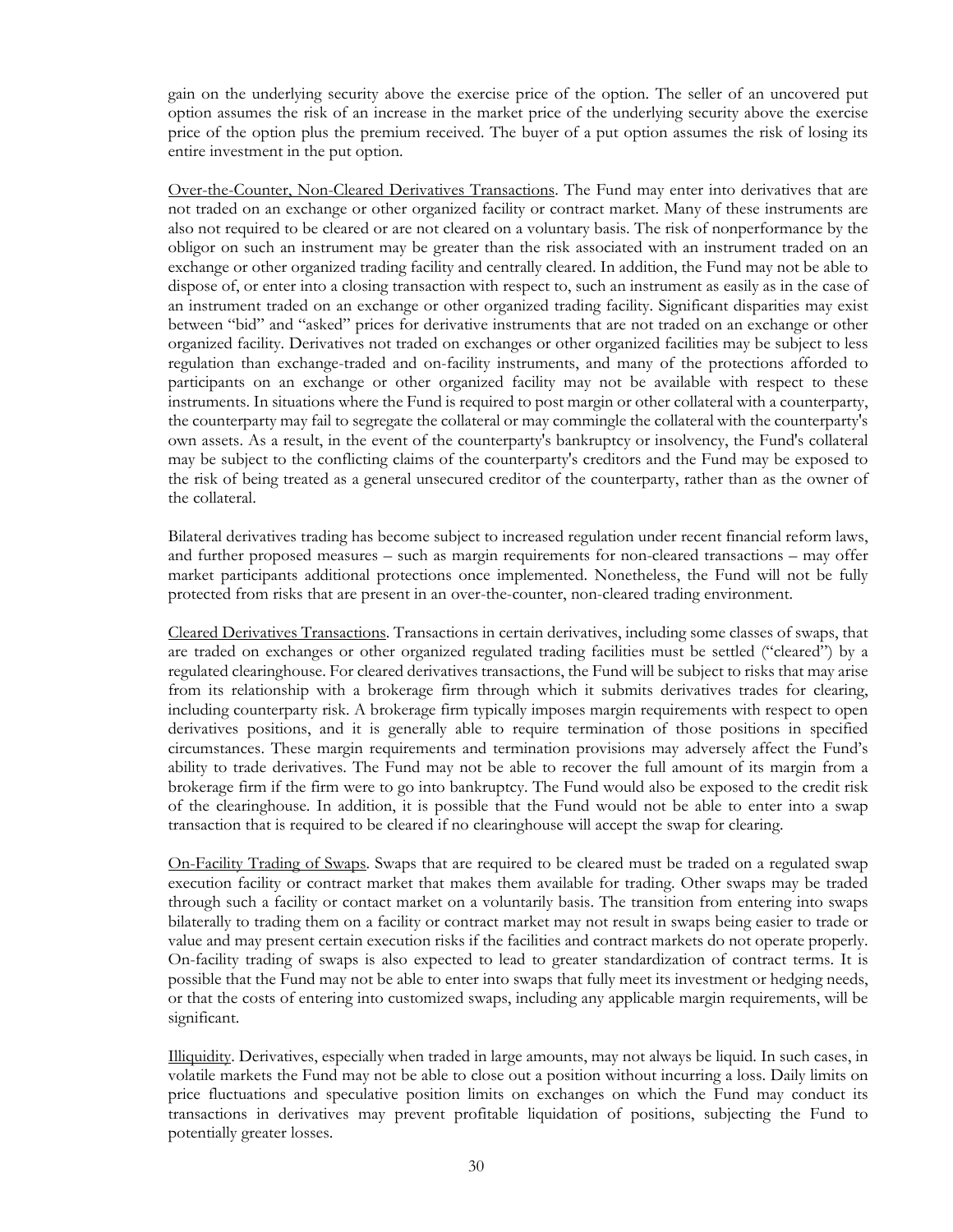Counterparty Credit Risk. Many purchases, sales, financing arrangements, and derivative transactions in which the Fund may engage involve instruments that are not traded on an exchange. Rather, these instruments are traded between counterparties based on contractual relationships. As a result, the Fund is subject to the risk that a counterparty will not perform its obligations under the related contract. Although the Fund expects to enter into transactions only with counterparties believed by the Advisor to be creditworthy, there can be no assurance that a counterparty will not default and that the Fund will not sustain a loss on a transaction as a result.

In situations where the Fund is required to post margin or other collateral with a counterparty, the counterparty may fail to segregate the collateral or may commingle the collateral with the counterparty's own assets. As a result, in the event of the counterparty's bankruptcy or insolvency, the Fund's collateral may be subject to the conflicting claims of the counterparty's creditors and the Fund may be exposed to the risk of being treated as a general unsecured creditor of the counterparty, rather than as the owner of the collateral.

The Fund is subject to the risk that issuers of the instruments in which it invests and trades may default on their obligations, and that certain events may occur that have an immediate and significant adverse effect on the value of those instruments. There can be no assurance that an issuer will not default, or that an event that has an immediate and significant adverse effect on the value of an instrument will not occur, and that the Fund will not sustain a loss on a transaction as a result.

- **High yield ("junk") bond risk (with respect to MQR Fund).** High yield bonds (often called "junk bonds") are speculative, involve greater risks of default or downgrade and are more volatile and tend to be less liquid than investment-grade securities. High yield bonds involve a greater risk of price declines than investmentgrade securities due to actual or perceived changes in an issuer's creditworthiness. Companies issuing high yield fixed-income securities are less financially strong, are more likely to encounter financial difficulties, and are more vulnerable to adverse market events and negative sentiments than companies with higher credit ratings. These factors could affect such companies' abilities to make interest and principal payments and ultimately could cause such companies to stop making interest and/or principal payments. In such cases, payments on the securities may never resume, which would result in the securities owned by the Fund becoming worthless. The market prices of junk bonds are generally less sensitive to interest rate changes than higher rated investments, but more sensitive to adverse economic or political changes or individual developments specific to the issuer.
- **REIT risk (with respect to MQR Fund).** The Fund's investments in REITs will subject the Fund to risks similar to those associated with direct ownership of real estate, including losses from casualty or condemnation, and changes in local and general economic conditions, supply and demand, interest rates, zoning laws, regulatory limitations on rents, property taxes and operating expenses. Investment in REITs is subject to additional risks, such as poor performance by the manager of the REIT, adverse changes to the tax laws or failure by the REIT to qualify for the favorable tax treatment generally available to REITs under the Internal Revenue Code of 1986, as amended (the "Internal Revenue Code"). In addition, some REITs have limited diversification because they invest in a limited number of properties, a narrow geographic area, or a single type of property.
- **Bank loans and loan participations risk (with respect to MQR Fund)**. Bank loans and loan participations are subject to credit risk, including the risk of nonpayment of principal or interest. Also, substantial increases in interest rates may cause an increase in loan defaults. Although the loans may be fully collateralized at the time of acquisition, the collateral may decline in value, be relatively illiquid, or lose all or substantially all of its value subsequent to investment. In addition, in the event an agent bank becomes insolvent, a bank loan could be subject to settlement risks or administrative disruptions that could adversely affect the Fund's investment. It may also be difficult to obtain reliable information about a bank loan or loan participation.

Many loans are relatively illiquid or subject to restrictions on resale and may be difficult to value, which will have an adverse impact on the Fund's ability to dispose of particular bank loans or loan participations when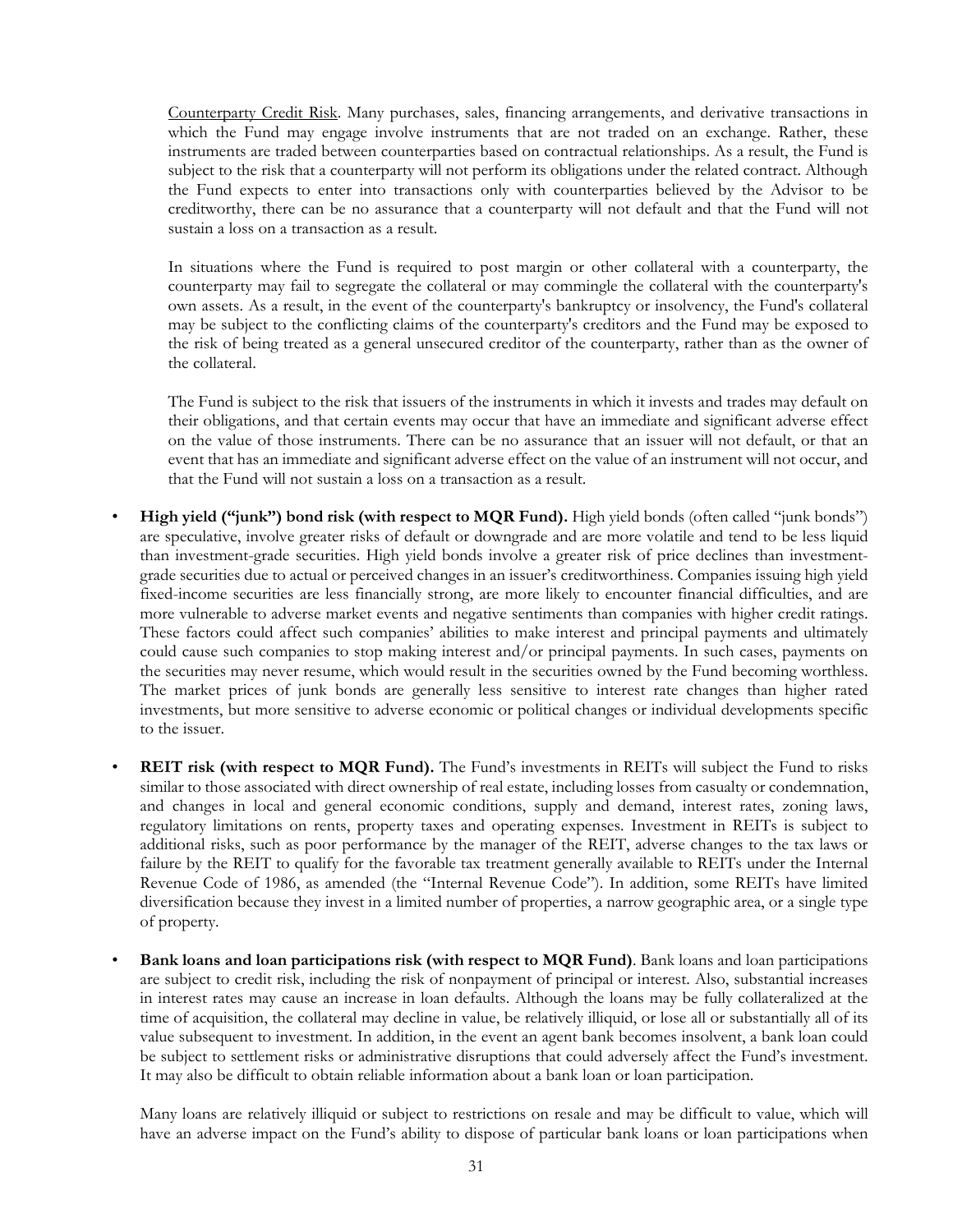necessary to meet redemption requests or liquidity needs, or to respond to a specific economic event, such as deterioration in the creditworthiness of the borrower. Bank loans may also be subject to extension risk and prepayment risk.

- **Convertible securities risk (with respect to MQR Fund).** Convertible securities are securities that are convertible into or exchangeable for common or preferred stock. The values of convertible securities may be affected by changes in interest rates, the creditworthiness of their issuer, and the ability of the issuer to repay principal and to make interest payments. A convertible security tends to perform more like a stock when the underlying stock price is high and more like a debt security when the underlying stock price is low. A convertible security is not as sensitive to interest rate changes as a similar non-convertible debt security and generally has less potential for gain or loss than the underlying stock.
- **Value-oriented investment strategies risk.** Value stocks are those that are believed to be undervalued in comparison to their peers due to adverse business developments or other factors. Value investing carries the risk that the market will not recognize a security's inherent value for a long time or at all, or that a stock judged to be undervalued may actually be appropriately priced or overvalued. In addition, during some periods (which may be extensive) value stocks generally may be out of favor in the markets. Therefore, the Fund is most suitable for long-term investors who are willing to hold their shares for extended periods of time through market fluctuations and the accompanying changes in share prices.
- **Mezzanine securities risk (with respect to MQR Fund).** Mezzanine securities or mezzanine loans generally are rated below investment grade, and frequently are unrated. Mezzanine investments may be issued with or without registration rights. Mezzanine investments are usually unsecured and subordinate to other obligations of the issuer. Because mezzanine loans typically are the most subordinated debt obligation in an issuer's capital structure, they are subject to the additional risk that the cash flow of the related borrower and any property securing the loan may be insufficient to repay the loan after the related borrower pays off any senior obligations. Mezzanine loans, which are usually issued in private placement transactions, may be considered illiquid. In addition, they are often used by smaller companies that may be highly leveraged, and in turn may be subject to a higher risk of default. Investment in mezzanine loans is a specialized practice that depends more heavily on independent credit analysis than investments in other fixed-income securities.
- **Non-diversification risk.** The Fund is classified as "non-diversified," which means the Fund may invest a larger percentage of its assets in the securities of a smaller number of issuers than a diversified fund. Investment in securities of a limited number of issuers exposes the Fund to greater market risk and potential losses than if its assets were diversified among the securities of a greater number of issuers.
- **Warrants and rights risk (with respect to MQR Fund).** A warrant gives the holder a right to purchase, at any time during a specified period, a predetermined number of shares of common stock at a fixed price. Rights are similar to warrants but typically have a shorter duration and are issued by a company to existing stockholders to provide those holders the right to purchase additional shares of stock at a later date. Unlike a convertible debt security or preferred stock a warrant or right does not pay fixed dividends. A warrant or right may lack a liquid secondary market for resale. The price of a warrant or right may fluctuate as a result of speculation or other factors. In addition, the price of the underlying security may not reach, or have reasonable prospects of reaching, a level at which the warrant or right can be exercised prudently (in which case the warrant or right may expire without being exercised, resulting in a loss of the Fund's entire investment in the warrant or right). If the Fund owns common stock of a company, failing to exercise rights to purchase common stock would dilute the Fund's interest in the issuing company. The market for rights is not well developed and the Fund may not always realize full value on the sale of rights.
- **Cybersecurity risk.** Cybersecurity incidents may allow an unauthorized party to gain access to Fund assets, customer data (including private shareholder information), or proprietary information, or cause the Funds, the Advisor, and/or other service providers (including custodians, sub-custodians, transfer agents and financial intermediaries) to suffer data breaches, data corruption or loss of operational functionality. A cybersecurity incident may disrupt the processing of shareholder transactions, impact a Fund's ability to calculate its net asset value, and prevent shareholders from redeeming their shares. Issuers of securities in which a Fund invests are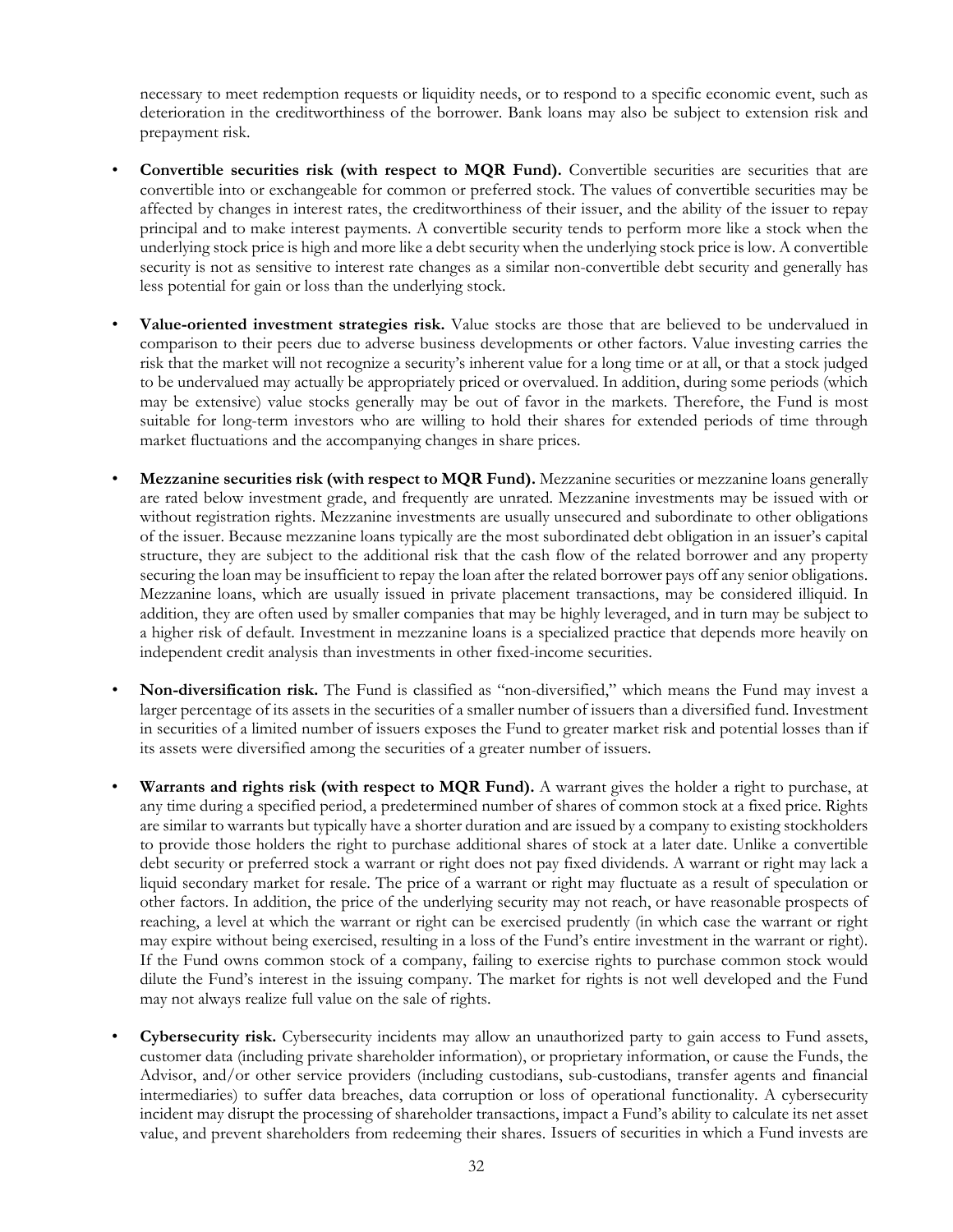also subject to cybersecurity risks and the value of those securities could decline if the issuers experience cybersecurity incidents.

• **IPO risk.** The market value of IPO shares will fluctuate considerably due to factors such as the absence of a prior public market, unseasoned trading, the small number of shares available for trading and limited information about the issuer. The purchase of IPO shares may involve high transaction costs. IPO shares are subject to market risk and liquidity risk.

# **Portfolio Holdings Information**

A description of the Funds' policies and procedures with respect to the disclosure of the Funds' portfolio securities is available in the Funds' SAI. Currently, disclosure of the Funds' holdings is required to be made quarterly within 60 days of the end of each fiscal quarter in the Funds' Annual Report and Semi-Annual Report to Fund shareholders, and in the monthly holdings report on Form N-PORT.

#### **MANAGEMENT OF THE FUNDS**

#### **Investment Advisor**

Alpine Investment Management LLC ("AIM"), a Missouri limited liability company (formerly d/b/a ACR Alpine Capital Research ("ACR Alpine Capital Research" or "ACR")) formed in 1999 which maintains its principal offices at 8000 Maryland Avenue, Suite 700, Clayton, Missouri 63105, initially acted as the investment advisor to the Fund pursuant to an investment advisory agreement (the "Advisory Agreement") with the Trust. The Advisor, a Delaware limited liability company formed on December 12, 2016 and a wholly-owned subsidiary of AIM, succeeded to AIM's registration with the U.S. Securities and Exchange Commission and the Advisory Agreement on January 26, 2017. The Advisor's principal offices are located at 8000 Maryland Avenue, Suite 700, Clayton, Missouri 63105. The Advisor provided investment advisory services to approximately \$4.4 billion in assets for private investment funds, financial intermediaries and institutions as of November 30, 2021.

Pursuant to the Advisory Agreement, the following table illustrates an annual contractual advisory fee to the Advisor for the services and facilities it provides, payable on a monthly basis.

|                 | <b>Contractual Advisory Fees As a Percentage</b> |
|-----------------|--------------------------------------------------|
| Fund            | of Average Daily Net Assets                      |
| MQR Fund        | $1.00\%$                                         |
| <b>IQR</b> Fund | $1.00\%$                                         |

For the fiscal year ended November 30, 2021, the Advisor received the following advisory fees from each Fund, after waiving fees pursuant to its expense limitation agreement with each Fund:

|                 | <b>Advisory Fees Received As a Percentage</b> |
|-----------------|-----------------------------------------------|
| Fund            | of Average Daily Net Assets                   |
| MQR Fund        | $0.59\%$                                      |
| <b>IQR</b> Fund | $0.59\%$                                      |

A discussion regarding the basis for the Board's approval of the Advisory Agreement is available in the Funds' Annual Report to shareholders dated as of November 30, 2021.

#### **Portfolio Managers**

# MQR Fund

Nicholas Tompras, CFA, Willem Schilpzand, CFA, Tim Piechowski, CFA, and Mark Unferth are jointly and primarily responsible for the day-to-day management of the Fund's portfolio.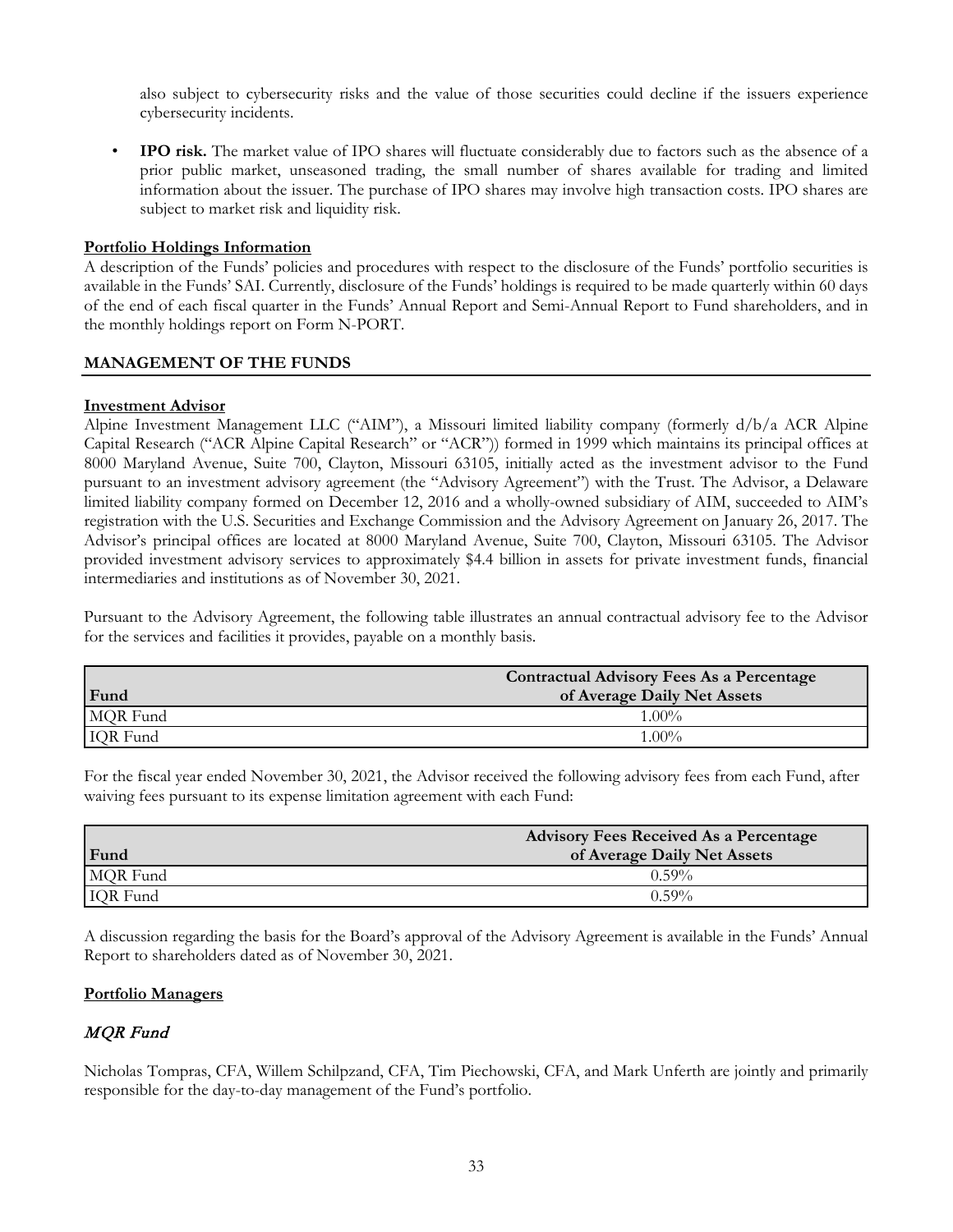# IQR Fund

The portfolio management team is comprised of Willem Schilpzand, CFA, Nicholas Tompras, CFA, and Tim Piechowski, CFA. Mr. Schilpzand is the Lead Portfolio Manager and is primarily responsible for the day-to day management of the Fund. Mr. Piechowski serves as Associate Portfolio Manager for the Fund's strategy, while Mr. Tompras, as Chief Investment Officer of the Advisor, provides oversight to confirm that the Fund adheres to its strategy mandate, objectives, principle strategies and policies. The Portfolio Managers work as a team in considering securities for selection and implementing portfolio strategies. Mr. Schilpzand, as the Lead Portfolio Manager, has final approval of all companies in the Fund's portfolio.

**Nicholas Tompras, CFA.** Mr. Tompras has over 28 years of experience in the investment management industry. He founded ACR Alpine Capital Research, LLC (formerly Alpine Investment Management, LLC) in 1999 and developed its core investment philosophy and research process. Mr. Tompras has been the lead portfolio manager of the firm's primary Equity Quality Return strategy since its inception in 2000 as well as the lead portfolio manager for its Value Opportunity Fund. Prior to forming the firm, Mr. Tompras was a portfolio manager at a St. Louis based asset management company. Mr. Tompras has a BA from Southern Methodist University in Dallas, Texas and has attained the Chartered Financial Analyst designation.

**Willem Schilpzand, CFA.** Mr. Schilpzand is a Portfolio Manager for the Advisor. Mr. Schilpzand joined ACR in 2010 and has over 14 years of investment experience. Mr. Schilpzand's prior experience includes positions with MFS International in London in 2009, East Coast Asset Management in 2009, Merrill Lynch from 2005 to 2008 and IBM from 2003 to 2004 in both the U.S. and Europe. Mr. Schilpzand earned his MBA from the Columbia Business School in New York and earned his BBA, Magna Cum Laude, in International Business from the University of Georgia. Mr. Schilpzand has attained the Chartered Financial Analyst designation and is a dual citizen of the Netherlands and the U.S.

**Tim Piechowski, CFA.** Mr. Piechowski is a Portfolio Manager and Senior Analyst for the Advisor. Mr. Piechowski joined ACR in 2010. Prior to joining the Advisor he was a Research Associate at Brandes Investment Partners in San Diego from 2007 to 2009, where he analyzed banks, thrifts, insurers and holding companies on a global basis. Mr. Piechowski holds a JD from Saint Louis University School of Law and earned a BSBA with concentrations in Finance and Accounting from the McDonough School of Business at Georgetown University. While at Georgetown, Mr. Piechowski held internships with Credit Suisse, the Allied Irish Banks, and the Griswold Company, a direct access broker on the floor of the NYSE. Mr. Piechowski is a member of the Missouri Bar and has attained the Chartered Financial Analyst designation.

**Mark Unferth.** Mr. Unferth is a Portfolio Manager for the Advisor. Mr. Unferth joined the Advisor in January 2017. Prior to joining the Advisor, he co-founded Alder Hill Management, a cross-capital structure hedge fund, and previously spent five years as a Portfolio Manager at CQS where he was head of distressed debt strategies. Mr. Unferth has also served as a Principal at Columbus Hill Capital Management, a Portfolio Manager at Metropolitan West Asset Management and a Managing Director in the Leveraged Finance Group at Credit Suisse. He holds an MBA in Finance from the University of Rochester and a BA in Economics from the University of North Carolina at Chapel Hill.

The SAI provides additional information about the portfolio managers' method of compensation, other accounts managed by the portfolio managers and the portfolio managers' ownership of Fund securities.

# **Other Service Providers**

IMST Distributors, LLC (the "Distributor") is the Trust's principal underwriter and acts as the Trust's distributor in connection with the offering of Fund shares. The Distributor may enter into agreements with banks, broker-dealers, or other financial intermediaries through which investors may purchase or redeem shares. The Distributor is not affiliated with the Trust, the Advisor, or any other service provider for the Funds.

# **Fund Expenses**

Each Fund is responsible for its own operating expenses (all of which will be borne directly or indirectly by the Fund's shareholders), including among others, legal fees and expenses of counsel to the Fund and the Fund's independent trustees; insurance (including trustees' and officers' errors and omissions insurance); auditing and accounting expenses;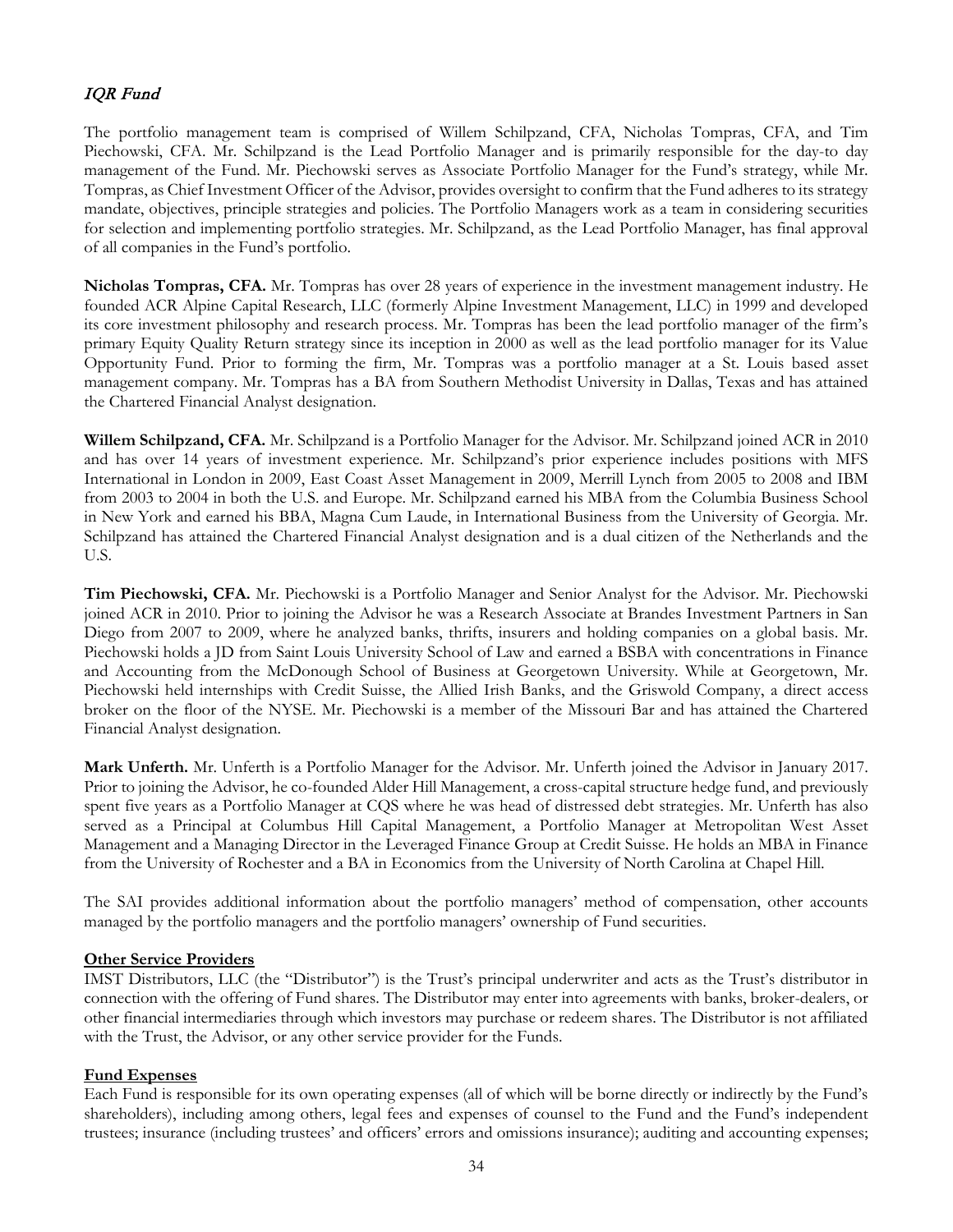taxes and governmental fees; listing fees; fees and expenses of the Fund's custodians, administrators, transfer agents, registrars and other service providers; expenses for portfolio pricing services by a pricing agent, if any; expenses in connection with the issuance and offering of shares; brokerage commissions and other costs of acquiring or disposing of any portfolio holding of the Fund; and any litigation expenses.

The Advisor has contractually agreed to waive its fees and/or pay for operating expenses of each Fund to ensure that the total annual fund operating expenses (excluding any taxes, leverage interest, brokerage commissions, dividend and interest expenses on short sales, acquired fund fees and expenses (as determined in accordance with Form N-1A), expenses incurred in connection with any merger or reorganization, and extraordinary expenses such as litigation expenses) do not exceed the limits (as a percentage of average daily net assets) as stated below:

| Fund     | <b>Expense Limit as percent of</b> |  |  |  |  |  |  |
|----------|------------------------------------|--|--|--|--|--|--|
|          | Fund's average daily net assets    |  |  |  |  |  |  |
| MOR Fund | $1.25\%$                           |  |  |  |  |  |  |
| IQR Fund | $1.10\%*$                          |  |  |  |  |  |  |

\*Effective June 11, 2021, the Advisor has agreed to reduce the expense cap from 1.25% to 1.10% of the average daily net assets of the IQR Fund's Class I Shares.

This agreement is in effect until March 31, 2023, and it may be terminated before that date only by the Trust's Board of Trustees.

Any reduction in advisory fees or payment of a Fund's expenses made by the Advisor in a fiscal year may be reimbursed by the Fund for a period ending three full fiscal years after the date of reduction or payment if the Advisor so requests. This reimbursement may be requested from a Fund if the reimbursement will not cause the Fund's annual expense ratio to exceed the lesser of (a) the expense limitation in effect at the time such fees were waived or payments made, or (b) the expense limitation in effect at the time of the reimbursement. However, the reimbursement amount may not exceed the total amount of fees waived and/or Fund expenses paid by the Advisor and will not include any amounts previously reimbursed to the Advisor by the Fund. Any such reimbursement is contingent upon the Board's subsequent review of the reimbursed amounts. A Fund must pay current ordinary operating expenses before the Advisor is entitled to any reimbursement of fees and/or Fund expenses.

# **SHAREHOLDER SERVICE PLAN**

# **Shareholder Service Fee**

Each Fund may pay a fee at an annual rate of up to 0.15% of its average daily net assets attributable to Class I shares to shareholder servicing agents. Shareholder servicing agents provide non-distribution administrative and support services to their customers, which may include establishing and maintaining accounts and records relating to shareholders, processing dividend and distribution payments from a Fund on behalf of shareholders, forwarding communications from the Funds, providing sub-accounting with respect to Fund shares, and other similar services.

#### **Additional Payments to Broker-Dealers and Other Financial Intermediaries**

The Advisor may pay service fees to intermediaries such as banks, broker-dealers, financial advisors or other financial institutions, some of which may be affiliates, for sub-administration, sub-transfer agency and other shareholder services associated with shareholders whose shares are held of record in omnibus accounts, other group accounts or accounts traded through registered securities clearing agents.

The Advisor, out of its own resources, and without additional cost to the Funds or their shareholders, may provide additional cash payments or non-cash compensation to broker-dealers or intermediaries that sell shares of the Funds. These additional cash payments are generally made to intermediaries that provide shareholder servicing, marketing support and/or access to sales meetings, sales representatives and management representatives of the intermediary. The Advisor may pay cash compensation for inclusion of the Funds on a sales list, including a preferred or select sales list, or in other sales programs, or may pay an expense reimbursement in cases where the intermediary provides shareholder services to the Funds' shareholders. The Advisor may also pay cash compensation in the form of finder's fees that vary depending on the dollar amount of the shares sold.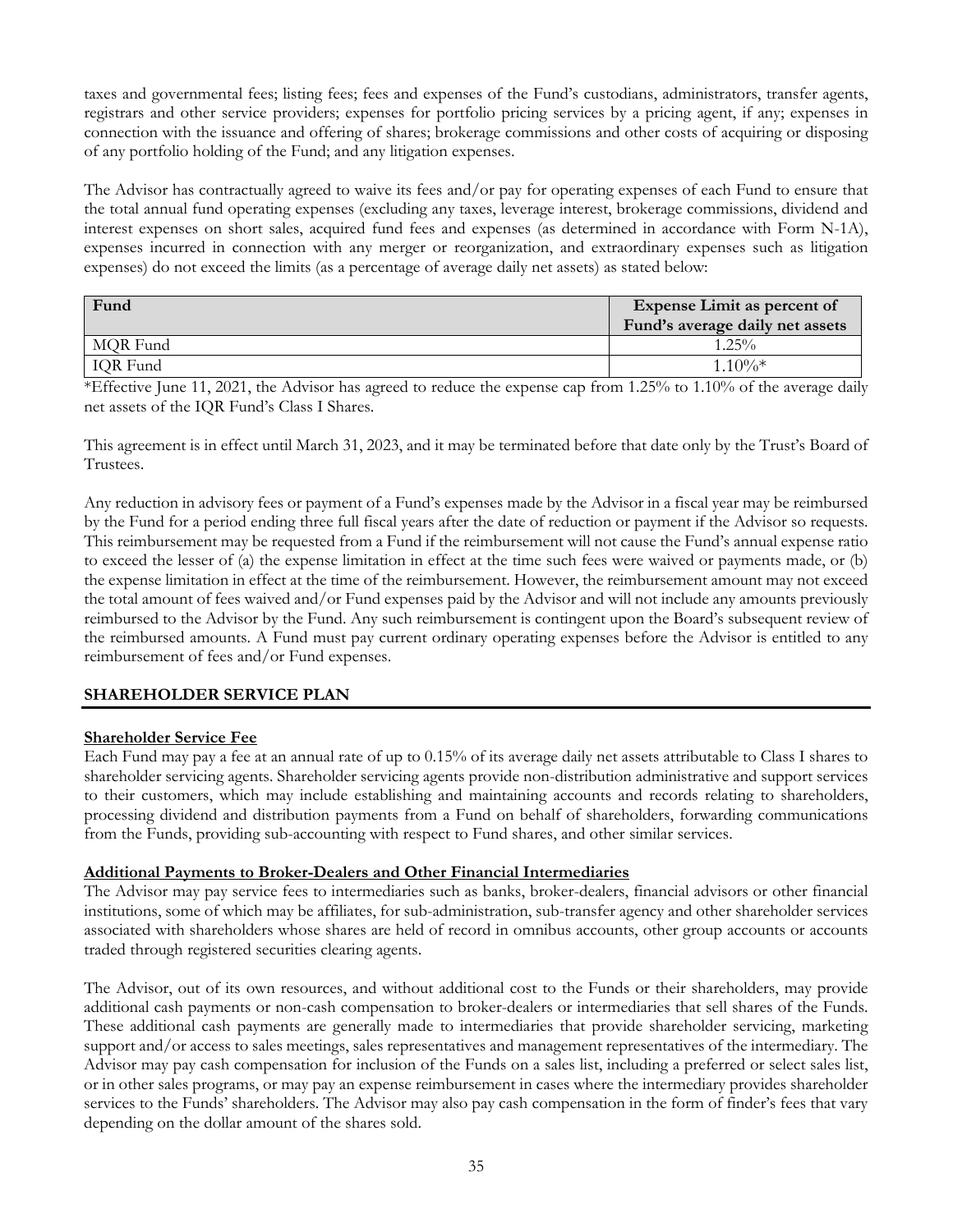# **YOUR ACCOUNT WITH THE FUNDS**

#### **Share Price**

The offering price of a Fund's shares is the net asset value per share ("NAV"). Each Fund's NAV is calculated as of 4:00 p.m. Eastern Time, the normal close of regular trading on the New York Stock Exchange ("NYSE"), on each day the NYSE is open for trading. If for example, the NYSE closes at 1:00 p.m. New York time, each Fund's NAV would still be determined as of 4:00 p.m. New York time. In this example, portfolio securities traded on the NYSE would be valued at their closing prices unless the Trust's Valuation Committee determines that a "fair value" adjustment is appropriate due to subsequent events. Each Fund's NAV is determined by dividing the value of the Fund's portfolio securities, cash and other assets (including accrued interest) allocable to such class, less all liabilities (including accrued expenses) allocable to such class, by the total number of outstanding shares of such class. Each Fund's NAV may be calculated earlier if permitted by the SEC. The NYSE is closed on weekends and most U.S. national holidays. However, foreign securities listed primarily on non-U.S. markets may trade on weekends or other days on which the Funds do not value their shares, which may significantly affect each Fund's NAV on days when you are not able to buy or sell Fund shares.

The Funds' securities generally are valued at market price. Securities are valued at fair value when market quotations are not readily available. The Board has adopted procedures to be followed when a Fund must utilize fair value pricing, including when reliable market quotations are not readily available, when the Fund's pricing service does not provide a valuation (or provides a valuation that, in the judgment of the Advisor, does not represent the security's fair value), or when, in the judgment of the Advisor, events have rendered the market value unreliable (see, for example, the discussion of fair value pricing of foreign securities in the paragraph below). Valuing securities at fair value involves reliance on the judgment of the Advisor and the Board (or a committee thereof), and may result in a different price being used in the calculation of the Funds' NAVs from quoted or published prices for the same securities. Fair value determinations are made in good faith in accordance with procedures adopted by the Board. There can be no assurance that a Fund will obtain the fair value assigned to a security if it sells the security.

In certain circumstances, the Funds employ fair value pricing to ensure greater accuracy in determining daily NAVs and to prevent dilution by frequent traders or market timers who seek to exploit temporary market anomalies. Fair value pricing may be applied to foreign securities held by a Fund upon the occurrence of an event after the close of trading on non-U.S. markets but before the close of trading on the NYSE when the Fund's NAV are determined. If the event may result in a material adjustment to the price of a Fund's foreign securities once non-U.S. markets open on the following business day (such as, for example, a significant surge or decline in the U.S. market), the Fund may value such foreign securities at fair value, taking into account the effect of such event, in order to calculate the Fund's NAV.

Other types of portfolio securities that a Fund may fair value include, but are not limited to: (1) investments that are illiquid or traded infrequently, including "restricted" securities and private placements for which there is no public market; (2) investments for which, in the judgment of the Advisor, the market price is stale; (3) securities of an issuer that has entered into a restructuring; (4) securities for which trading has been halted or suspended; and (5) fixed income securities for which there is no current market value quotation.

Pricing services generally value debt securities assuming orderly transactions of an institutional round lot size, but such securities may be held or transactions may be conducted in such securities in smaller, odd lot sizes. Odd lots often trade at lower prices than institutional round lots.

#### **Purchase of Shares**

This Prospectus offers one class of shares of each Fund, designated as Class I shares.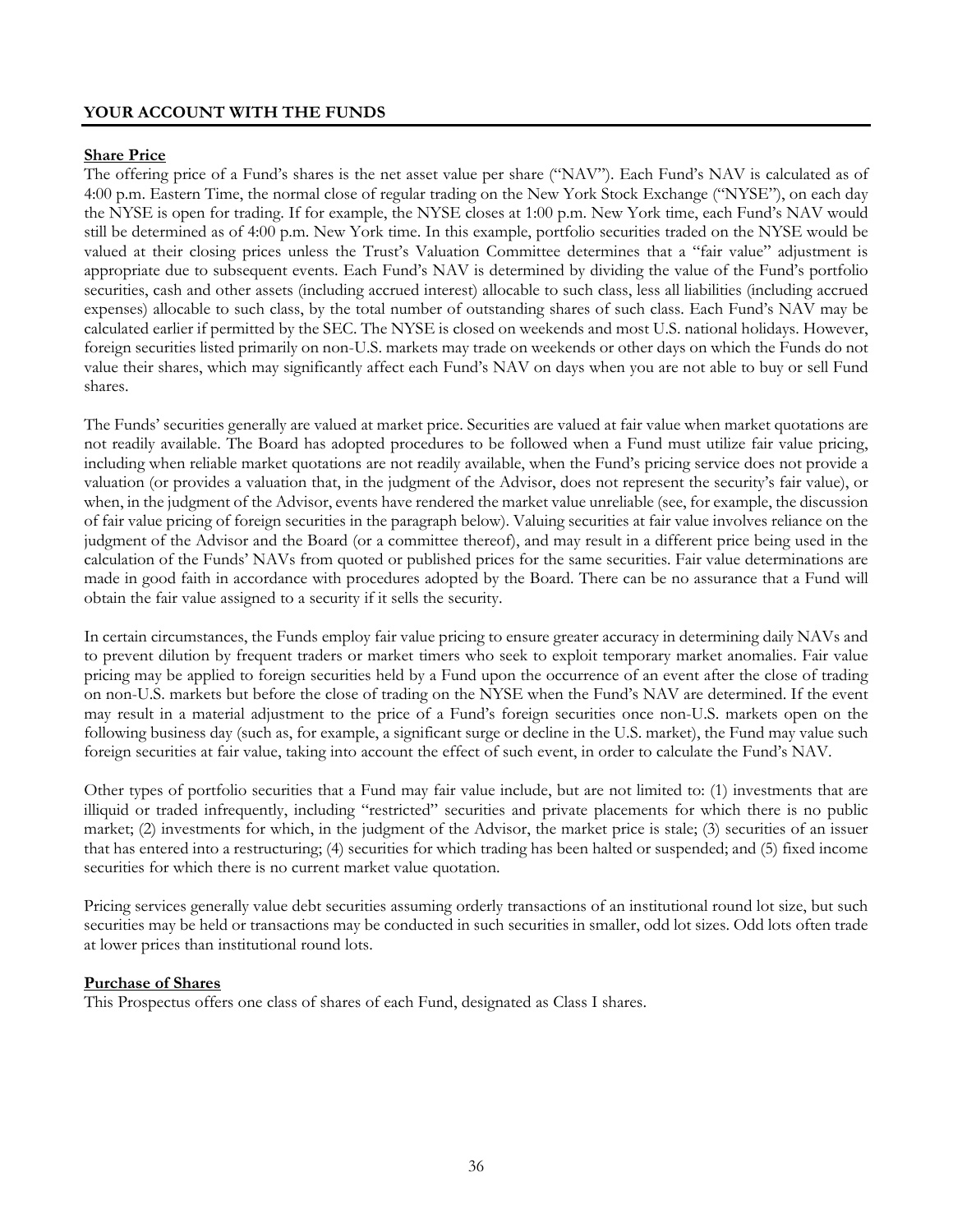To purchase shares of a Fund, you must invest at least the minimum amount indicated in the following table.

| <b>Minimum Investments</b> | To Open<br><b>Your Account</b> | To Add to<br><b>Your Account</b> |
|----------------------------|--------------------------------|----------------------------------|
| Class I                    |                                |                                  |
| Direct Regular Accounts    | \$10,000                       | \$100                            |
| Direct Retirement Accounts | \$10,000                       | \$100                            |
| Automatic Investment Plan  | \$10,000                       | \$100                            |
| Gift Account For Minors    | \$10,000                       | \$100                            |

Shares of a Fund may be purchased by check, by wire transfer of funds via a bank or through an approved financial intermediary (*i.e.,* a supermarket, investment advisor, financial planner or consultant, broker, dealer or other investment professional and their agents) authorized by the Fund to receive purchase orders. The Funds have set a minimum of \$1,500 for initial purchases of shares through certain approved financial intermediaries authorized by the Fund to receive purchase orders. Financial intermediaries may provide varying arrangements for their clients to purchase and redeem shares, which may include different sales charges as described in this Prospectus, additional fees and different investment minimums. In addition, from time to time, a financial intermediary may modify or waive the initial and subsequent investment minimums.

You may make an initial investment in an amount greater than the minimum amounts shown in the preceding table and a Fund may, from time to time, reduce or waive the minimum initial investment amounts. The minimum initial investment amount is automatically waived for Fund shares purchased by Trustees of the Trust and current or retired directors and employees of the Advisor and its affiliates.

To the extent allowed by applicable law, each Fund reserves the right to discontinue offering shares at any time or to cease operating entirely.

# **Class I Shares**

To purchase Class I shares of a Fund, you generally must invest at least \$10,000. Class I shares are not subject to any initial sales charge.

Class I shares are available for purchase by clients of financial intermediaries who charge such clients an ongoing fee for advisory, investment, consulting or similar services. Such clients may include individuals, corporations, endowments and foundations.

#### **In-Kind Purchases and Redemptions**

Each Fund reserves the right to accept payment for shares in the form of securities that are permissible investments for the Fund. Each Fund also reserves the right to pay redemptions by an "in-kind" distribution of portfolio securities (instead of cash) from the Fund. In-kind purchases and redemptions are generally taxable events and may result in the recognition of gain or loss for federal income tax purposes. See the SAI for further information about the terms of these purchases and redemptions.

#### **Additional Investments**

Additional subscriptions in a Fund generally may be made by investing at least the minimum amount shown in the table above. Exceptions may be made at the Fund's discretion. You may purchase additional shares of a Fund by sending a check together with the investment stub from your most recent account statement to the Fund at the applicable address listed in the table below. Please ensure that you include your account number on the check. If you do not have the investment stub from your account statement, list your name, address and account number on a separate sheet of paper and include it with your check. You may also make additional investments in a Fund by wire transfer of funds or through an approved financial intermediary. The minimum additional investment amount is automatically waived for shares purchased by Trustees of the Trust and current or retired directors and employees of the Advisor and its affiliates. Please follow the procedures described in this Prospectus.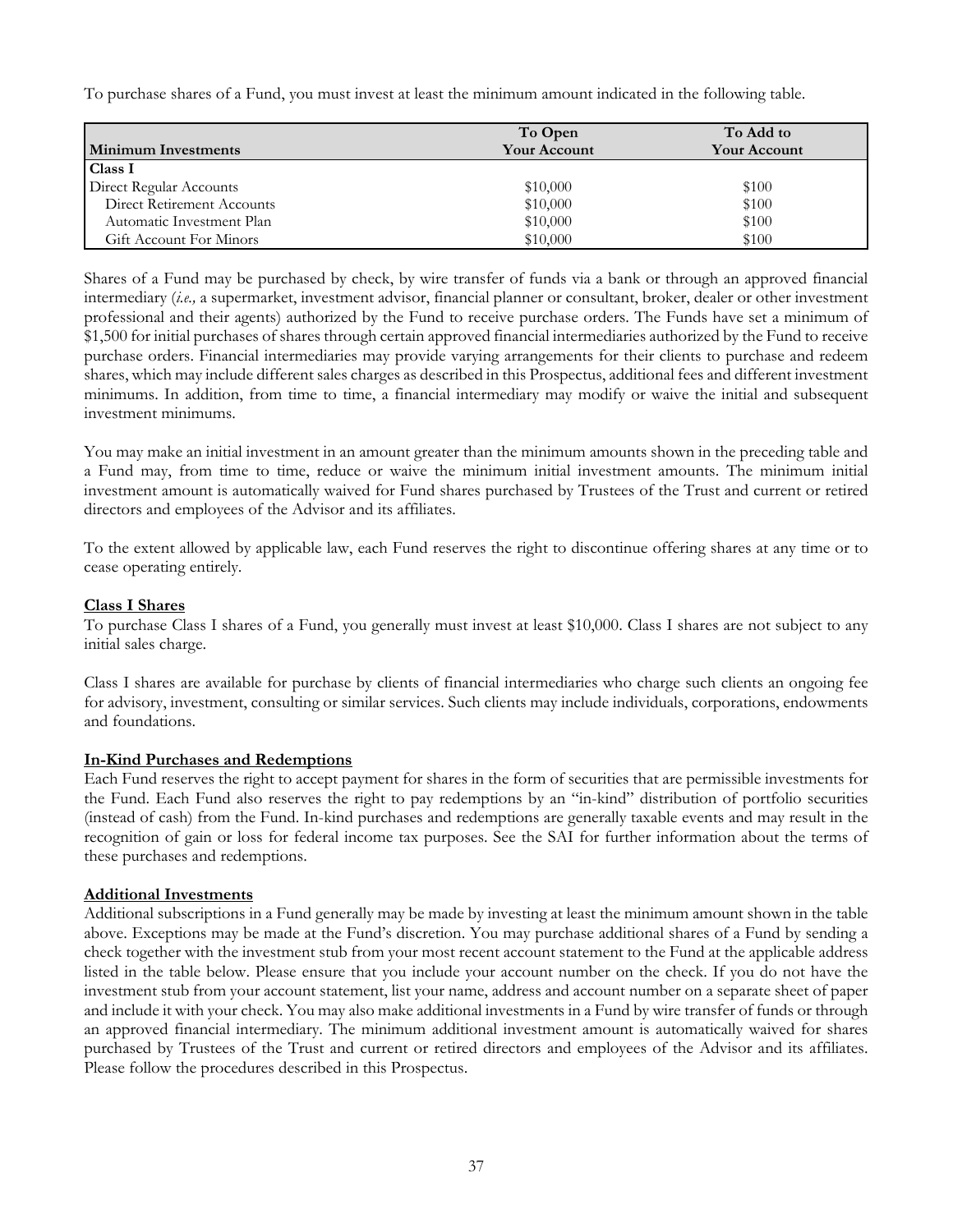# **Dividend Reinvestment**

You may reinvest dividends and capital gains distributions in shares of the Funds. Such shares are acquired at NAV (without a sales charge) on the applicable payable date of the dividend or capital gain distribution. Unless you instruct otherwise, dividends and distributions on Fund shares are automatically reinvested in shares of the same class of the Fund paying the dividend or distribution. This instruction may be made by writing to the Transfer Agent or by telephone by calling 1-855-955-9552. You may, on the account application form or prior to any declaration, instruct that dividends and/or capital gain distributions be paid in cash or be reinvested in the Fund at the next determined NAV. If you elect to receive dividends and/or capital gain distributions in cash and the U.S. Postal Service cannot deliver the check, or if a check remains outstanding for six months or more, the Funds reserve the right to reinvest the distribution check in your account at the relevant Fund's current NAV and to reinvest all subsequent distributions.

#### **Customer Identification Information**

To help the government fight the funding of terrorism and money laundering activities, federal law requires all financial institutions to obtain, verify and record information that identifies each person who opens an account. When you open an account, you will be asked for your name, date of birth (for a natural person), your residential address or principal place of business, and mailing address, if different, as well as your Social Security Number or Taxpayer Identification Number. Additional information is required for corporations, partnerships and other entities, including the name, residential address, date of birth and Social Security Number of the underlying beneficial owners and authorized control persons of entity owners. Applications without such information will not be considered in good order. Each Fund reserves the right to deny any application if the application is not in good order.

This Prospectus should not be considered a solicitation to purchase or as an offer to sell shares of the Funds in any jurisdiction where it would be unlawful to do so under the laws of that jurisdiction. Please note that the value of your account may be transferred to the appropriate state if no activity occurs in the account within the time period specified by state law.

#### **Automatic Investment Plan**

If you intend to use the Automatic Investment Plan ("AIP"), you may open your account with the initial minimum investment amount. Once an account has been opened, you may make additional investments in the Funds at regular intervals through the AIP. If elected on your account application, funds can be automatically transferred from your checking or savings account on the 5th, 10th, 15th, 20th or 25th of each month. In order to participate in the AIP, each additional subscription must be at least \$100, and your financial institution must be a member of the Automated Clearing House ("ACH") network. The first AIP purchase will be made 15 days after the Transfer Agent receives your request in good order. The Transfer Agent will charge a \$25 fee for any ACH payment that is rejected by your bank. Your AIP will be terminated if two successive mailings we send to you are returned by the U.S. Postal Service as undeliverable. You may terminate your participation in the AIP at any time by notifying the Transfer Agent at 1-855-955-9552 at least five days prior to the date of the next AIP transfer. A Fund may modify or terminate the AIP at any time without notice.

#### **Timing and Nature of Requests**

The purchase price you will pay for a Fund's shares will be the next NAV (plus any sales charge, as applicable) calculated after the Transfer Agent or your authorized financial intermediary receives your request in good order. "Good order" means that your purchase request includes: (1) the name of the Fund, (2) the dollar amount of shares to be purchased, (3) your purchase application or investment stub, and (4) a check payable to **ACR Funds**. All requests received in good order before 4:00 p.m. (Eastern Time) on any business day will be processed on that same day. Requests received at or after 4:00 p.m. (Eastern Time) will be transacted at the next business day's NAV. All purchases must be made in U.S. dollars and drawn on U.S. financial institutions.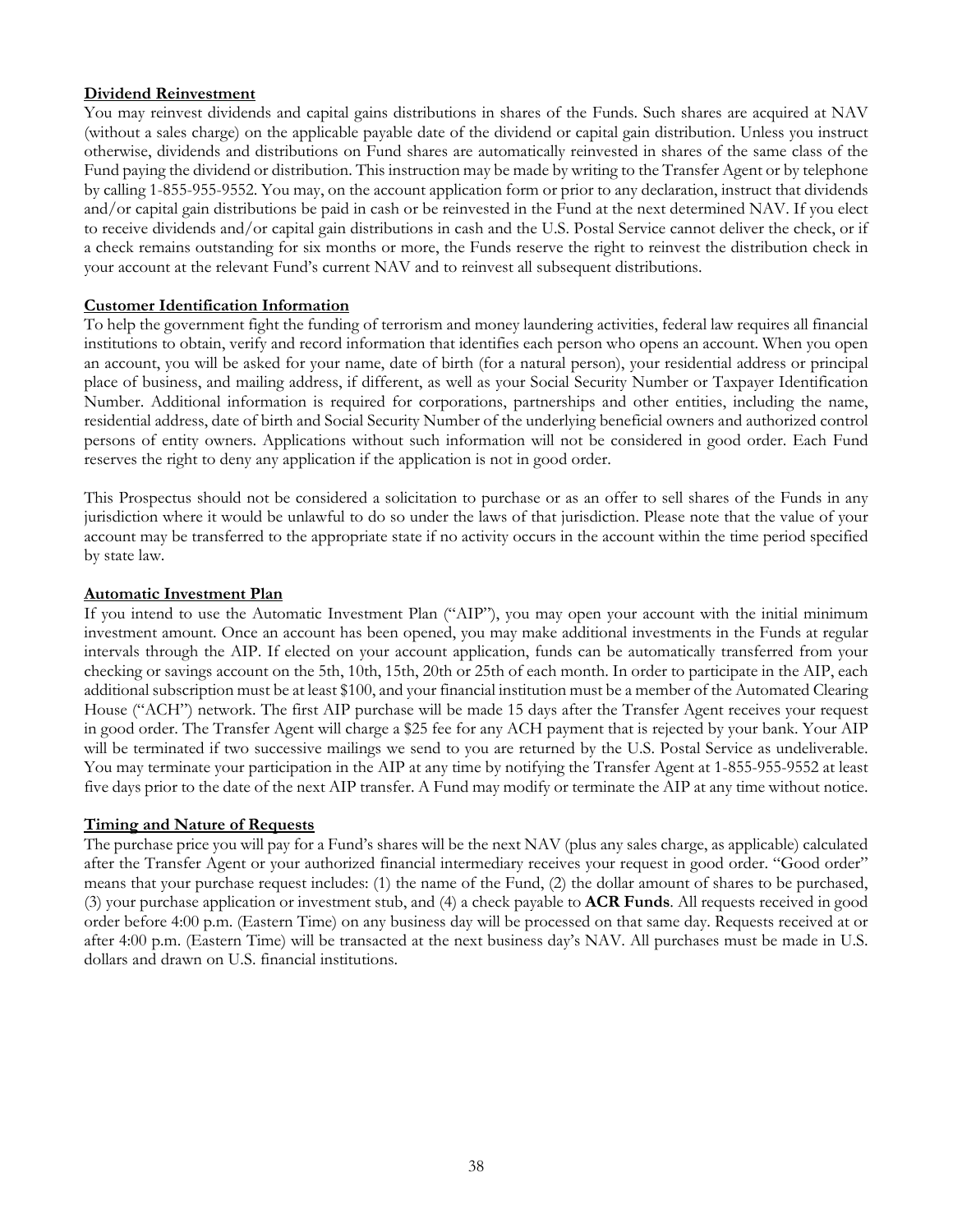# **Methods of Buying**

| Through a broker-<br>dealer or other<br>financial<br>intermediary | The Funds are offered through certain approved financial intermediaries (and their<br>agents). The Funds are also offered directly. A purchase order placed with a financial<br>intermediary or its authorized agent is treated as if such order were placed directly with<br>the Funds, and will be deemed to have been received by the Funds when the financial<br>intermediary or its authorized agent receives the order and executed at the next NAV<br>(plus any sales charge, as applicable) calculated by the Funds. Your financial intermediary<br>will hold your shares in a pooled account in its (or its agent's) name. A Fund may pay<br>your financial intermediary (or its agent) to maintain your individual ownership<br>information, maintain required records, and provide other shareholder services. A<br>financial intermediary which offers shares may charge its individual clients transaction<br>fees which may be in addition to those described in this Prospectus. If you invest through<br>your financial intermediary, its policies and fees may be different than those described in<br>this Prospectus. For example, the financial intermediary may charge transaction fees or<br>set different minimum investments. Your financial intermediary is responsible for<br>processing your order correctly and promptly, keeping you advised of the status of your<br>account, confirming your transactions and ensuring that you receive copies of the Funds'<br>Prospectus. Please contact your financial intermediary to determine whether it is an<br>approved financial intermediary of the Funds or for additional information. |                                                                                                                                                                            |  |  |  |  |  |
|-------------------------------------------------------------------|--------------------------------------------------------------------------------------------------------------------------------------------------------------------------------------------------------------------------------------------------------------------------------------------------------------------------------------------------------------------------------------------------------------------------------------------------------------------------------------------------------------------------------------------------------------------------------------------------------------------------------------------------------------------------------------------------------------------------------------------------------------------------------------------------------------------------------------------------------------------------------------------------------------------------------------------------------------------------------------------------------------------------------------------------------------------------------------------------------------------------------------------------------------------------------------------------------------------------------------------------------------------------------------------------------------------------------------------------------------------------------------------------------------------------------------------------------------------------------------------------------------------------------------------------------------------------------------------------------------------------------------------------------------------|----------------------------------------------------------------------------------------------------------------------------------------------------------------------------|--|--|--|--|--|
| By mail                                                           | A Fund will not accept payment in cash, including cashier's checks. Also, to prevent check<br>fraud, a Fund will not accept third party checks, Treasury checks, credit card checks,<br>traveler's checks, money orders or starter checks for the purchase of shares. All checks<br>must be made in U.S. Dollars and drawn on U.S. financial institutions.<br>To buy shares directly from a Fund by mail, complete an account application and send it<br>together with your check for the amount you wish to invest to the Funds at the address<br>indicated below. To make additional investments once you have opened your account,<br>write your account number on the check and send it to the Funds together with the most                                                                                                                                                                                                                                                                                                                                                                                                                                                                                                                                                                                                                                                                                                                                                                                                                                                                                                                                    |                                                                                                                                                                            |  |  |  |  |  |
|                                                                   | assessed against your account by the Transfer Agent.                                                                                                                                                                                                                                                                                                                                                                                                                                                                                                                                                                                                                                                                                                                                                                                                                                                                                                                                                                                                                                                                                                                                                                                                                                                                                                                                                                                                                                                                                                                                                                                                               | recent confirmation statement received from the Transfer Agent. If your check is<br>returned for insufficient funds, your purchase will be canceled and a \$25 fee will be |  |  |  |  |  |
|                                                                   | Regular Mail<br><b>ACR Funds</b><br>P.O. Box 2175<br>Milwaukee, Wisconsin 53201                                                                                                                                                                                                                                                                                                                                                                                                                                                                                                                                                                                                                                                                                                                                                                                                                                                                                                                                                                                                                                                                                                                                                                                                                                                                                                                                                                                                                                                                                                                                                                                    | <b>Overnight Delivery</b><br><b>ACR Funds</b><br>235 West Galena Street<br>Milwaukee, Wisconsin 53212                                                                      |  |  |  |  |  |
|                                                                   | services to be its agents.                                                                                                                                                                                                                                                                                                                                                                                                                                                                                                                                                                                                                                                                                                                                                                                                                                                                                                                                                                                                                                                                                                                                                                                                                                                                                                                                                                                                                                                                                                                                                                                                                                         | The Funds do not consider the U.S. Postal Service or other independent delivery                                                                                            |  |  |  |  |  |
| By telephone                                                      | To make additional investments by telephone, you must authorize telephone purchases<br>on your account application. If you have given authorization for telephone transactions<br>and your account has been open for at least 15 days, call the Transfer Agent toll-free at<br>1-855-955-9552 and you will be allowed to move money in amounts of at least \$100, but<br>not greater than \$50,000, from your bank account to the Funds' account upon request.<br>Only bank accounts held at U.S. institutions that are ACH members may be used for<br>telephone transactions. If your order is placed before 4:00 p.m. (Eastern Time) on a<br>business day shares will be purchased in your account at the NAV (plus any sales charge,<br>as applicable) calculated on that day. Orders received at or after 4:00 p.m. (Eastern Time)<br>will be transacted at the next business day's NAV. For security reasons, requests by<br>telephone will be recorded.                                                                                                                                                                                                                                                                                                                                                                                                                                                                                                                                                                                                                                                                                                      |                                                                                                                                                                            |  |  |  |  |  |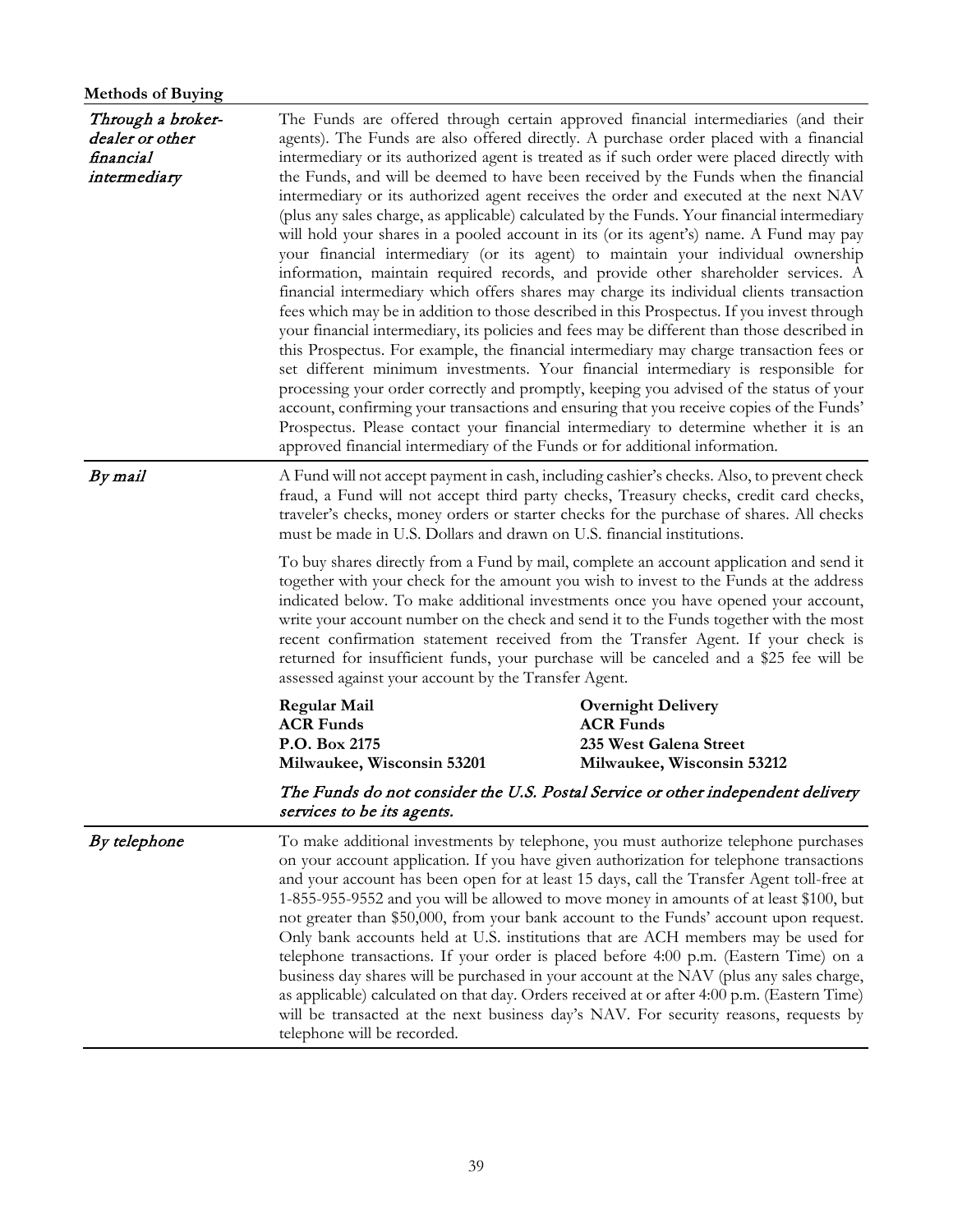| By wire | To open an account by wire, a completed account application form must be received by<br>the Funds before your wire can be accepted. You may mail or send by overnight delivery<br>your account application form to the Transfer Agent. Upon receipt of your completed<br>account application form, an account will be established for you. The account number<br>assigned to you will be required as part of the wiring instruction that should be provided<br>to your bank to send the wire. Your bank must include the name of the relevant Fund,<br>the account number, and your name so that monies can be correctly applied. Your bank<br>should transmit monies by wire to: |
|---------|-----------------------------------------------------------------------------------------------------------------------------------------------------------------------------------------------------------------------------------------------------------------------------------------------------------------------------------------------------------------------------------------------------------------------------------------------------------------------------------------------------------------------------------------------------------------------------------------------------------------------------------------------------------------------------------|
|         | UMB Bank, n.a.<br><b>ABA Number 101000695</b><br>For credit to ACR Funds<br>A/C #9872189426<br>For further credit to:<br>Your account number<br><b>Fund Name</b><br>Name(s) of investor(s)<br>Social Security Number or Taxpayer Identification Number                                                                                                                                                                                                                                                                                                                                                                                                                            |
|         | Before sending your wire, please contact the Transfer Agent at 1-855-955-9552 to notify<br>it of your intention to wire funds. This will ensure prompt and accurate credit upon<br>receipt of your wire. Your bank may charge a fee for its wiring service.                                                                                                                                                                                                                                                                                                                                                                                                                       |
|         | Wired funds must be received prior to 4:00 p.m. (Eastern Time) on a business day to be<br>eligible for same day pricing. The Funds and UMB Bank, n.a. are not responsible for the<br>consequences of delays resulting from the banking or Federal Reserve wire system, or<br>from incomplete wiring instructions.                                                                                                                                                                                                                                                                                                                                                                 |

# **Selling (Redeeming) Fund Shares**

| Through a broker-<br>dealer or other<br>financial<br>intermediary | If you purchased your shares through an approved financial intermediary, your<br>redemption order must be placed through the same financial intermediary. Such financial<br>intermediaries are authorized to designate other financial intermediaries to receive<br>purchase and redemption orders on the Fund's behalf. The Funds will be deemed to<br>have received a redemption order when a financial intermediary (or its authorized agent)<br>receives the order. The financial intermediary must receive your redemption order prior<br>to 4:00 p.m. (Eastern Time) on a business day for the redemption to be processed at the<br>current day's NAV. Orders received at or after 4:00 p.m. (Eastern Time) on a business<br>day or on a day when the Funds do not value its shares will be transacted at the next<br>business day's NAV. Please keep in mind that your financial intermediary may charge<br>additional fees for its services. In the event your approved financial intermediary is no<br>longer available or in operation, you may place your redemption order directly with the<br>Funds as described below. |                                                                                                                                                                                                                                                                                                                                                                                                                                                                                                                                                                                                                                                                                                                                            |  |  |  |  |
|-------------------------------------------------------------------|--------------------------------------------------------------------------------------------------------------------------------------------------------------------------------------------------------------------------------------------------------------------------------------------------------------------------------------------------------------------------------------------------------------------------------------------------------------------------------------------------------------------------------------------------------------------------------------------------------------------------------------------------------------------------------------------------------------------------------------------------------------------------------------------------------------------------------------------------------------------------------------------------------------------------------------------------------------------------------------------------------------------------------------------------------------------------------------------------------------------------------------|--------------------------------------------------------------------------------------------------------------------------------------------------------------------------------------------------------------------------------------------------------------------------------------------------------------------------------------------------------------------------------------------------------------------------------------------------------------------------------------------------------------------------------------------------------------------------------------------------------------------------------------------------------------------------------------------------------------------------------------------|--|--|--|--|
| By mail                                                           | dated within 60 days, or trust documents indicating proper authorization).<br><b>Regular Mail</b><br><b>ACR Funds</b><br>P.O. Box 2175<br>Milwaukee, Wisconsin 53201                                                                                                                                                                                                                                                                                                                                                                                                                                                                                                                                                                                                                                                                                                                                                                                                                                                                                                                                                                 | You may redeem shares purchased directly from a Fund by mail. Send your written<br>redemption request to ACR Funds at the address indicated below. Your request must be<br>in good order and contain the relevant Fund's name, the name(s) on the account, your<br>account number and the dollar amount or the number of shares to be redeemed. The<br>redemption request must be signed by all shareholders listed on the account. Additional<br>documents are required for certain types of shareholders, such as corporations,<br>partnerships, executors, trustees, administrators, or guardians (i.e., corporate resolutions<br><b>Overnight Delivery</b><br><b>ACR Funds</b><br>235 West Galena Street<br>Milwaukee, Wisconsin 53212 |  |  |  |  |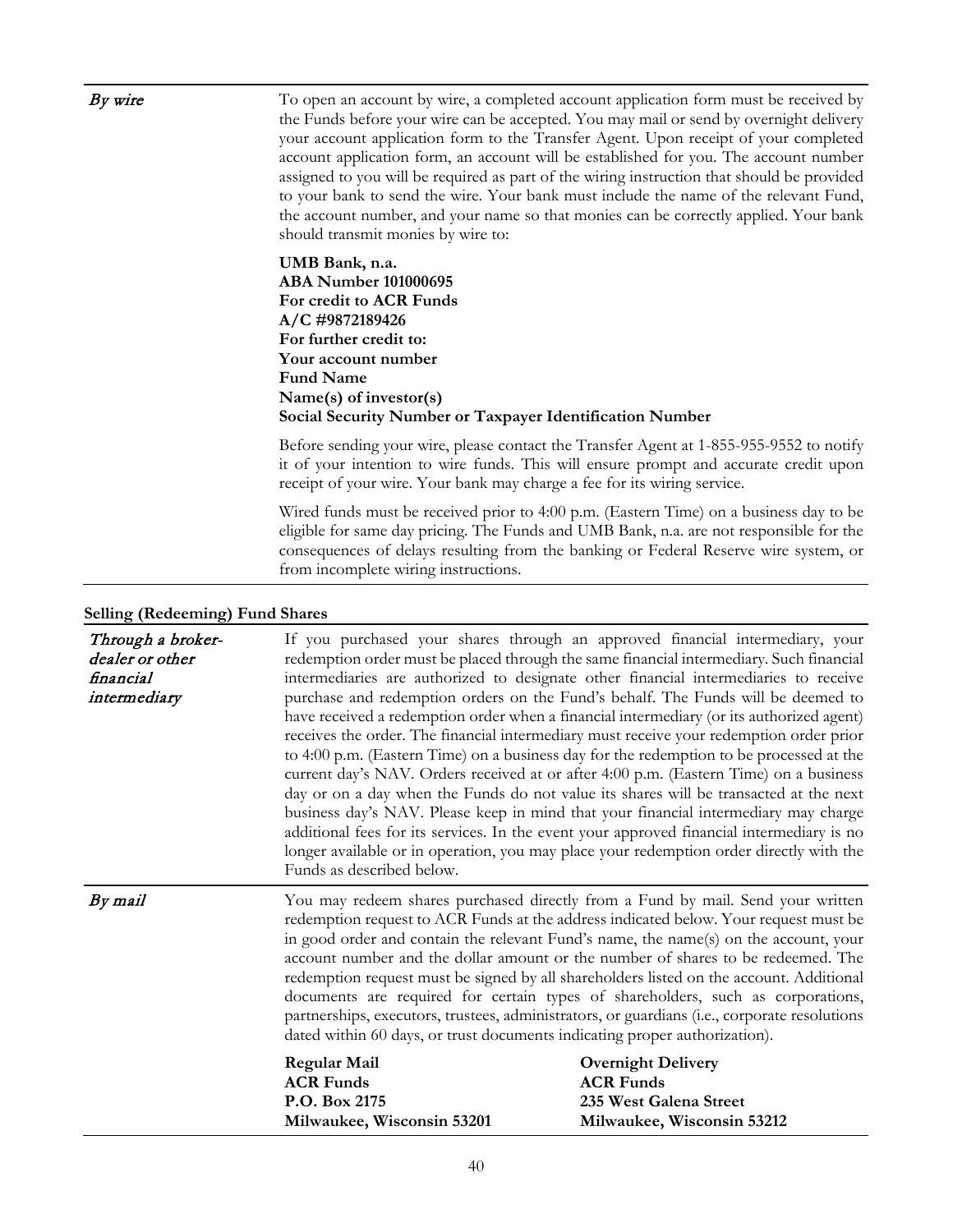|              | A Medallion signature guarantee must be included if any of the following situations<br>apply:                                                                                                                                                                                                                                                                                                                                                                                                                                                                                                                                                                                                            |  |  |  |  |  |  |
|--------------|----------------------------------------------------------------------------------------------------------------------------------------------------------------------------------------------------------------------------------------------------------------------------------------------------------------------------------------------------------------------------------------------------------------------------------------------------------------------------------------------------------------------------------------------------------------------------------------------------------------------------------------------------------------------------------------------------------|--|--|--|--|--|--|
|              | You wish to redeem more than \$50,000 worth of shares;<br>When redemption proceeds are sent to any person, address or bank<br>account not on record;<br>If a change of address was received by the Transfer Agent within the<br>last 15 days;<br>If ownership is changed on your account; or<br>When establishing or modifying certain services on your account.                                                                                                                                                                                                                                                                                                                                         |  |  |  |  |  |  |
| By telephone | To redeem shares by telephone, call the Funds at 1-855-955-9552 and specify the amount<br>of money you wish to redeem. You may have a check sent to the address of record, or,<br>if previously established on your account, you may have proceeds sent by wire or<br>electronic funds transfer through the ACH network directly to your bank account. Wire<br>transfers are subject to a \$20 fee paid by the shareholder and your bank may charge a fee<br>to receive wired funds. Checks sent via overnight delivery are subject to a \$25 charge.<br>You do not incur any charge when proceeds are sent via the ACH network; however,<br>credit may not be available for two to three business days. |  |  |  |  |  |  |
|              | If you are authorized to perform telephone transactions (either through your account<br>application form or by subsequent arrangement in writing with the Funds), you may<br>redeem shares worth up to \$50,000, by instructing the Funds by phone at 1-855-955-<br>9552. Unless noted on the initial account application, a Medallion signature guarantee is<br>required of all shareholders in order to qualify for or to change telephone redemption<br>privileges.                                                                                                                                                                                                                                   |  |  |  |  |  |  |
|              | Note: The Funds and all of its service providers will not be liable for any loss or expense<br>in acting upon instructions that are reasonably believed to be genuine. To confirm that<br>all telephone instructions are genuine, the caller must verify the following:                                                                                                                                                                                                                                                                                                                                                                                                                                  |  |  |  |  |  |  |
|              | The Fund account number;<br>٠<br>The name in which his or her account is registered;<br>٠<br>The Social Security Number or Taxpayer Identification Number under<br>which the account is registered; and<br>The address of the account holder, as stated in the account application<br>form.                                                                                                                                                                                                                                                                                                                                                                                                              |  |  |  |  |  |  |

# **Medallion Signature Guarantee**

In addition to the situations described above, each Fund reserves the right to require a Medallion signature guarantee in other instances based on the circumstances relative to the particular situation.

Shareholders redeeming more than \$50,000 worth of shares by mail should submit written instructions with a Medallion signature guarantee from an eligible institution acceptable to the Transfer Agent, such as a domestic bank or trust company, broker, dealer, clearing agency or savings association, or from any participant in a Medallion program recognized by the Securities Transfer Association. The three currently recognized Medallion programs are Securities Transfer Agents Medallion Program, Stock Exchanges Medallion Program and New York Stock Exchange, Inc. Medallion Signature Program. Signature guarantees that are not part of these programs will not be accepted. Participants in Medallion programs are subject to dollar limitations which must be considered when requesting their guarantee. The Transfer Agent may reject any signature guarantee if it believes the transaction would otherwise be improper. *A notary public cannot provide a signature guarantee.*

# **Systematic Withdrawal Plan**

You may request that a predetermined dollar amount be sent to you on a monthly or quarterly basis. Your account must maintain a value of at least \$1,000 for you to be eligible to participate in the Systematic Withdrawal Plan ("SWP"). The minimum withdrawal amount is \$100. If you elect to receive redemptions through the SWP, the relevant Fund will send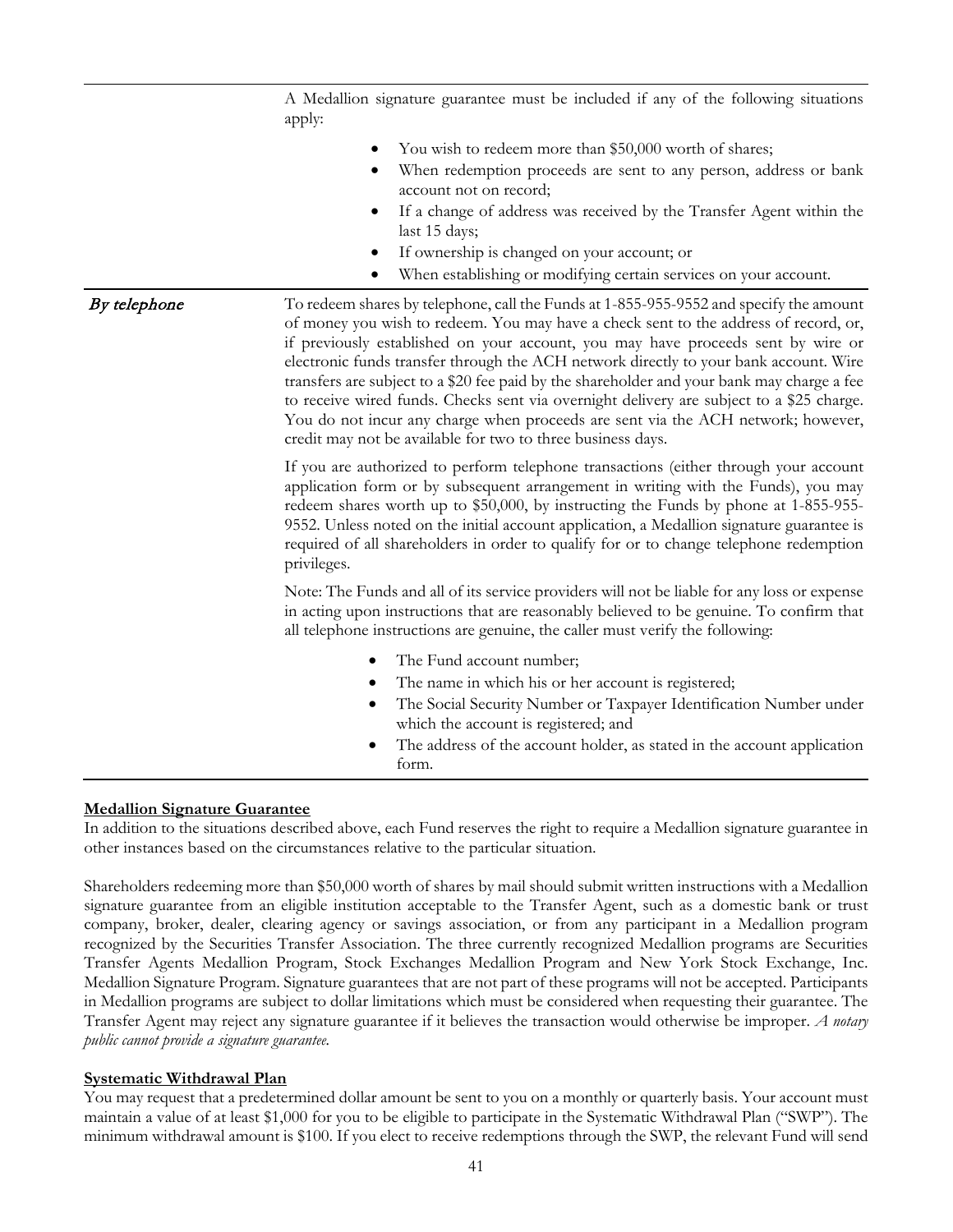a check to your address of record, or will send the payment via electronic funds transfer through the ACH network, directly to your bank account on record. You may request an application for the SWP by calling the Transfer Agent tollfree at 1-855-955-9552. The Fund may modify or terminate the SWP at any time. You may terminate your participation in the SWP by calling the Transfer Agent at least five business days before the next withdrawal.

## **Payment of Redemption Proceeds**

You may redeem shares of a Fund at a price equal to the NAV next determined after the Transfer Agent and/or authorized agent receives your redemption request in good order. Generally your redemption request cannot be processed on days the NYSE is closed. Redemption proceeds for requests received in good order by the Transfer Agent and/or authorized agent before the close of the regular trading session of the NYSE (generally 4:00 p.m. Eastern Time) will usually be sent to the address of record or the bank you indicate, or wired using the wire instructions on record, on the following business day. Payment of redemption proceeds may take longer than typically expected, but will be sent within seven calendar days after the Fund receives your redemption request, except as specified below.

If you purchase shares using a check and request a redemption before the check has cleared, a Fund may postpone payment of your redemption proceeds up to 15 calendar days while the Fund waits for the check to clear. Furthermore, a Fund may suspend the right to redeem shares or postpone the date of payment upon redemption for more than seven calendar days: (1) for any period during which the NYSE is closed (other than customary weekend or holiday closings) or trading on the NYSE is restricted; (2) for any period during which an emergency exists affecting the sale of the Funds' securities or making such sale or the fair determination of the value of the Fund's net assets not reasonably practicable; or (3) for such other periods as the SEC may permit for the protection of the Funds' shareholders.

# **Other Redemption Information**

IRA and retirement plan redemptions from accounts for which UMB Bank, n.a. is the custodian must be completed on an IRA Distribution Form or other acceptable form approved by UMB Bank, n.a. Shareholders who hold shares of a Fund through an IRA or other retirement plan must indicate on their redemption requests whether to withhold federal income tax. Such redemption requests will generally be subject to a 10% federal income tax withholding unless a shareholder elects not to have taxes withheld. An IRA owner with a foreign residential address may not elect to forgo the 10% withholding. In addition, if you are a resident of certain states, state income tax also applies to non-Roth IRA distributions when federal withholding applies. Please consult with your tax professional.

A Fund generally pays sale (redemption) proceeds in cash. A Fund typically expects to satisfy redemption requests by selling portfolio assets or by using holdings of cash or cash equivalents. On a less regular basis, each Fund may utilize a temporary overdraft facility offered through its custodian, UMB Bank, n.a., in order to assist the Fund in meeting redemption requests. A Fund uses these methods during both normal and stressed market conditions. During conditions that make the payment of cash unwise and/or in order to protect the interests of a Fund's remaining shareholders, a Fund may pay all or part of a shareholder's redemption proceeds in portfolio securities with a market value equal to the redemption price (redemption-in-kind) in lieu of cash. A Fund may redeem shares in-kind during both normal and stressed market conditions. Generally, in-kind redemptions will be effected through a pro rata distribution of a Fund's portfolio securities. If a Fund redeems your shares in kind, you will bear any market risks associated with investment in these securities, and you will be responsible for the costs (including brokerage charges) of converting the securities to cash.

A Fund may redeem all of the shares held in your account if your balance falls below the Fund's minimum initial investment amount due to your redemption activity. In these circumstances, the relevant Fund will notify you in writing and request that you increase your balance above the minimum initial investment amount within 60 days of the date of the notice. If, within 60 days of a Fund's written request, you have not increased your account balance, your shares will be automatically redeemed at the current NAV. A Fund will not require that your shares be redeemed if the value of your account drops below the investment minimum due to fluctuations of the Fund's NAV.

#### **Cost Basis Information**

Federal law requires that regulated investment companies, such as the Funds, report their shareholders' cost basis, gain/loss, and holding period to the IRS on the Funds' shareholders' Consolidated Form 1099s when "covered" shares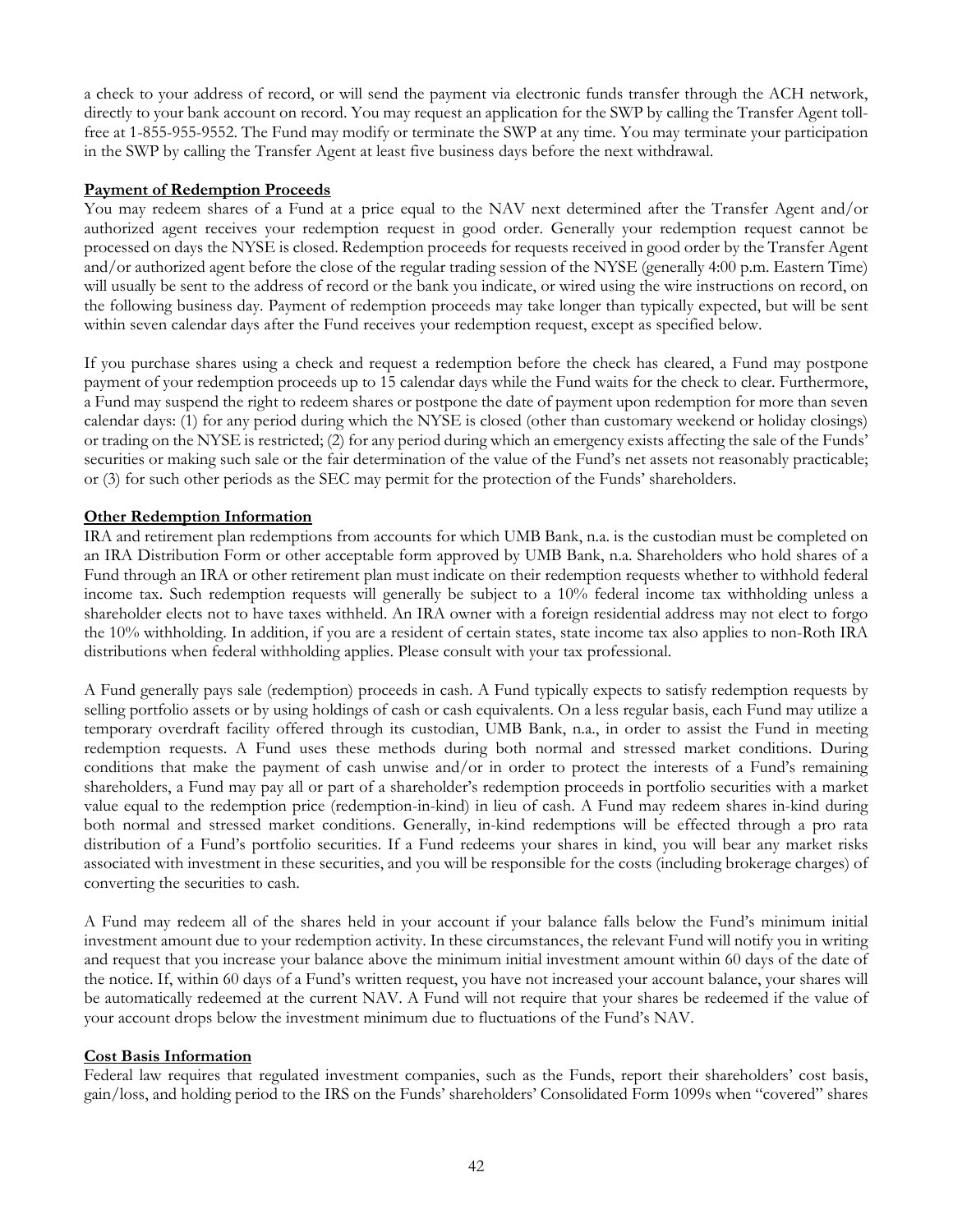of the regulated investment companies are sold. Covered shares are any shares acquired (including pursuant to a dividend reinvestment plan) on or after January 1, 2012.

Each Fund has chosen "first-in, first-out" (FIFO) as its standing (default) tax lot identification method for all shareholders, which means this is the method the Fund will use to determine which specific shares are deemed to be sold when there are multiple purchases on different dates at differing net asset values and the entire position is not sold at one time. The Funds' standing tax lot identification method is the method it will use to report the sale of covered shares on your Consolidated Form 1099 if you do not select a specific tax lot identification method. Redemptions are taxable and you may realize a gain or a loss upon the sale of your shares. Certain shareholders may be subject to backup withholding.

Subject to certain limitations, you may choose a method other than the Funds' standing method at the time of your purchase or upon the sale of covered shares. Please refer to the appropriate Treasury regulations or consult your tax advisor with regard to your personal circumstances.

#### **Tools to Combat Frequent Transactions**

The Trust's Board of Trustees has adopted policies and procedures with respect to frequent purchases and redemptions of Fund shares by Fund shareholders. The Trust discourages excessive, short-term trading and other abusive trading practices that may disrupt portfolio management strategies and harm a Fund's performance. The Trust takes steps to reduce the frequency and effect of these activities on the Funds. These steps may include monitoring trading activity and using fair value pricing. In addition, the Trust may take action, which may include using its best efforts to restrict a shareholder from making additional purchases in a Fund, if that shareholder has engaged in four or more "round trips" in the Fund during a 12-month period. Although these efforts (which are described in more detail below) are designed to discourage abusive trading practices, these tools cannot eliminate the possibility that such activity may occur. Further, while the Trust makes efforts to identify and restrict frequent trading, the Trust\_receives purchase and sale orders through financial intermediaries and cannot always know or detect frequent trading that may be facilitated by the use of intermediaries or the use of group or omnibus accounts by those intermediaries. The Trust seeks to exercise its judgment in implementing these tools to the best of its ability in a manner that the Trust believes is consistent with the interests of Fund shareholders.

**Redemption Fee** You will be charged a redemption fee of 2.00% of the value of the Fund shares being redeemed if you redeem your shares of a Fund within 90 days of purchase. The FIFO method is used to determine the holding period; this means that if you bought shares on different days, the shares purchased first will be redeemed first for the purpose of determining whether the redemption fee applies. The redemption fee is deducted from the sale proceeds and is retained by a Fund for the benefit of its remaining shareholders. The fee will not apply to redemptions (i) due to a shareholder's death or disability, (ii) from certain omnibus accounts with systematic or contractual limitations, (iii) of shares acquired through reinvestments of dividends or capital gains distributions, (iv) through certain employer-sponsored retirement plans or employee benefit plans or, with respect to any such plan, to comply with minimum distribution requirements, (v) effected pursuant to asset allocation programs, wrap fee programs, and other investment programs offered by financial institutions where investment decisions are made on a discretionary basis by investment professionals, (vi) effected pursuant to an automatic nondiscretionary rebalancing program, (vii) effected pursuant to the SWP, or (viii) by the Fund with respect to accounts falling below the minimum initial investment amount. The Trust reserves the right to waive this fee in other circumstances if the Advisor determines that doing so is in the best interests of a Fund.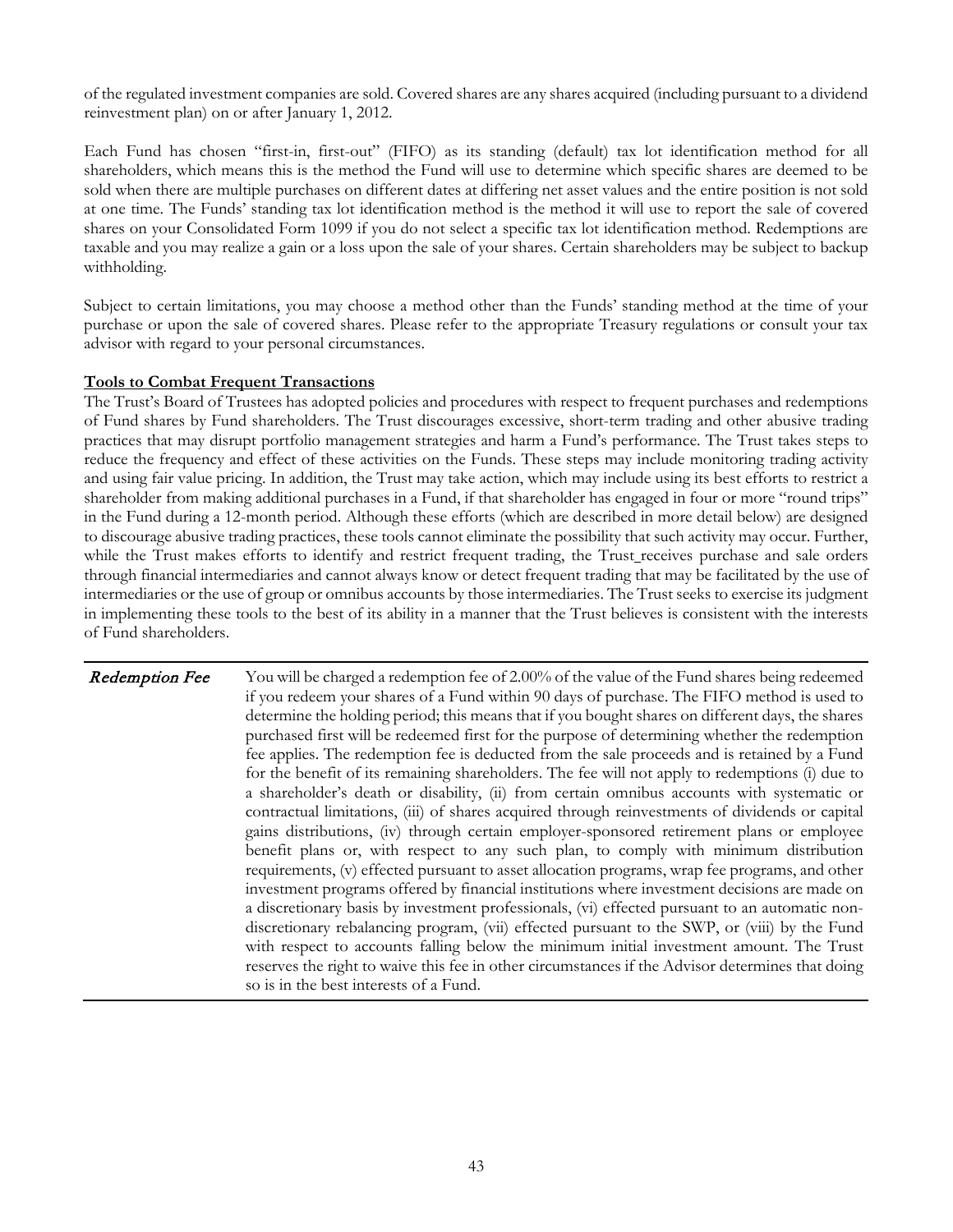|           | <b>Monitoring Trading</b> The Trust may monitor trades in Fund shares in an effort to detect short-term trading |
|-----------|-----------------------------------------------------------------------------------------------------------------|
| Practices | activities. If, as a result of this monitoring, the Trust believes that a shareholder of a Fund has             |
|           | engaged in excessive short-term trading, it may, in its discretion, ask the shareholder to stop                 |
|           | such activities or refuse to process purchases in the shareholder's accounts. In making such                    |
|           | judgments, the Trust seeks to act in a manner that it believes is consistent with the best interest             |
|           | of Fund shareholders. Due to the complexity and subjectivity involved in identifying abusive                    |
|           | trading activity, there can be no assurance that the Trust's efforts will identify all trades or                |
|           | trading practices that may be considered abusive.                                                               |

#### **General Transaction Policies**

Some of the following policies are mentioned above. In general, each Fund reserves the right to:

- vary or waive any minimum investment requirement;
- refuse, change, discontinue, or temporarily suspend account services, including purchase or telephone redemption privileges (if redemption by telephone is not available, you may send your redemption order to the Funds via regular or overnight delivery), for any reason;
- reject any purchase request for any reason (generally the Fund does this if the purchase is disruptive to the efficient management of the Fund due to the timing of the investment or an investor's history of excessive trading);
- delay paying redemption proceeds for up to seven calendar days after receiving a request, if an earlier payment could adversely affect the Fund;
- reject any purchase or redemption request that does not contain all required documentation; and
- subject to applicable law and with prior notice, adopt other policies from time to time requiring mandatory redemption of shares in certain circumstances.

If you elect telephone privileges on the account application or in a letter to a Fund, you may be responsible for any fraudulent telephone orders as long as the Fund and/or its service providers have taken reasonable precautions to verify your identity. In addition, once you place a telephone transaction request, it cannot be canceled or modified.

During periods of significant economic or market change, telephone transactions may be difficult to complete. If you are unable to contact a Fund by telephone, you may also mail your request to the Fund at the address listed under "Methods of Buying."

Your broker or other financial intermediary may establish policies that differ from those of the Funds. For example, the organization may charge transaction fees, set higher minimum investments, or impose certain limitations on buying or selling shares in addition to those identified in this Prospectus. Contact your broker or other financial intermediary for details.

Please note that the value of your account may be transferred to the appropriate state if no activity occurs in the account within the time period specified by state law.

#### **Exchange Privilege**

You may exchange Class I shares of a Fund into shares of another Fund. The amount of the exchange must be equal to or greater than the required minimum initial investment of the other Fund (see "Minimum Investment" table). You may realize either a gain or loss on those shares and will be responsible for paying any applicable taxes. If you exchange shares through a broker, the broker may charge you a transaction fee. You may exchange shares by sending a written request to the Funds or by telephone. Be sure that your written request includes the dollar amount or number of shares to be exchanged, the name(s) on the account and the account number(s), and is signed by all shareholders on the account. In order to limit expenses, each Fund reserves the right to limit the total number of exchanges you can make in any year.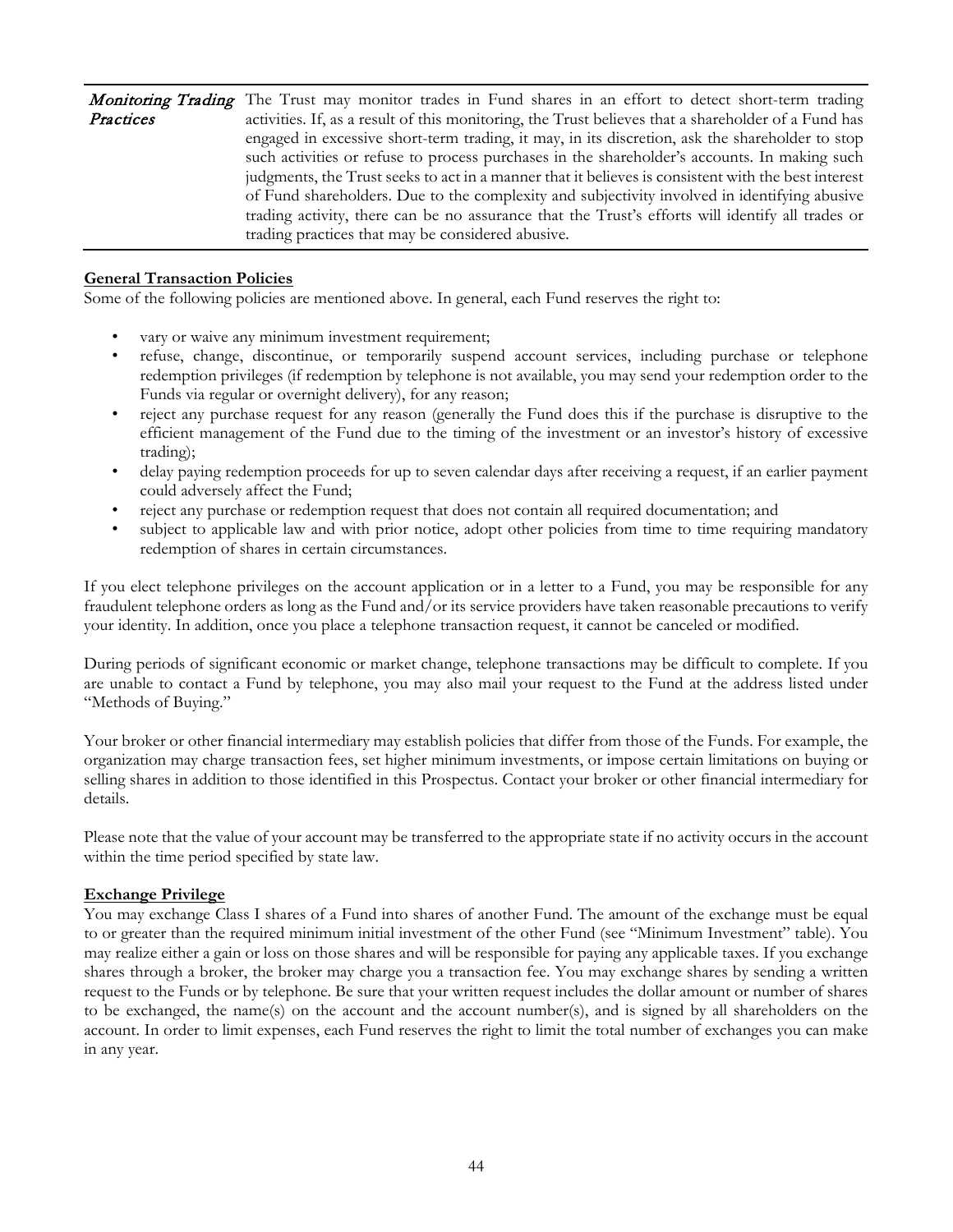# **Prospectus and Shareholder Report Mailings**

In order to reduce the amount of mail you receive and to help reduce expenses, we generally send a single copy of any shareholder report and Prospectus to each household. If you do not want the mailing of these documents to be combined with those of other members of your household, please contact your authorized dealer or the Transfer Agent.

# **Additional Information**

The Funds enter into contractual arrangements with various parties, including among others the Advisor, who provide services to the Funds. Shareholders are not parties to, or intended (or "third party") beneficiaries of, those contractual arrangements.

The Prospectus and the SAI provide information concerning the Funds that you should consider in determining whether to purchase shares of the Funds. The Funds may make changes to this information from time to time. Neither this prospectus nor the SAI is intended to give rise to any contract rights or other rights in any shareholder, other than any rights conferred by federal or state securities laws that may not be waived.

# **DIVIDENDS AND DISTRIBUTIONS**

The Funds will make distributions of net investment income and net capital gains, if any, at least annually, typically in December. A Fund may make additional payments of dividends or distributions if it deems it desirable at any other time during the year.

All dividends and distributions will be reinvested in Fund shares unless you choose one of the following options: (1) to receive net investment income dividends in cash, while reinvesting capital gain distributions in additional Fund shares; or (2) to receive all dividends and distributions in cash. If you wish to change your distribution option, please write to the Transfer Agent before the payment date of the distribution.

If you elect to receive distributions in cash and the U.S. Postal Service cannot deliver your check, or if your distribution check has not been cashed for six months, each Fund reserves the right to reinvest the distribution check in your account at the Fund's then current NAV and to reinvest all subsequent distributions.

# **FEDERAL INCOME TAX CONSEQUENCES**

The following discussion is very general and does not address investors subject to special rules, such as investors who hold Fund shares through an IRA, 401(k) plan or other tax-advantaged account. The SAI contains further information about taxes. Because each shareholder's circumstances are different and special tax rules may apply, you should consult your tax advisor about your investment in a Fund.

You will generally have to pay federal income taxes, as well as any state or local taxes, on distributions received from a Fund, whether paid in cash or reinvested in additional shares. If you sell Fund shares, it is generally considered a taxable event. If you exchange shares of a Fund for shares of another fund, the exchange will be treated as a sale of the Fund's shares and any gain on the transaction may be subject to federal income tax.

Distributions of net investment income, other than "qualified dividend income," are taxable for federal income tax purposes at ordinary income tax rates. Distributions of net short-term capital gains are also generally taxable at ordinary income tax rates. Distributions from a Fund's net capital gain (i.e., the excess of net long-term capital gain over its net short-term capital loss) are taxable for federal income tax purposes as long-term capital gain, regardless of how long the shareholder has held Fund shares.

Dividends paid by a Fund (but none of the Fund's capital gain distributions) may qualify in part for the dividendsreceived deduction available to corporate shareholders, provided certain holding period and other requirements are satisfied. Dividends received by a Fund from REITs generally are not expected to qualify for treatment as qualified dividend income or for the dividends-received deduction. Distributions that a Fund reports as "qualified dividend income" may be eligible to be taxed to non-corporate shareholders at the reduced rates applicable to long-term capital gain if derived from the Fund's qualified dividend income and/or if certain other requirements are satisfied. "Qualified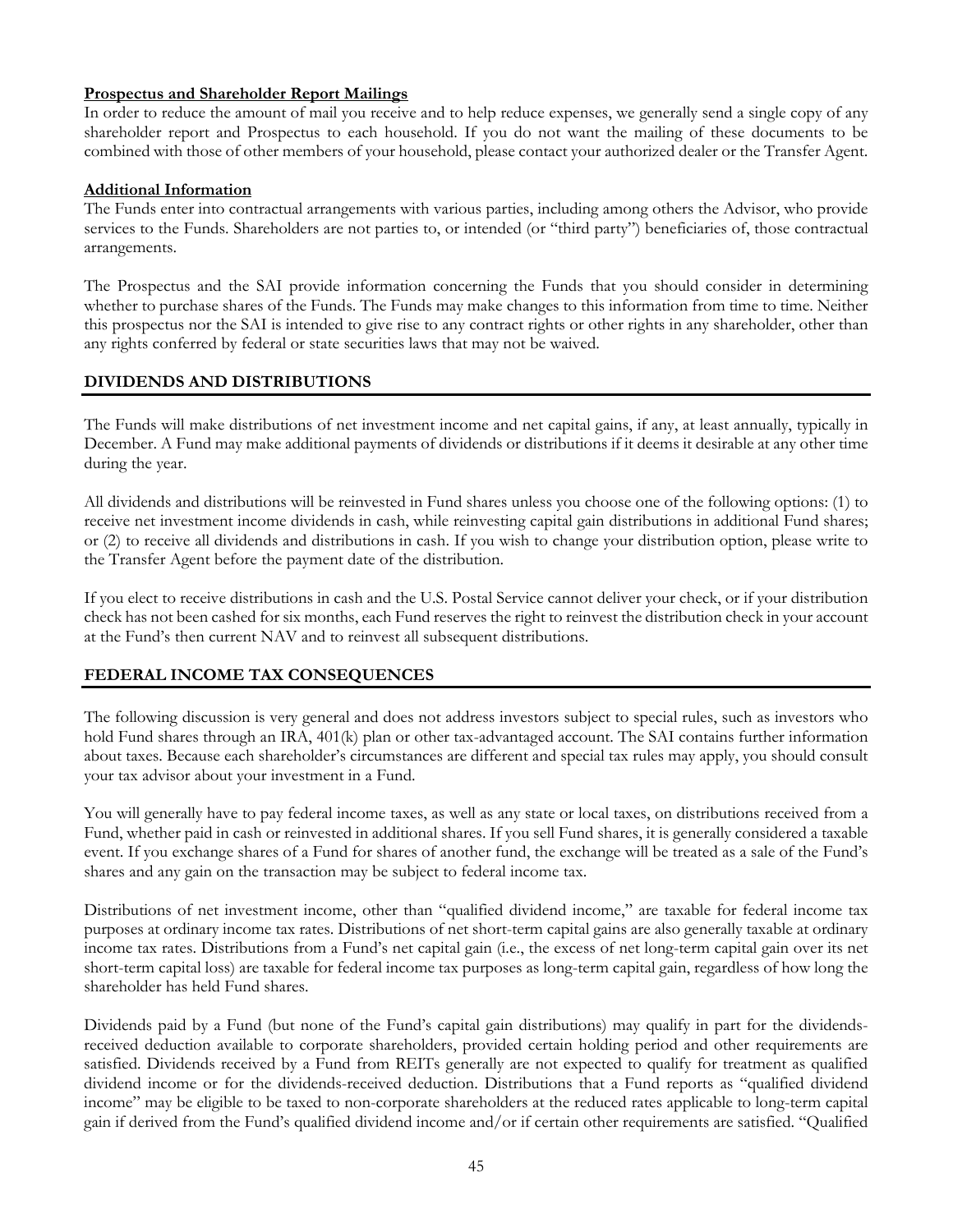dividend income" generally is income derived from dividends paid by U.S. corporations or certain foreign corporations that are either incorporated in a U.S. possession or eligible for tax benefits under certain U.S. income tax treaties. In addition, dividends that a Fund receives in respect of stock of certain foreign corporations may be qualified dividend income if that stock is readily tradable on an established U.S. securities market.

You may want to avoid buying shares of a Fund just before it declares a distribution (on or before the record date), because such a distribution will be taxable to you even though it may effectively be a return of a portion of your investment.

Although distributions are generally taxable when received, dividends declared in October, November or December to shareholders of record as of a date in such month and paid during the following January are treated as if received on December 31 of the calendar year when the dividends were declared.

Information on the federal income tax status of dividends and distributions is provided annually.

Dividends and distributions from a Fund and net gain from redemptions of Fund shares will generally be taken into account in determining a shareholder's "net investment income" for purposes of the Medicare contribution tax applicable to certain individuals, estates and trusts.

If you do not provide the Fund with your correct taxpayer identification number and any required certifications, you will be subject to backup withholding on your redemption proceeds, dividends and other distributions. The backup withholding rate is currently 24%.

Dividends and certain other payments made by a Fund to a non-U.S. shareholder are subject to withholding of federal income tax at the rate of 30% (or such lower rate as may be determined in accordance with any applicable treaty). Dividends that are reported by a Fund as "interest-related dividends" or "short-term capital gain dividends" are generally exempt from such withholding. In general, a Fund may report interest-related dividends to the extent of its net income derived from U.S.-source interest and a Fund may report short-term capital gain dividends to the extent its net shortterm capital gain for the taxable year exceeds its net long-term capital loss. Backup withholding will not be applied to payments that have been subject to the 30% withholding tax described in this paragraph.

Under legislation commonly referred to as "FATCA," unless certain non-U.S. entities that hold shares comply with IRS requirements that will generally require them to report information regarding U.S. persons investing in, or holding accounts with, such entities, a 30% withholding tax may apply to dividends payable to such entities. A non-U.S. shareholder may be exempt from the withholding described in this paragraph under an applicable intergovernmental agreement between the United States and a foreign government, provided that the shareholder and the applicable foreign government comply with the terms of the agreement.

Some of the Funds' investment income may be subject to foreign income taxes that are withheld at the country of origin. Tax treaties between certain countries and the United States may reduce or eliminate such taxes, but there can be no assurance that a Fund will qualify for treaty benefits.

# **FINANCIAL HIGHLIGHTS**

The following tables are intended to help you understand each Fund's financial performance. Certain information reflects financial results for a single Fund share. The total return figures represent the percentage that an investor in a Fund would have earned (or lost) on an investment in the Fund (assuming reinvestment of all dividends and distributions). The financial information for the periods shown has been audited by Tait, Weller & Baker LLP, an independent registered public accounting firm, whose report, along with each Fund's financial statements, is included in the Fund's annual report, which is available upon request.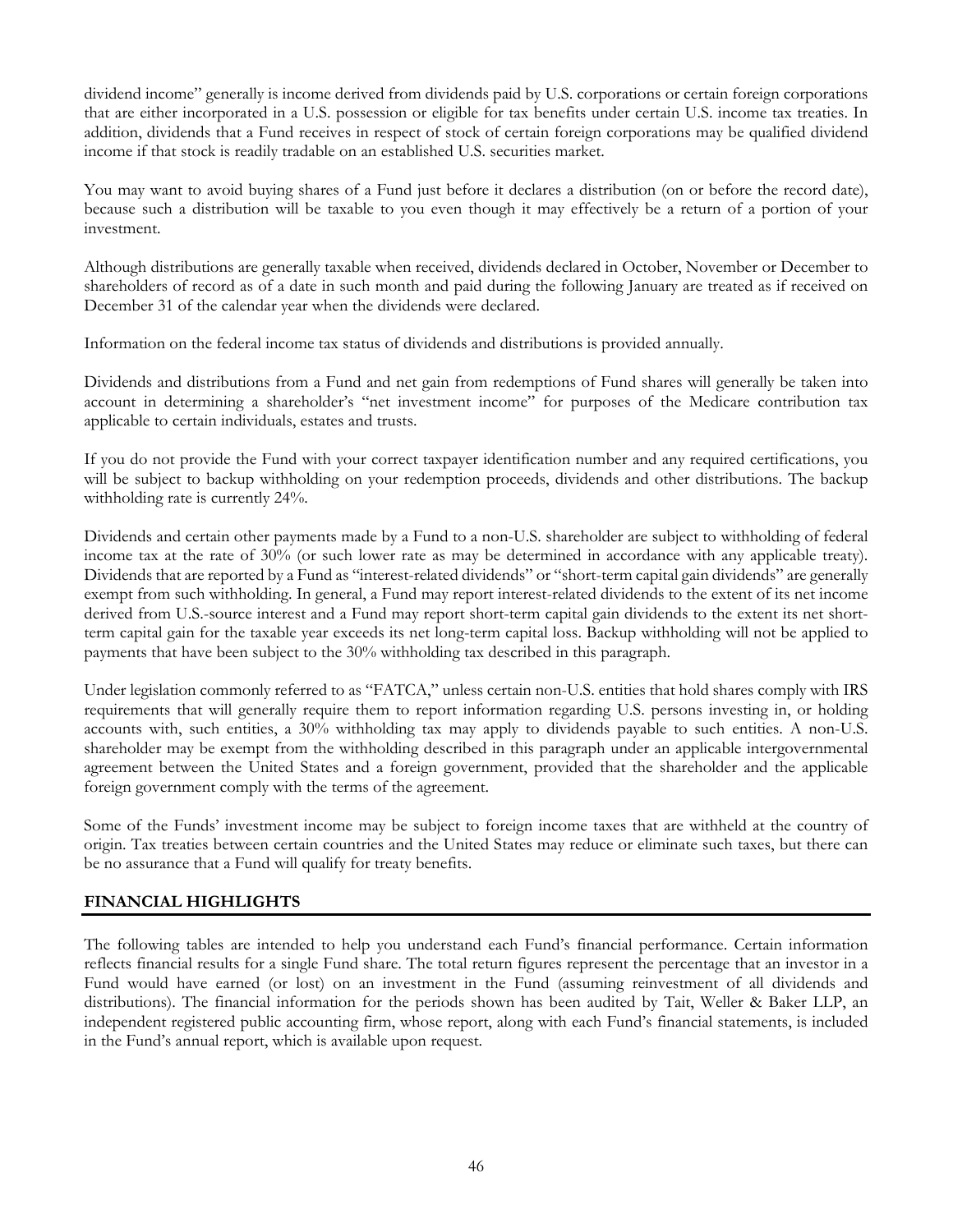# **ACR Multi-Strategy Quality Return (MQR) Fund Class I**

# *Per share operating performance.*

*For a capital share outstanding throughout each period.*

|                                                                                                                                                                       | For the Year Ended November 30, |                       |    |                       |    |                       |    |                       |    |            |
|-----------------------------------------------------------------------------------------------------------------------------------------------------------------------|---------------------------------|-----------------------|----|-----------------------|----|-----------------------|----|-----------------------|----|------------|
|                                                                                                                                                                       |                                 | 2021                  |    | 2020                  |    | 2019                  |    | 2018                  |    | 2017       |
| Net asset value, beginning of period                                                                                                                                  |                                 | 11.38                 | \$ | 10.27                 | S  | 11.12                 | \$ | 11.32                 | \$ | 10.33      |
| Income from Investment Operations:                                                                                                                                    |                                 |                       |    |                       |    |                       |    |                       |    |            |
| Net investment income <sup>1</sup>                                                                                                                                    |                                 | 0.15                  |    | 0.04                  |    | 0.20                  |    | 0.22                  |    | 0.01       |
| Net realized and unrealized gain (loss)                                                                                                                               |                                 | 3.09                  |    | 1.36                  |    | (0.40)                |    | (0.27)                |    | 1.14       |
| Net increase from reimbursement by affiliates                                                                                                                         |                                 |                       |    |                       |    |                       |    | $-2,3$                |    |            |
| Total from investment operations                                                                                                                                      |                                 | 3.24                  |    | 1.40                  |    | (0.20)                |    | (0.05)                |    | 1.15       |
| <b>Less Distributions:</b>                                                                                                                                            |                                 |                       |    |                       |    |                       |    |                       |    |            |
| From net investment income                                                                                                                                            |                                 | (0.08)                |    | (0.22)                |    | (0.26)                |    | (0.01)                |    |            |
| From net realized gain                                                                                                                                                |                                 |                       |    | (0.07)                |    | (0.39)                |    | (0.14)                |    | (0.16)     |
| Total distributions                                                                                                                                                   |                                 | (0.08)                |    | (0.29)                |    | (0.65)                |    | (0.15)                |    | (0.16)     |
| Redemption fee proceeds <sup>1</sup>                                                                                                                                  |                                 | $\mathbf{-2}$         |    | $-2$                  |    | $\mathbf{-2}$         |    | $-2$                  |    | $-2$       |
| Net asset value, end of period                                                                                                                                        |                                 | 14.54                 | S  | 11.38                 |    | 10.27                 | \$ | 11.12                 |    | 11.32      |
| Total return <sup>4</sup>                                                                                                                                             |                                 | 28.65%                |    | 13.91%                |    | $(1.44)\%$            |    | $(0.50)\%$            |    | 11.27%     |
| Ratios and Supplemental Data:                                                                                                                                         |                                 |                       |    |                       |    |                       |    |                       |    |            |
| Net assets, end of period (in thousands)                                                                                                                              | \$                              | 49,165                | \$ | 28,715                | \$ | 58,326                | \$ | 106,789               | \$ | 90,046     |
| Ratios of expenses to average net assets (including<br>dividends on securities sold short and interest<br>expense):<br>Before fees waived, expenses absorbed and fees |                                 |                       |    |                       |    |                       |    |                       |    |            |
| paid indirectly                                                                                                                                                       |                                 | $1.65\%$              |    | $2.03\%$ <sup>5</sup> |    | $1.69\%$ <sup>5</sup> |    | $1.67\%$ <sup>5</sup> |    | $1.86\%$   |
| After fees waived, expenses absorbed and fees                                                                                                                         |                                 |                       |    |                       |    |                       |    |                       |    |            |
| paid indirectly                                                                                                                                                       |                                 | $1.24\%$ <sup>5</sup> |    | $1.31\%$ <sup>5</sup> |    | $1.30\%$ <sup>5</sup> |    | $1.40\%$ <sup>5</sup> |    | $1.45\%$   |
| Ratio of net investment income (loss) to average<br>net assets (including dividends on securities                                                                     |                                 |                       |    |                       |    |                       |    |                       |    |            |
| sold short and interest expense):                                                                                                                                     |                                 |                       |    |                       |    |                       |    |                       |    |            |
| Before fees waived, expenses absorbed and fees                                                                                                                        |                                 |                       |    |                       |    |                       |    |                       |    |            |
| paid indirectly                                                                                                                                                       |                                 | 0.61%                 |    | $(0.26)\%$            |    | 1.58%                 |    | 1.65%                 |    | $(0.28)\%$ |
| After fees waived, expenses absorbed and fees                                                                                                                         |                                 |                       |    |                       |    |                       |    |                       |    |            |
| paid indirectly                                                                                                                                                       |                                 | 1.02%                 |    | 0.46%                 |    | 1.97%                 |    | 1.92%                 |    | 0.13%      |
| Portfolio turnover rate                                                                                                                                               |                                 | 17%                   |    | 33%                   |    | 18%                   |    | 48%                   |    | 33%        |

1 Based on average daily shares outstanding for the period.

2 Amount represents less than \$0.01 per share.

3 During the year ended November 30, 2018, the Advisor reimbursed the Fund \$3,826 for errors during processing. The reimbursement had no impact to the Fund's performance.

4 Total returns would have been lower had expenses not been waived or absorbed by the Advisor. Returns shown do not reflect the deduction of taxes that a shareholder would pay on Fund distributions or the redemption of Fund shares.

5 If interest expense and dividends on securities sold short had been excluded, the expense ratios would have been lowered by 0.03% for the year ended November 30, 2021. For the years ended November 30, 2020, 2019, 2018, and 2017, the ratios would have been lowered by 0.14%, 0.13%, 0.24%, and 0.29%, respectively.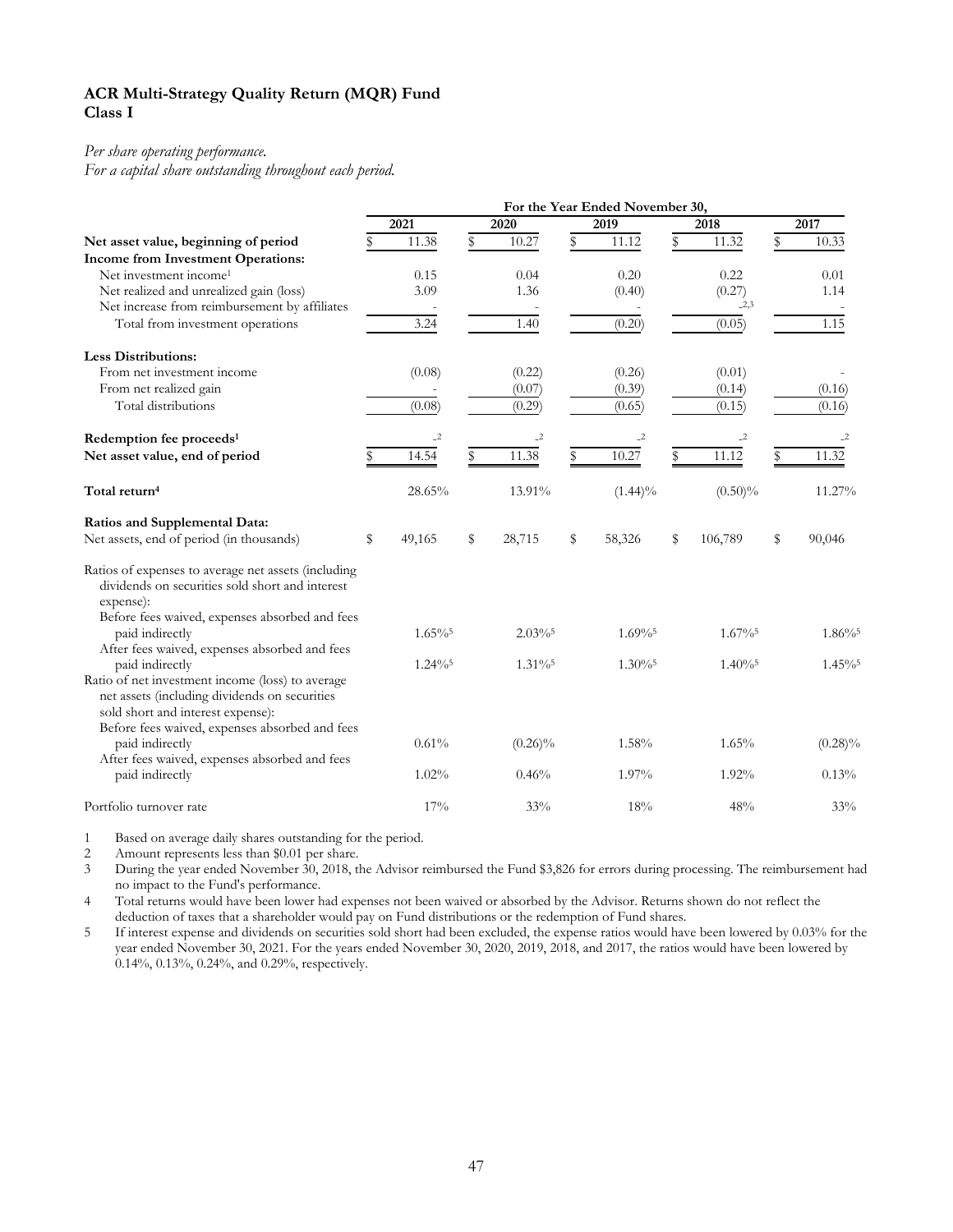# **ACR International Quality Return (IQR) Fund Class I**

#### *Per share operating performance.*

*For a capital share outstanding throughout each period.*

|                                                                          |   |               |                                                 |               |    |            |               | For the Period<br>December 30,<br>2016*<br>through |
|--------------------------------------------------------------------------|---|---------------|-------------------------------------------------|---------------|----|------------|---------------|----------------------------------------------------|
|                                                                          |   | 2021          | For the Year Ended November 30,<br>2020<br>2019 |               |    |            | 2018          | November 30,<br>2017                               |
| Net asset value, beginning of period                                     |   | 12.14         | S                                               | 10.19         | \$ | 9.86       | \$<br>10.84   | \$<br>10.00                                        |
| Income from Investment Operations:                                       |   |               |                                                 |               |    |            |               |                                                    |
| Net investment income (loss) <sup>1</sup>                                |   | 0.11          |                                                 | (0.02)        |    | 0.10       | 0.08          | 0.02                                               |
| Net realized and unrealized gain (loss)                                  |   | 1.61          |                                                 | 2.07          |    | 0.40       | (0.96)        | 0.82                                               |
| Net increase from reimbursement by affiliates                            |   |               |                                                 |               |    |            |               |                                                    |
| (Note 3)                                                                 |   |               |                                                 | $-2,3$        |    | $-2,4$     | $-2,5$        |                                                    |
| Total from investment operations                                         |   | 1.72          |                                                 | 2.05          |    | 0.50       | (0.88)        | 0.84                                               |
| <b>Less Distributions:</b>                                               |   |               |                                                 |               |    |            |               |                                                    |
| From net investment income                                               |   |               |                                                 | (0.10)        |    | (0.07)     | (0.03)        |                                                    |
| From net realized gain                                                   |   | (0.05)        |                                                 |               |    | (0.10)     | (0.07)        |                                                    |
| Total distributions                                                      |   | (0.05)        |                                                 | (0.10)        |    | (0.17)     | (0.10)        |                                                    |
| Redemption fee proceeds <sup>1</sup>                                     |   | $\mathbf{-2}$ |                                                 | $\mathbf{-2}$ |    | $-2$       | $\mathbf{-2}$ |                                                    |
| Net asset value, end of period                                           |   | 13.81         |                                                 | 12.14         | \$ | 10.19      | 9.86          | 10.84                                              |
| Total return <sup>6</sup>                                                |   | 14.24%        |                                                 | 20.23%        |    | 5.18%      | $(8.20)\%$    | $8.40\%$                                           |
| Ratios and Supplemental Data:                                            |   |               |                                                 |               |    |            |               |                                                    |
| Net assets, end of period (in thousands)                                 | S | 70,573        | S                                               | 30,329        | \$ | 21,882     | \$<br>18,575  | \$<br>14,316                                       |
| Ratio of expenses to average net assets (including<br>interest expense): |   |               |                                                 |               |    |            |               |                                                    |
| Before fees waived, expenses absorbed and fees                           |   |               |                                                 |               |    |            |               |                                                    |
| paid indirectly                                                          |   | 1.54%         |                                                 | 2.20%         |    | 2.24%      | 2.59%         | $4.06\%$                                           |
| After fees waived, expenses absorbed and fees<br>paid indirectly         |   | $1.13\%$      |                                                 | 1.19%         |    | 1.20%      | 1.20%         | $1.19\%$ <sup>8</sup>                              |
| Ratio of net investment income (loss) to average net                     |   |               |                                                 |               |    |            |               |                                                    |
| assets (including interest expense):                                     |   |               |                                                 |               |    |            |               |                                                    |
| Before fees waived, expenses absorbed and fees                           |   |               |                                                 |               |    |            |               |                                                    |
| paid indirectly                                                          |   | 0.37%         |                                                 | $(1.20)\%$    |    | $(0.07)\%$ | $(0.69)\%$    | $(2.62)\%$                                         |
| After fees waived, expenses absorbed and fees                            |   |               |                                                 |               |    |            |               |                                                    |
| paid indirectly                                                          |   | 0.78%         |                                                 | $(0.19)\%$    |    | 0.97%      | 0.70%         | $0.25\%$ <sup>8</sup>                              |
| Portfolio turnover rate                                                  |   | 14%           |                                                 | 44%           |    | 32%        | 52%           | $9\%$                                              |

\* Commencement of operations.

1 Based on average daily shares outstanding for the period.<br>2 Amount represents less than \$0.01 per share.

Amount represents less than \$0.01 per share.

3 Reimbursement had no impact to the Fund's performance (Note 3).<br>4 During the year ended November 30, 2019, the Advisor reimbursed During the year ended November 30, 2019, the Advisor reimbursed the Fund \$1,272 for errors during processing. The reimbursement had no impact to the Fund's performance.

5 During the year ended November 30, 2018, the Advisor reimbursed the Fund \$1,010 for errors during processing. The reimbursement had no impact to the Fund's performance.

6 Total returns would have been lower had expenses not been waived or absorbed by the Advisor. Returns shown do not reflect the deduction of taxes that a shareholder would pay on Fund distributions or the redemption of Fund shares.

7 Not annualized.<br>8 Annualized.

8 Annualized.<br>9 Effective as

9 Effective as of the close of business on June 11, 2021, the Advisor has contractually agreed to limit the annual fund operating expenses to 1.10%. Prior to the close of business on June 11, 2021, the annual fund operating expense limitation was 1.25%.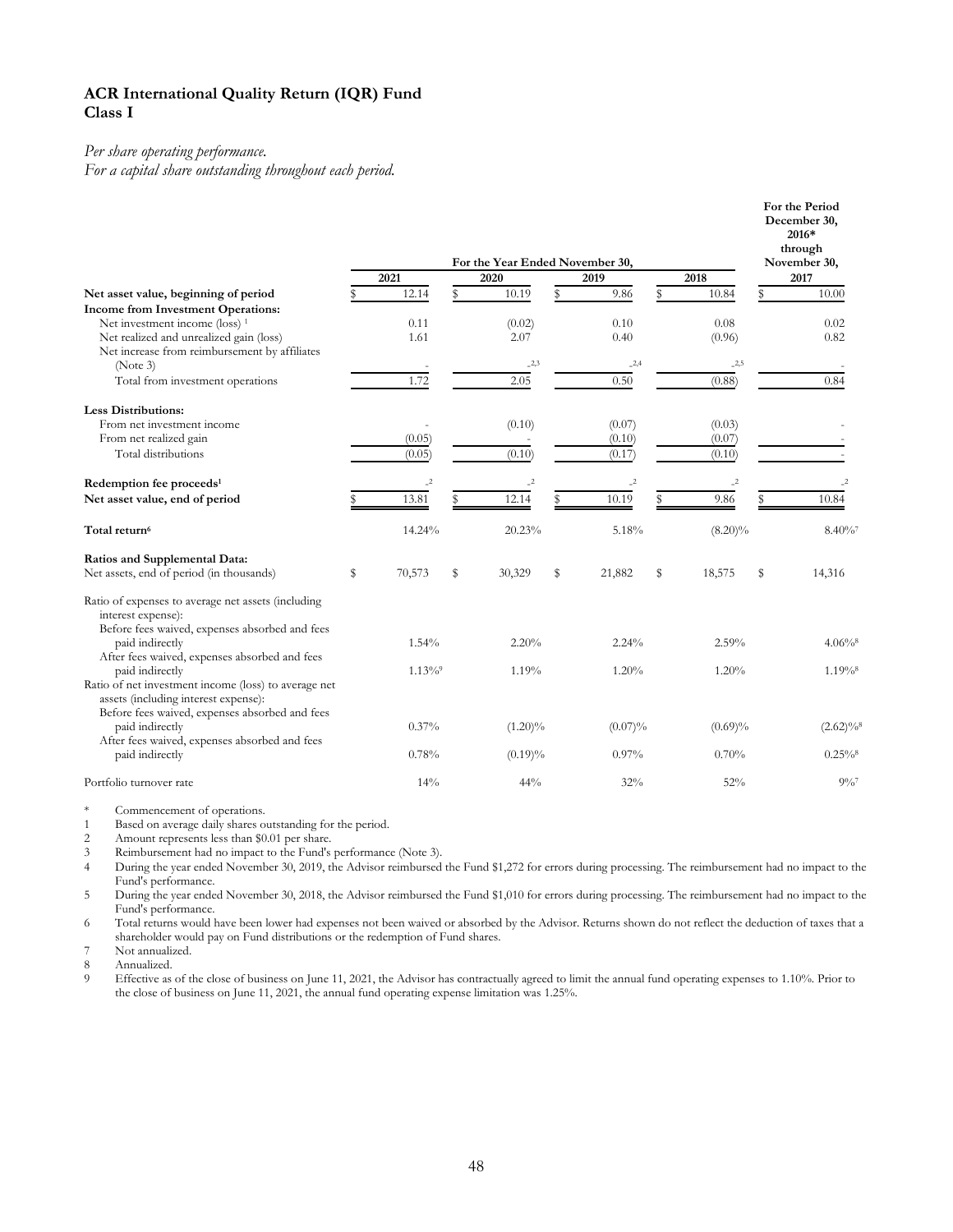#### Investment Advisor

ACR Alpine Capital Research, LLC 8000 Maryland Avenue, Suite 700 St. Louis, Missouri 63105

# Fund Co-Administrator

Mutual Fund Administration, LLC 2220 E. Route 66, Suite 226 Glendora, California 91740

# Fund Co-Administrator, Transfer Agent and Fund Accountant

UMB Fund Services, Inc. 235 West Galena Street Milwaukee, Wisconsin 53212

#### Custodian

UMB Bank, n.a. 928 Grand Boulevard, 5th Floor Kansas City, Missouri 64106

#### **Distributor**

IMST Distributors, LLC Three Canal Plaza, Suite 100 Portland, Maine 04101 www.foreside.com

#### Counsel to the Trust and Independent Trustees

Morgan, Lewis & Bockius LLP 600 Anton Boulevard, Suite 1800 Costa Mesa, California 92626

#### Independent Registered Public Accounting Firm

Tait, Weller & Baker LLP Two Liberty Place 50 S. 16th Street, Suite 2900 Philadelphia, Pennsylvania 19102-2529